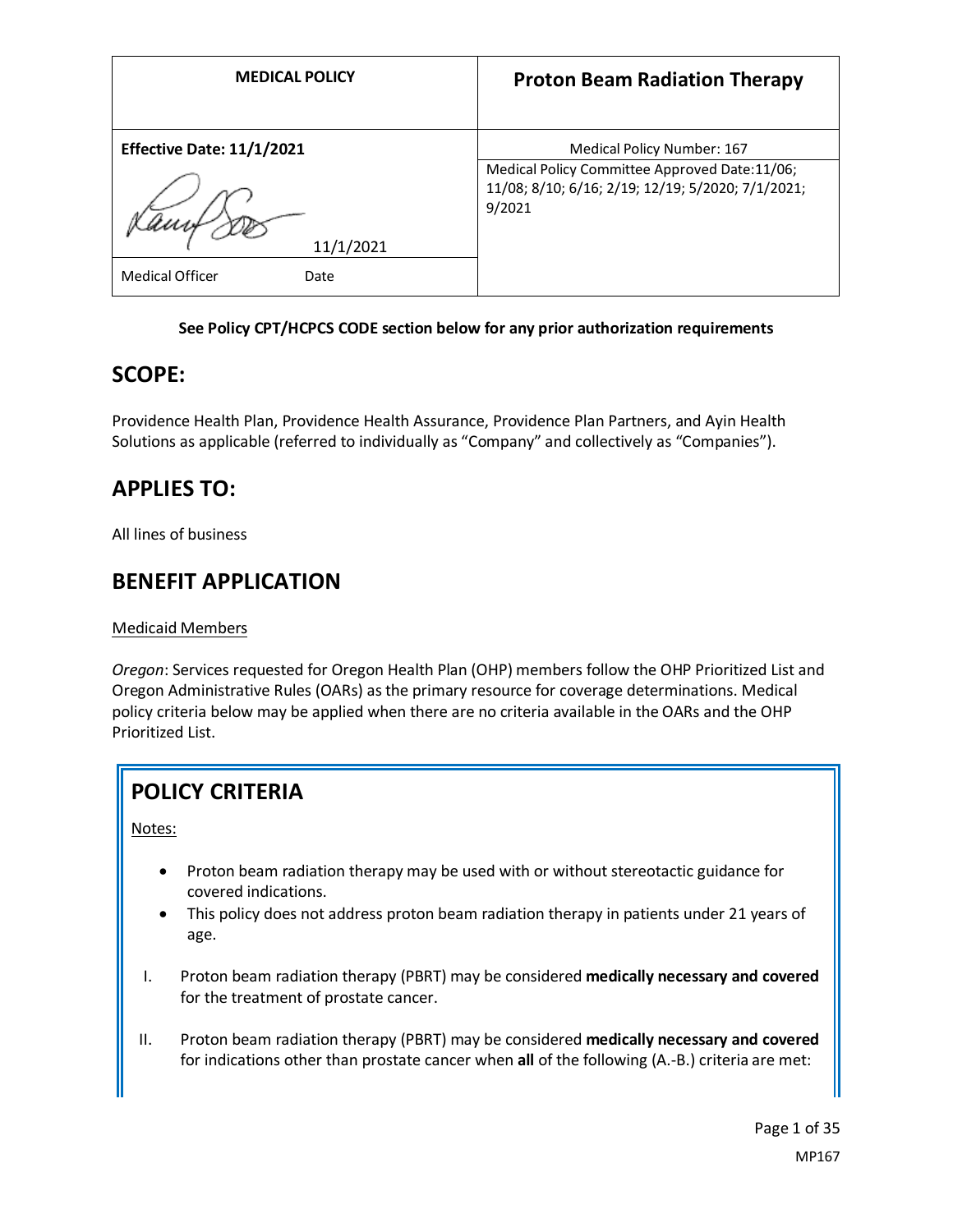- A. When sparing the surrounding tissue cannot be achieved with photon-based radiotherapy; **and**
- B. **At least one** of the following (1.-5.) indications are met:
	- 1. Intracranial arteriovenous malformation (AVM) that is unresectable or adjacent to critical structures (e.g., brain stem); **or**
	- 2. Central nervous system tumors when adjacent to critical structures in which other standard radiation therapies may pose a significant risk (se[e Policy Guidelines](#page-2-0) for more information); **or**
	- 3. Intraocular (uveal) melanomas (se[e Policy Guidelines](#page-2-0) for more information); **or**
	- 4. Primary head and neck cancers that are unresectable or incompletely resected and malignant; **or**
	- 5. Chordomas or chondrosarcomas located at the skull base or spine.
- III. Proton beam radiation therapy (PBRT) is considered **investigational and is not covered** when criterion L or IL above is not met.
- IV. Reirradiation with proton beam radiation therapy may be considered **medically necessary and covered** when **all** of the following (A.-C.) criteria are met:
	- A. Documentation indicates the medical necessity of proton beam radiation therapy over standard 3D conformal radiation therapy or intensity-modulated radiation therapy (IMRT); **and**
	- B. The cumulative critical structure dose would exceed the tolerance dose; **and**
	- C. Criterion I. or II. above is met.
- V. Reirradiation with proton beam radiation therapy is considered **not medically necessary and is not covered** when criterion IV. above is not met.
- VI. Proton beam radiation therapy is considered **not medically necessary and is not covered** in **any** of the following (A.-D.) clinical scenarios:
	- A. Where PBT does not offer an advantage over photon-based therapies that otherwise deliver good clinical outcomes and low toxicity.
	- B. Spinal cord compression, superior vena cava syndrome, malignant airway obstruction, poorly controlled malignant bleeding and other scenarios of clinical urgency.
	- C. Inability to accommodate for organ motion.
	- D. Palliative treatment in a clinical situation where normal tissue tolerance would not be exceeded in previously irradiated areas.
- VII. Proton beam radiation therapy is considered **investigational and is not covered** for all other indications. These include, but are not limited to, the following (A.-B.):
	- A. Oncologic indications (1.-11.):
		- 1. Breast cancer
		- 2. Esophageal cancers
		- 3. Gastric cancer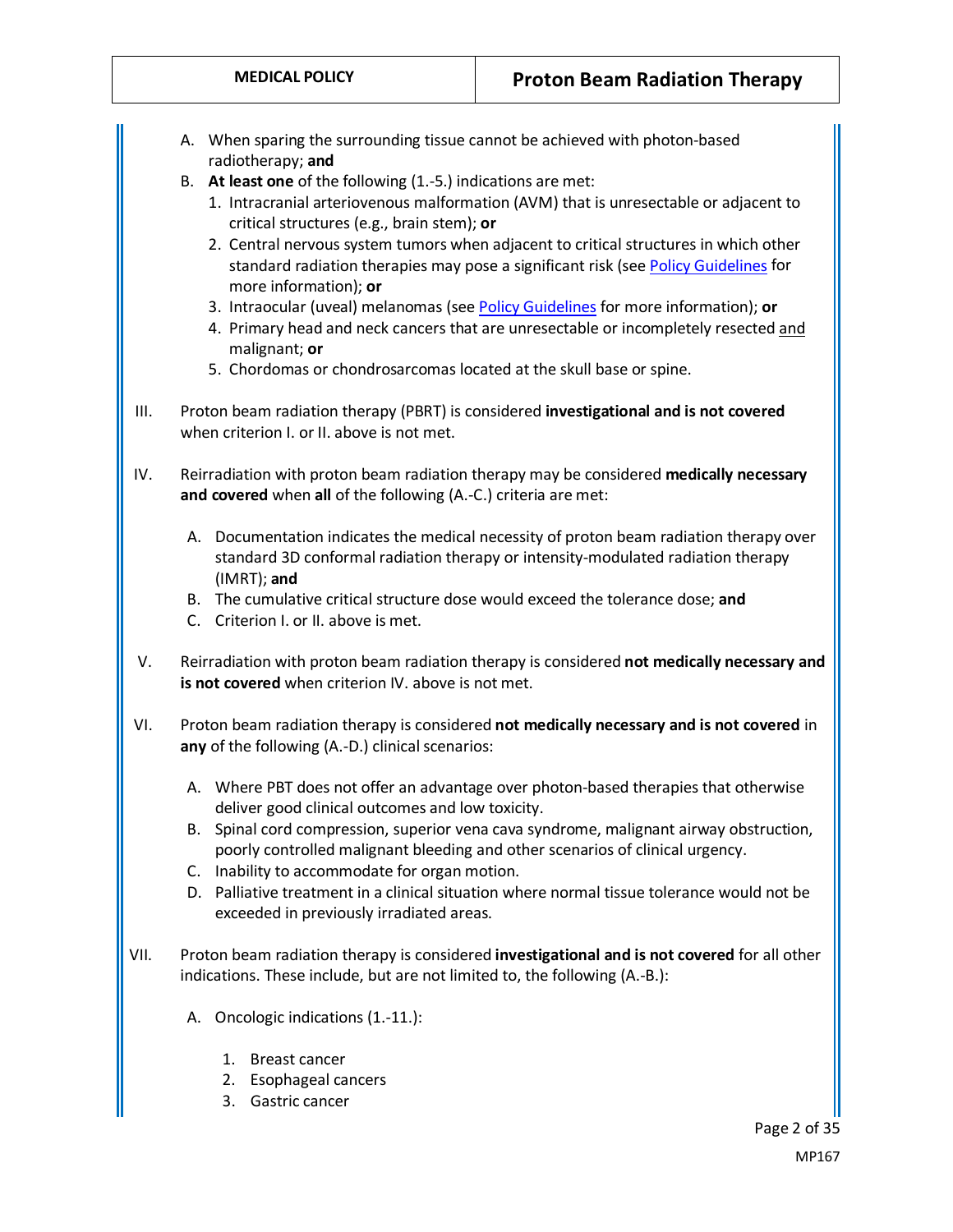| <b>MEDICAL POLICY</b>                           | <b>Proton Beam Radiation Therapy</b>                                                  |  |
|-------------------------------------------------|---------------------------------------------------------------------------------------|--|
|                                                 |                                                                                       |  |
| 4.                                              | Gynecological cancers (cervical, ovarian, vulvar and uterine)                         |  |
|                                                 | <b>Hepatobiliary cancers</b><br>5.                                                    |  |
| 6. Lung cancers (non-small cell and small cell) |                                                                                       |  |
| 7. Lymphomas:                                   |                                                                                       |  |
| a. Hodgkin lymphoma                             |                                                                                       |  |
| b. Non-Hodgkin's lymphomas:                     |                                                                                       |  |
| i.                                              | Chronic lymphocytic leukemia / small lymphocytic lymphoma                             |  |
| ii. Hairy cell leukemia                         |                                                                                       |  |
| iii. Primary cutaneous B-cell lymphoma          |                                                                                       |  |
| iv. B-Cell and T-Cell lymphomas                 |                                                                                       |  |
| 8. Pancreatic adenocarcinoma                    |                                                                                       |  |
| 9. Skin cancers, including but not limited to:  |                                                                                       |  |
| Basal cell carcinoma<br>$a_{-}$                 |                                                                                       |  |
| b. Melanoma                                     |                                                                                       |  |
| Squamous cell carcinoma<br>$\mathsf{C}$ .       |                                                                                       |  |
| 10. Soft tissue sarcomas                        |                                                                                       |  |
| 11. Thymomas and thymic cancers                 |                                                                                       |  |
| В.                                              | Non-oncologic indications, other than arteriovenous (AV) malformations, including but |  |
| not limited to (1.-2.):                         |                                                                                       |  |
| 1. Age related macular degeneration             |                                                                                       |  |
| 2. Cavernous hemangioma                         |                                                                                       |  |
|                                                 |                                                                                       |  |
| Link to Policy Summary                          |                                                                                       |  |

# <span id="page-2-0"></span>**POLICY GUIDELINES**

In patients with central nervous system tumors or uveal melanomas, the following guidelines should apply:

- If the patient is asymptomatic and receiving proton beam radiation therapy for curative purposes, no metastases should be present.
- If the patient is symptomatic and receiving proton beam radiation therapy for palliative purposes, metastases may be present.

# **BILLING GUIDELINES**

Codes 77520, 77522, 77523, 77525, and S8030 may be medically necessary when billed with diagnosis code C61 (malignant neoplasm of prostate).

If proton beam radiation therapy (PBT) is deemed to be not covered per medical necessity criteria above, then services and codes associated with PBT will also be denied. The following are examples of codes that may be billed in addition to the specific PBT codes:

| $-$<br>$\overline{ }$<br>---<br>$\sim$ $\sim$ |  |
|-----------------------------------------------|--|
|-----------------------------------------------|--|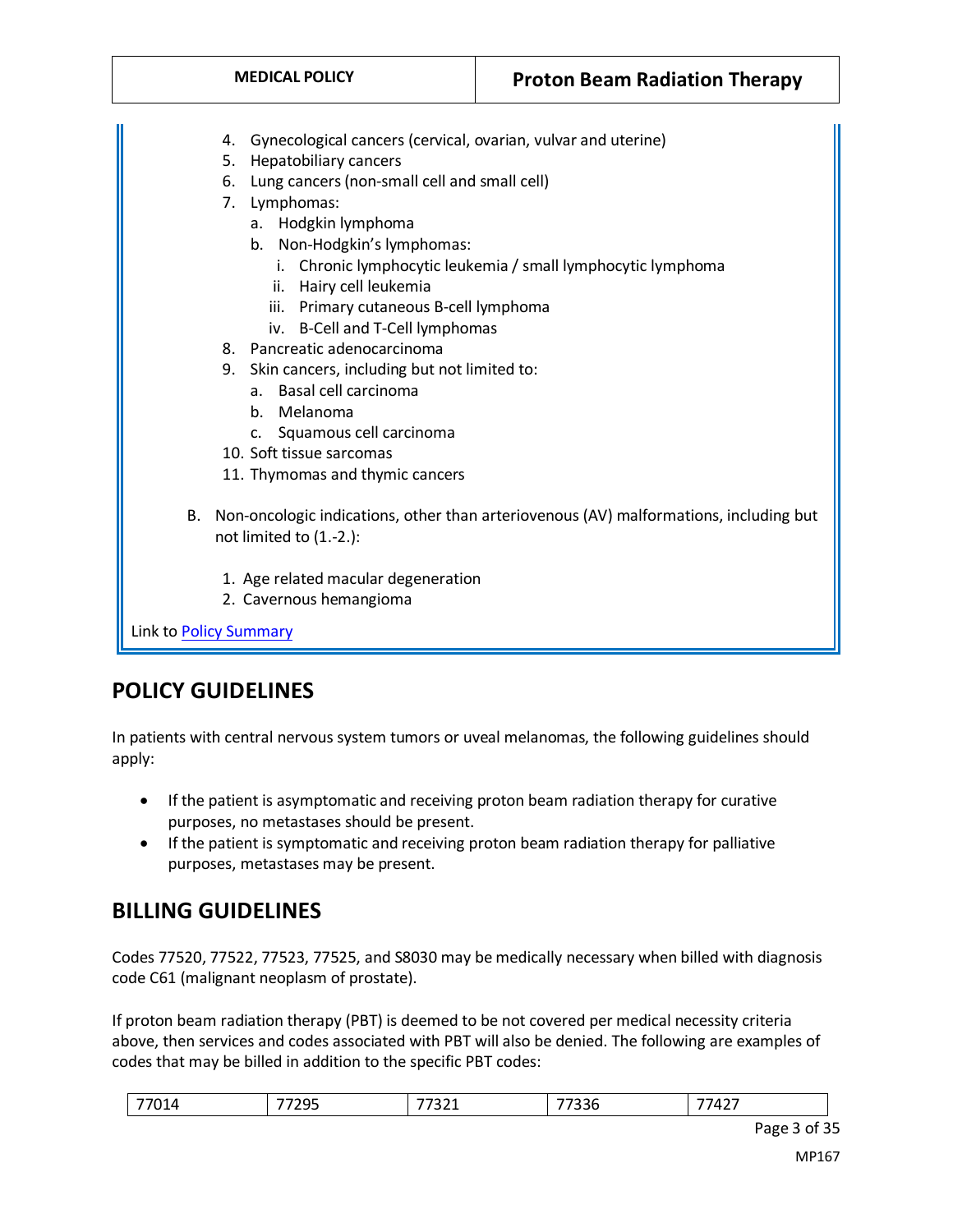| <b>MEDICAL POLICY</b> |  |
|-----------------------|--|
|-----------------------|--|

| 77280 | 77300        | フフつつつ<br><u>JJJ</u>  | 7722c<br>ں ر ب | 747C           |
|-------|--------------|----------------------|----------------|----------------|
| 77290 | ココへヘコ<br>،80 | --<br>ו בר־<br>534 ' | 77387          | ר הרי<br>GPOOZ |

# **CPT/HCPCS CODES**

| <b>All Lines of Business</b>                                                                        |                                                                                     |  |
|-----------------------------------------------------------------------------------------------------|-------------------------------------------------------------------------------------|--|
| <b>Prior Authorization Required</b>                                                                 |                                                                                     |  |
| Note: Prior authorization is not required for the following diagnosis code, C61 (malignant neoplasm |                                                                                     |  |
| of prostate).                                                                                       |                                                                                     |  |
| 77520                                                                                               | Proton treatment delivery; simple, without compensation                             |  |
| 77522                                                                                               | Proton treatment delivery; simple, with compensation                                |  |
| 77523                                                                                               | Proton treatment delivery; intermediate                                             |  |
| 77525                                                                                               | Proton treatment delivery; complex                                                  |  |
| S8030                                                                                               | Scleral application of tantalum ring(s) for localization of lesions for proton beam |  |

## **DESCRIPTION**

Proton beam radiation therapy (PRBT), simply known as proton beam therapy (PBT) is a type of external radiation therapy in which positively charged protons are precisely targeted to a specific location using a sophisticated stereotaxic planning and delivery system. In comparison with conventional photo-based irradiation, it is purported that PBRT may deliver a higher dose to the target tissue, while minimizing exposure to surrounding healthy tissue. $1$ 

According to a 2019 Hayes review:<sup>2</sup>

"In conventional radiation therapy with x-ray and gamma ray beams, the greatest energy release and biological damage occurs in the first few centimeters of tissue and the energy release decreases approximately linearly as the beam travels deeper into tissue. In contrast, most of the energy of a proton beam is released near the end of its path, a region called the Bragg peak. Since the energy release of the proton beam is concentrated in the narrow Bragg peak, alignment of the Bragg peak with the tumor location limits collateral damage to the healthy tissues surrounding the tumor, which has the potential to reduce the undesirable side effects of radiation therapy.

Precise targeting of the Bragg peak is critical in PBT since most of the energy release and tissue damage occurs within the Bragg peak with little to no energy release outside of the peak. Penetration depth is controlled by the initial energy selected for the beam. Radiation dose from PBT is measured in cobalt Gy equivalents (CGE), which are calculated by multiplying the amount of energy delivered, measured in Gy, times a relative biological effectiveness (RBE) ratio. The RBE expresses the relative effect of the type of radiation compared with the same energy delivered as photon radiation. As with conventional RT, PBT usually involves fractionation of dose and multiport beam entry to limit the exposure to the skin and other non-target tissue." <sup>2</sup>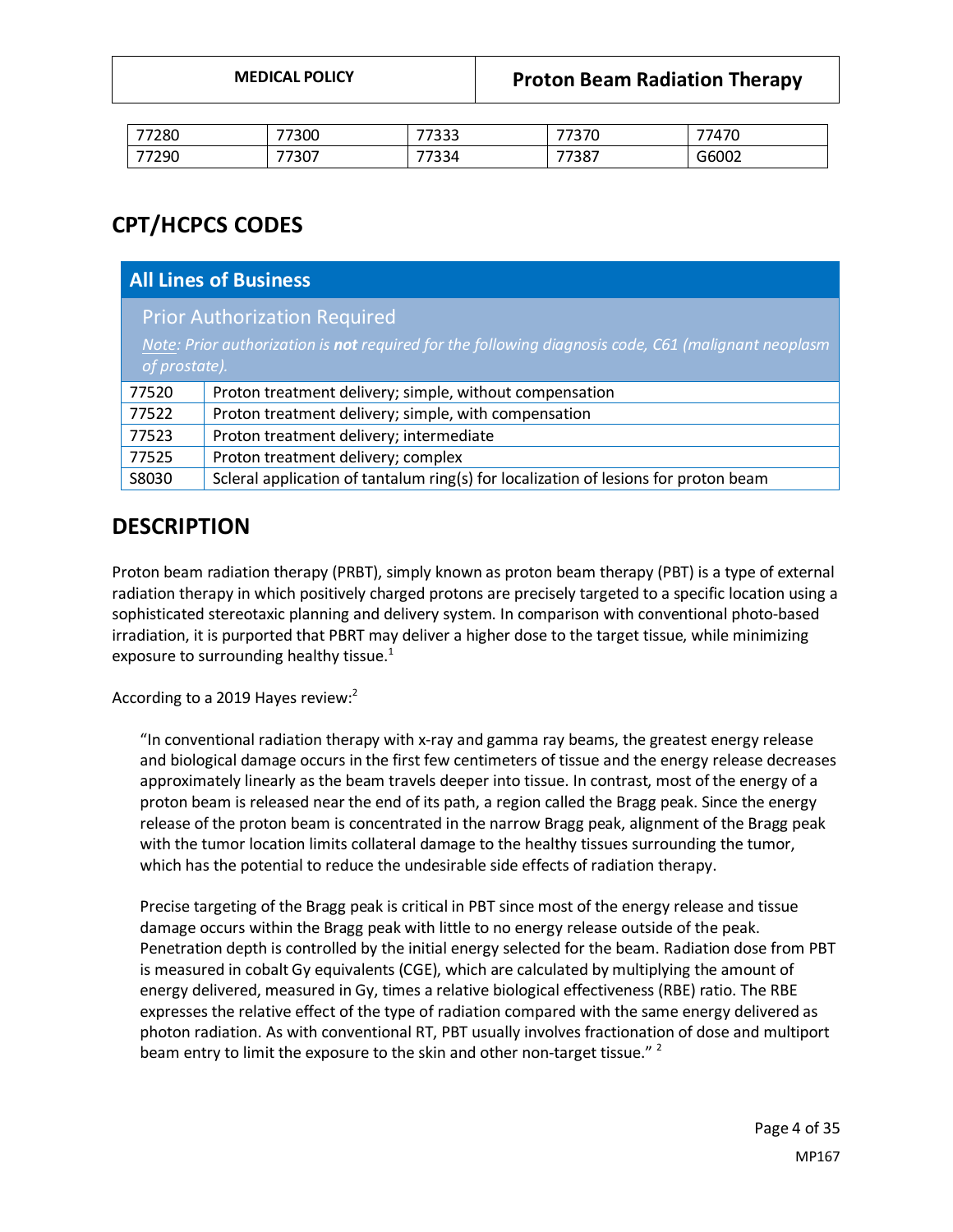Proton beam facilities require a synchrotron, a beam transport system, a beam delivery system, isocentric gantries, and a patient alignment and imaging system.<sup>2</sup> As a result of the sophisticated set-up required, the construction and start-up of facilities and therefore proton beam treatment itself is typically more costly than other radiation therapy alternatives, such as stereotactic body radiation therapy (SBRT) or intensity-modulated radiation therapy (IMRT).

## **REVIEW OF EVIDENCE**

A review of the ECRI, Hayes, Cochrane, and PubMed databases was conducted regarding the use of proton beam radiation therapy (PBRT) as a treatment for various conditions, with a focus on studies reporting patient-relevant health outcomes (e.g., survival outcomes and local control rates) as well as those reporting on treatment-related toxicities.

For indications determined to be medically necessary, per the medical policy criteria above, evidence was only updated through May 2021. Due to the large and extensive body of evidence surrounding cancer treatments, the evidence supporting these medically necessary indications has been limited to systematic reviews.

For all other indications, a full evidence review was conducted, focusing primarily on comparative studies and systematic reviews for each indication. A summary of the available evidence identified through May 2021 is presented below.

#### **Oncologic Indications**

Systematic Reviews of the use of PBRT for Mixed Oncologic Indications

- In 2012, Allen et al. published an evidence-based review of proton beam radiation therapy (PBRT) on behalf of the American Society of Radiation Oncology's (ASTRO's) emerging technology committee.<sup>3</sup> Data was reviewed through 2009 for PBRT in central nervous system tumors, gastrointestinal malignancies, lung, head and neck, and prostate. The ASTRO review concluded that current data did not provide sufficient evidence to recommend PBRT in lung cancer, head and neck cancer, and gastrointestinal malignancies. In addition, for hepatocellular carcinoma and prostate cancer, there was evidence for the efficacy of PBRT but no suggestion that it is superior to photon based approaches. Lastly, the review found that, for large ocular melanomas and chordomas, there was evidence for a benefit of PBRT over photon approaches.
- In 2016, the Oregon Health Authority (Health Evidence Review Commission, HERC) published an evidence-based report on PBRT, including six RCTs and 37 nonrandomized comparative studies across all 19 condition types.<sup>4</sup> The number of comparative studies was extremely limited for certain conditions and entirely absent for others, and most had major quality concerns, including lack of randomization, retrospective study design. Five of the six RCTs involved different treatment protocols for PBRT and had no other comparison groups. Other limitations noted by the review included: most of the comparative studies involved comparisons of a PBRT cohort to a non-contemporaneous group receiving alternative therapy, and major differences in patient demographics, baseline clinical characteristics and duration of follow-up were often noted. One of the six RCTs identified was deemed of good quality and four were fair quality.

Page 5 of 35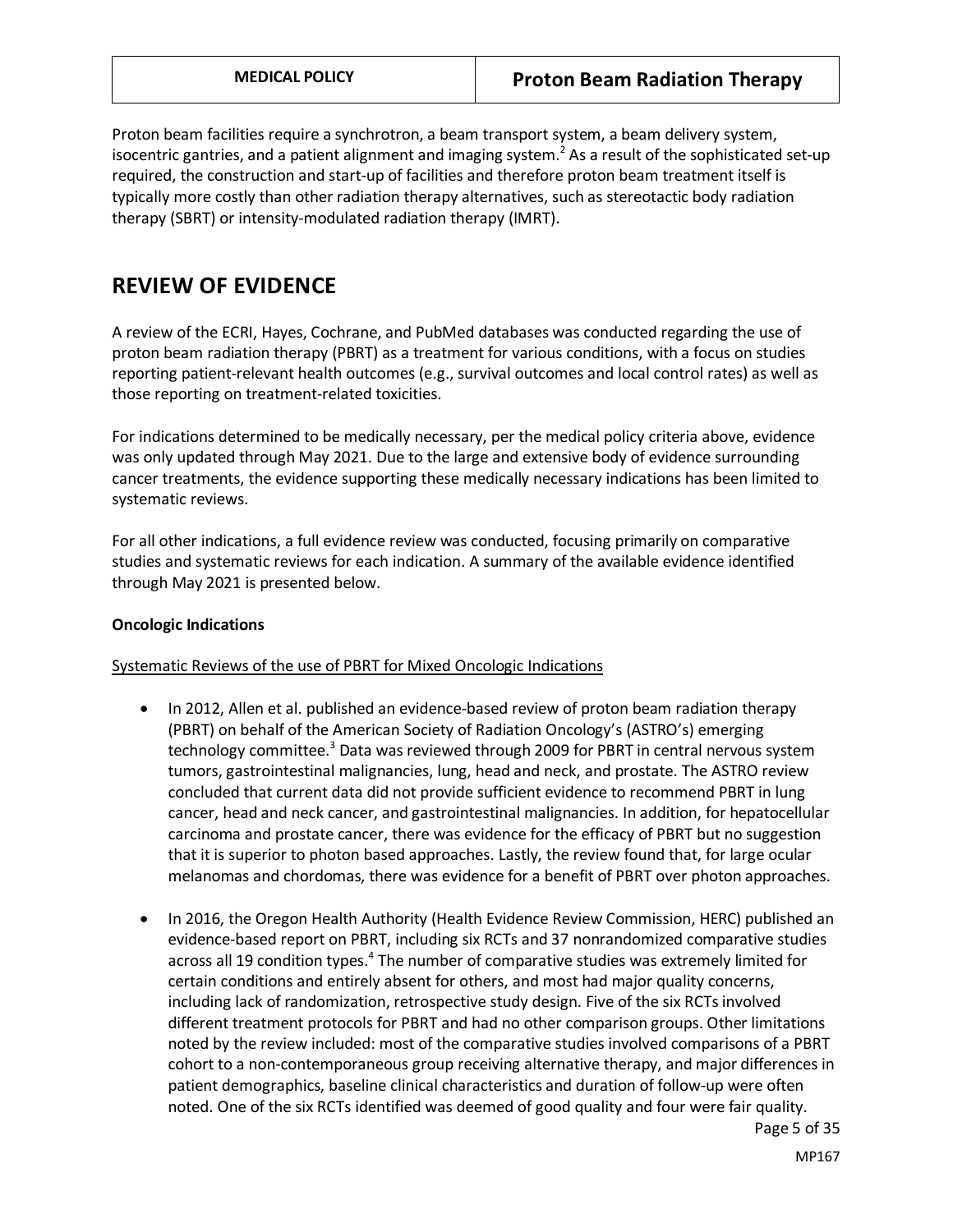Approximately half of the non-randomized comparative studies were of fair quality (n=20) and the other half of poor quality (n=16). The HERC review reported that PBRT had superior net health benefit for ocular tumors (moderate quality of evidence) and incremental net health benefit for brain/spinal tumors. The review also reported that PBRT was comparable to alternative treatment options for patients with liver, lung, and prostate cancer. However, the strength of evidence was low for all of these conditions. The evidence base for all other condition types was insufficient to determine net health benefit. The review concluded by stating: "While further study may reduce uncertainty and clarify differences between treatments, it is currently the case that PBRT is far more expensive than its major alternatives, and evidence of its short or long-term relative cost-effectiveness is lacking for many of these conditions."

• In 2019, the Washington State Health Care Authority published a health technology assessment (HTA) of PBRT for variety of cancers and noncancerous conditions.<sup>5</sup> Independent investigators systematically searched the literature through 2018, identified eligible studies, assessed study quality and extracted data. No meta-analysis was performed due to heterogeneity across studies with regard to designs, patient populations, treatments and clinical methods. In total, 215 studies were included for review (56 addressing pediatric tumors, including 13 retrospective comparative cohorts, 41 case series and 2 cost-effectiveness studies.) An additional, 155 publications addressed adult tumors, including two RCTs, one quasi-RCT, 33 retrospective comparative cohorts and 115 case series. The majority of evidence in adults was for esophageal, head and neck, brain, lung, ocular and prostate cancers. Evidence of PBRT's comparative clinical effectiveness and comparative value was lacking for nearly all conditions evaluated. Overall quality of evidence was assessed as "poor," as most comparative evidence derived from retrospective and non-randomized studies considered to be at "moderately high risk of bias." Most studies formed treatment groups on the basis of historical consecutive controls with differential length of follow-up by treatment group (i.e. patients received more conventional photon radiation therapy, including 3DCRT, before PBT became more available.) Additional limitations included differences in patients characteristics, presentation, tumor stage, comorbidities, prior or concurrent treatments and surgical factors.

In its subsequent "findings and decisions" document, $<sup>6</sup>$  the Washington State Health Care</sup> Authority designated proton beam therapy as a covered benefit for children/adolescents younger than 21 years old, and as a covered benefit for individuals 21 years old and older with any the following cancers: esophageal, head/neck, skull-based, primary hepatocellular carcinoma, brain/spinal, ocular, and other cancers where all other treatment options are contraindicated after review by a multidisciplinary tumor board.

• Additional reviews of outcomes following PBRT for mixed indications have been published, reporting patient reported outcomes such as quality of life (QOL) measures and other measures.<sup>7</sup> These reviews have included small numbers of studies for each indication evaluated, with the majority being noncomparative in nature. The reviews have concluded that based on limited data, PBT provides favorable outcomes for select brain, head/neck, and lung; while outcomes for prostate and breast cancers were not as favorable. Future data could substantially change the conclusions of this review.

Nonrandomized Studies of the use of PBRT for Mixed Oncologic Indications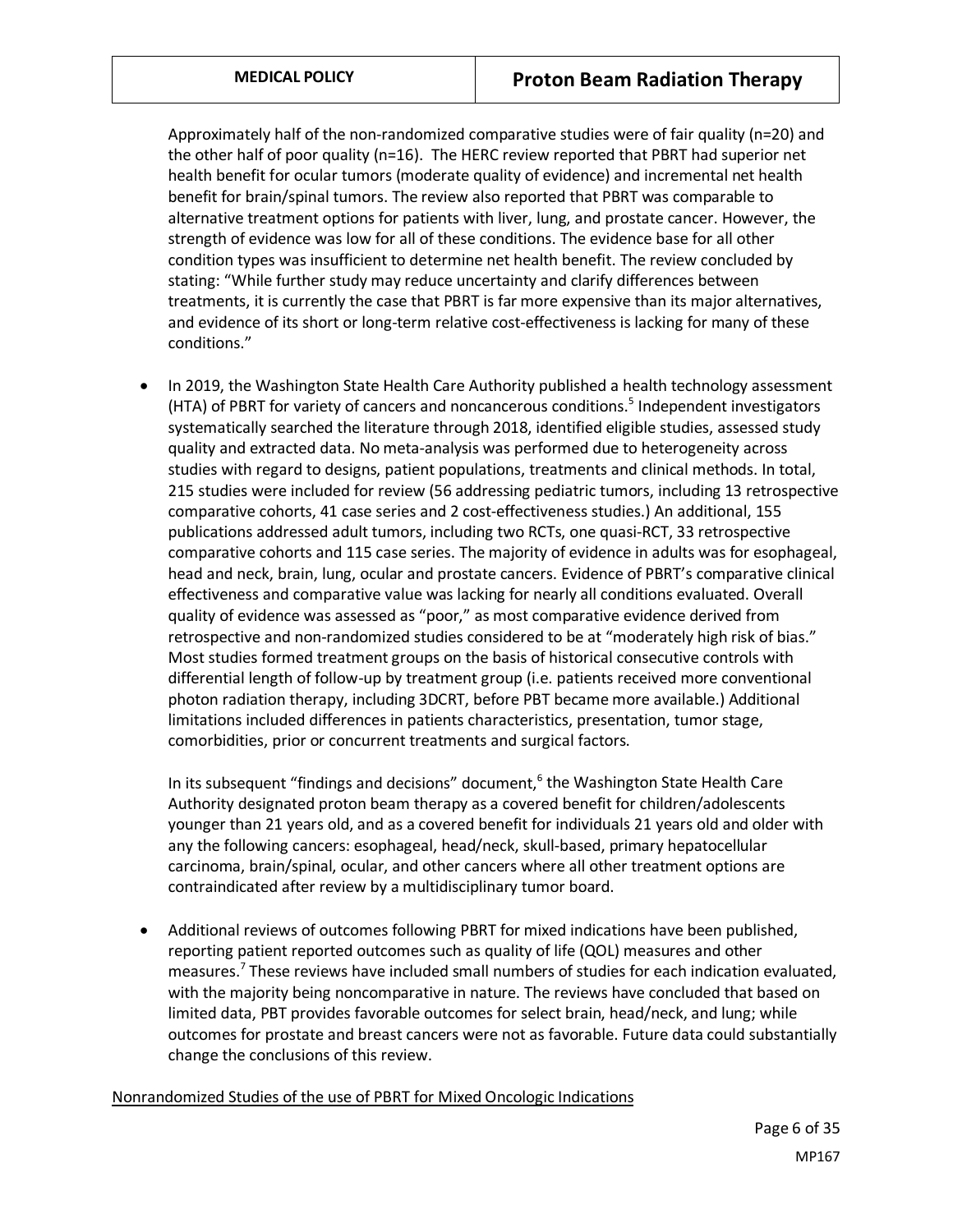In 2019, Baumann and colleagues reported findings from a single-institution retrospective analysis of proton- vs photon-based radiotherapy for patients receiving concurrent chemotherapy for 11 types of locally advanced cancers.<sup>8</sup> In total, 1,483 patients with non-metastatic, locally advanced cancer were assessed, 391 of whom received proton therapy and 1,092 of whom received photon therapy. The primary outcome of interest was 90-day adverse events associated with unplanned hospitalizations. In propensity score weighted–analyses, proton chemoradiotherapy was associated with a significantly lower relative risk of 90-day adverse events of at least grade 3 (0.31; 95%CI, 0.15-0.66, *P* = .002), 90-day adverse events of at least grade 2 (0.78; 95%CI, 0.65-0.93, *P* = .006), and decline in performance status during treatment (0.51; 95%CI, 0.37-0.71; *P* < .001). No difference in disease-free or overall survival was reported. Limitations include the study's retrospective design, lack of randomization and heterogeneous patient characteristics. Authors concluded that while proton chemoradiotherapy was associated with significantly reduced acute adverse events and overall survival, prospective trails are needed to validate these findings.

#### Systematic Reviews for Medically Necessary Indications

#### *Head and Neck Cancers*

- In 2014, Patel et al. published a systematic review that evaluated charged particle therapy versus photon therapy for the treatment of paranasal sinus and nasal cavity malignant disease, including 41 observational studies on charged particle therapy (13 cohorts, N=286 patients) and photon therapy (30 cohorts, N=1186 patients).<sup>9</sup> No comparative studies were identified. The reviewers reported that pooled OS was significantly higher with charged particle therapy than photon therapy at five years (RR=1.51; 95% CI: 1.14 to 1.99; p=0.0038) and at longest follow-up (RR=1.27, 95% CI: 1.01-1.59; p=0.037). However, other outcomes, such as locoregional control and disease-free survival, had conflicting findings between 5-year and longest follow-up. Lastly, there were significantly more neurologic toxic effects with charged particle therapy compared with photon therapy (p<0.001) but other toxic adverse event rates did not differ significantly between groups. The reviewers concluded that charged particle therapy could be associated with better outcomes for patients with malignant diseases of the nasal cavity and paranasal sinuses, compared with photon therapy.
- In 2019 (reviewed in 2021), Hayes conducted a systematic review evaluating the safety and efficacy of PBRT for the treatment of head and neck cancer (HNC).<sup>10</sup> Searching the literature through July 2019, investigators included 13 studies for review (3 retrospective cohort studies, 2 prospective cohort studies with case-matched historical controls, and 8 retrospective noncomparative cohort studies. Sample sizes ranged from 24 to 150 patients; follow-up varied from 8 months to 81 months. Outcomes of interest included disease-free survival, local control, overall survival, regional control, distant control, progression-free survival, acute and late toxicities, weight loss and mortality.

Five retrospective comparative cohort studies evaluated PBT versus another EBRT modality (most commonly IMRT) and reported no significant differences in efficacy. These results suggest that PBT might provide similar benefits compared with EBRT in adults with HNC. Eight noncomparative retrospective cohort studies supported the feasibility of using PBT to treat patients with HNC. Primary PBT appeared to show similar efficacy as photon-based EBRT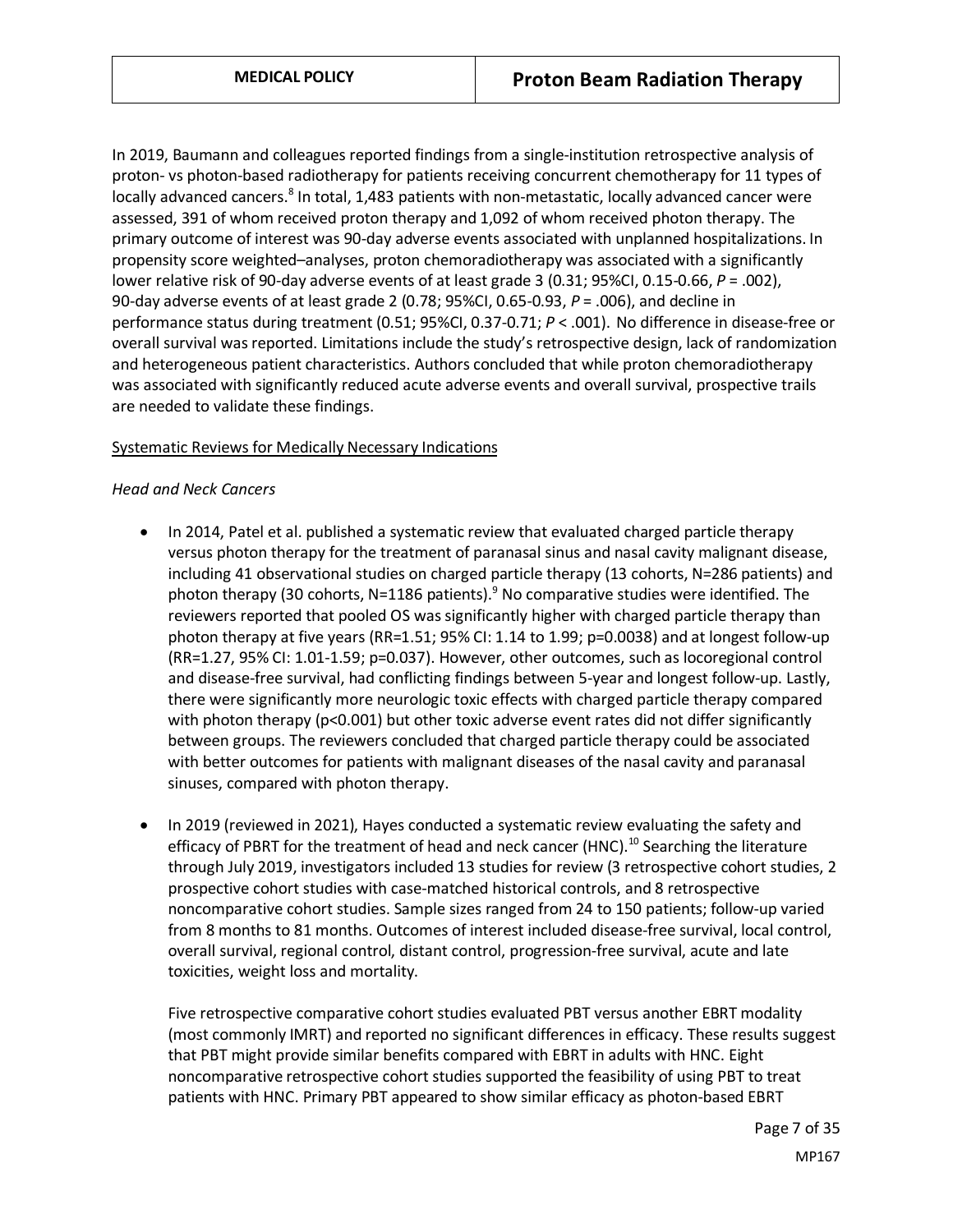technologies. Cumulative evidence on the use of PBT in this patient population indicated an impact on local and regional control, intermediate measures of survival, and overall survival. Evidence was insufficient, however, to evaluate PBT in adult patients with HNC previously treated with radiation therapy.

The overall quality of evidence was assessed as "low." Major limitations included studies' retrospective design, lack of power analysis and predefined primary endpoint, lack of randomization, use of historical comparison group, small group size, differences in length of follow-up, insufficient follow-up times to evaluate long-term outcomes, and limited reporting of efficacy and/or safety outcomes. Hayes ultimately assigned a "C" rating (potential but unproven benefit) for the use of PBT as primary radiotherapy in adults with HNC not previously treated by radiation therapy. Additional studies were judged necessary to establish the validity of findings reported to date and to establish definitive patient selection criteria.

#### Non-randomized Studies

• In 2017, Dagan and colleagues reported outcomes among sinonasal cancer patients treated with proton therapy.<sup>11</sup> Investigators assessed 84 patients at 2.4 years follow-up, reporting rates of 83% for achieving local control, 94% for neck control, 73% freedom from distant metastasis, 63% disease-free survival, 70% cause-specific survival, and 68% overall survival rates. Gross total resection and PBRT resulted in a 90% 3-year local control rate. Gross disease was the only significant factor for local control on multivariate analysis, whereas grade and continuous LC were prognostic for overall survival. Late toxicity occurred in 24% of patients. Limitations included the heterogeneity of cancers treated, lack of long-term follow-up, lack of a comparator groups and lack of randomization. Investigators concluded that local control was the most predictive factor of cure rate, with PBRT patients experiencing far higher rates of local control than rates experienced by patients receiving conventional radiotherapy and IMRT.

#### *Ocular Cancers*

- The 2012 ASTRO evidence review described above, included a review of PBRT for uveal melanoma.<sup>3</sup> The reviewers stated the use of PBRT had been reported in thousands of cases of uveal melanoma, with combined results of leading centers in the United States and Europe showing 95% control rate and 90% eye retention rate. The technique was noted as especially useful in large and posteriorly located melanomas that are unapproachable by other techniques such as brachytherapy.
- In 2013 Wang et al published a systematic review on charged-particle therapy (CPT) (proton, helium and carbon ion) for uveal melanoma, including 11 controlled and 16 uncontrolled studies.<sup>12</sup> Of the three RCTs included, only two evaluated PBRT, but both compared different proton beam protocols. The rate of local recurrence was significantly less with CPT than with brachytherapy (odds ratio [OR] = 0.22, 95% confidence interval [CI], 0.21-0.23). There were no significant differences in mortality or enucleation rates between treatments. However, there were significantly lower rates of radiation retinopathy and cataract formation in patients treated with CPT compared with brachytherapy (pooled rates of 0.28 vs 0.42 and 0.23 vs 0.68, respectively). This review concluded that there was evidence that CPT was at least as effective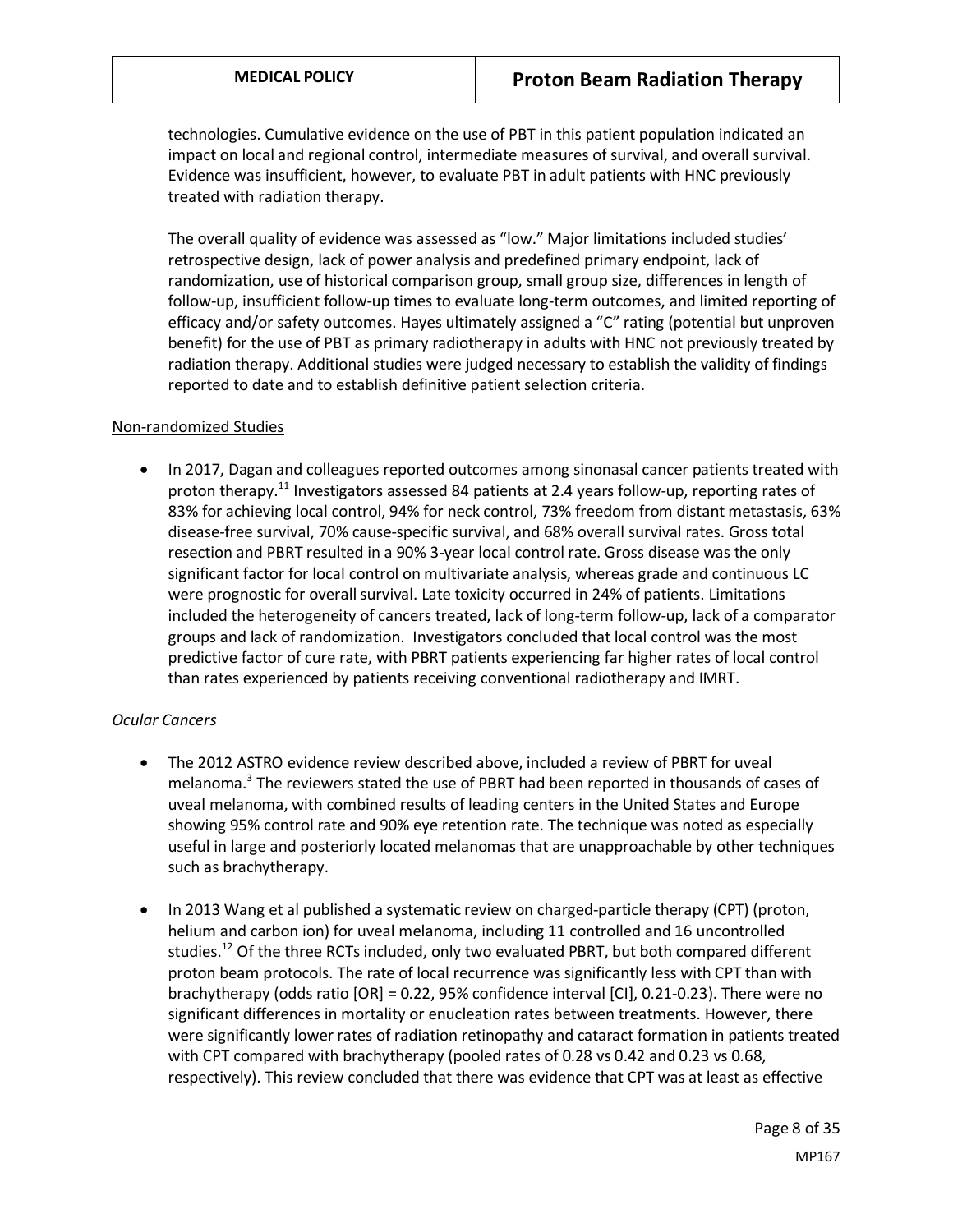as alternative therapies as primary treatment of uveal melanoma and was superior in preserving vision.

• In 2016, Verma and Mehta published a systematic review of PBRT for uveal melanoma, including 14 studies ranging from 78 to 3088 patients with median follow-up periods ranging from 34 to 148 months.<sup>13</sup>No randomized controlled trials met inclusion criteria. Meta-analyses were not conducted due to substantial methodological and technical treatment heterogeneity between studies. Five year local control rates exceeded 90%, which persisted at 10 and 15 years. Fiveyear overall survival rates ranged from 70- 85%, and 5-year metastasis-free survival and diseasespecific survival rates were from 75 to 90%, with more recent series reporting higher values. Five year enucleation rates were consistently between 7-10%. Many patients (60-70%) showed a post-PBRT visual acuity decrease, but still retained purposeful vision with more recent, highervolume series reporting superior numbers. Complication rates showed improvements compared with historical plaque brachytherapy data. The reviewers concluded that PBRT treatment for uveal melanomas had excellent survival and ophthalmological outcomes.

#### *Skull-base Cancers*

- In 2009, Amichetti published the results of a systematic review that assessed tumor control and toxicity of PBRT as a treatment for skull-base chordoma, including seven studies (N=416 patients from five institutions).<sup>14</sup> The reviewers reported that the average five-year local tumor control rate was 69% (range 46-73%) and the average overall survival rate was 80% (range 67-81%). One study included in the review reported 10-year overall survival and local control rates of 54%. The reviewers concluded that use of protons has shown better results in comparison to the use of conventional photon irradiation, resulting in the best long-term (10-year) outcome with relatively few major complications considering the high doses delivered with this therapeutic modality.
- In 2016, Matloob et al. published a systematic review that evaluated PBRT for skull-base chordomas, including 12 controlled trials and case series ranging from nine to 367 patients.<sup>15</sup> Of the included studies that reported long-term outcomes (six studies), 5-year survival rates ranged from 67% to 94%. The reviewers concluded that the evidence suggested that PBRT given postoperatively for skull base chordomas resulted in better survival with less damage to surrounding tissue. In comparison to other treatment modalities long-term local control and survival may be improved with PBRT.
- In 2019 (reviewed in 2021), Hayes conducted a systematic review evaluating the safety and efficacy of PBT for the treatment of chordoma and chondrosarcoma of the skull base.<sup>16</sup> Searching the literature through October 2018, investigators included 10 studies for review (3 retrospective cohort studies, 1 retrospective pooled comparative database analysis, and 6 retrospective noncomparative cohort studies). Sample size ranged from 24 to 251 patients; median follow-up ranged from 38 to 91 months. Outcomes of interest included cause-specific survival, disease specific survival, local control (LC), local failure, distant metastasis-free survival (DMFS), and overall survival.

Two comparative studies with data assessing local control found no significant differences between PBT and CIBT patients. Conversely, 3 noncomparative studies reported variable rates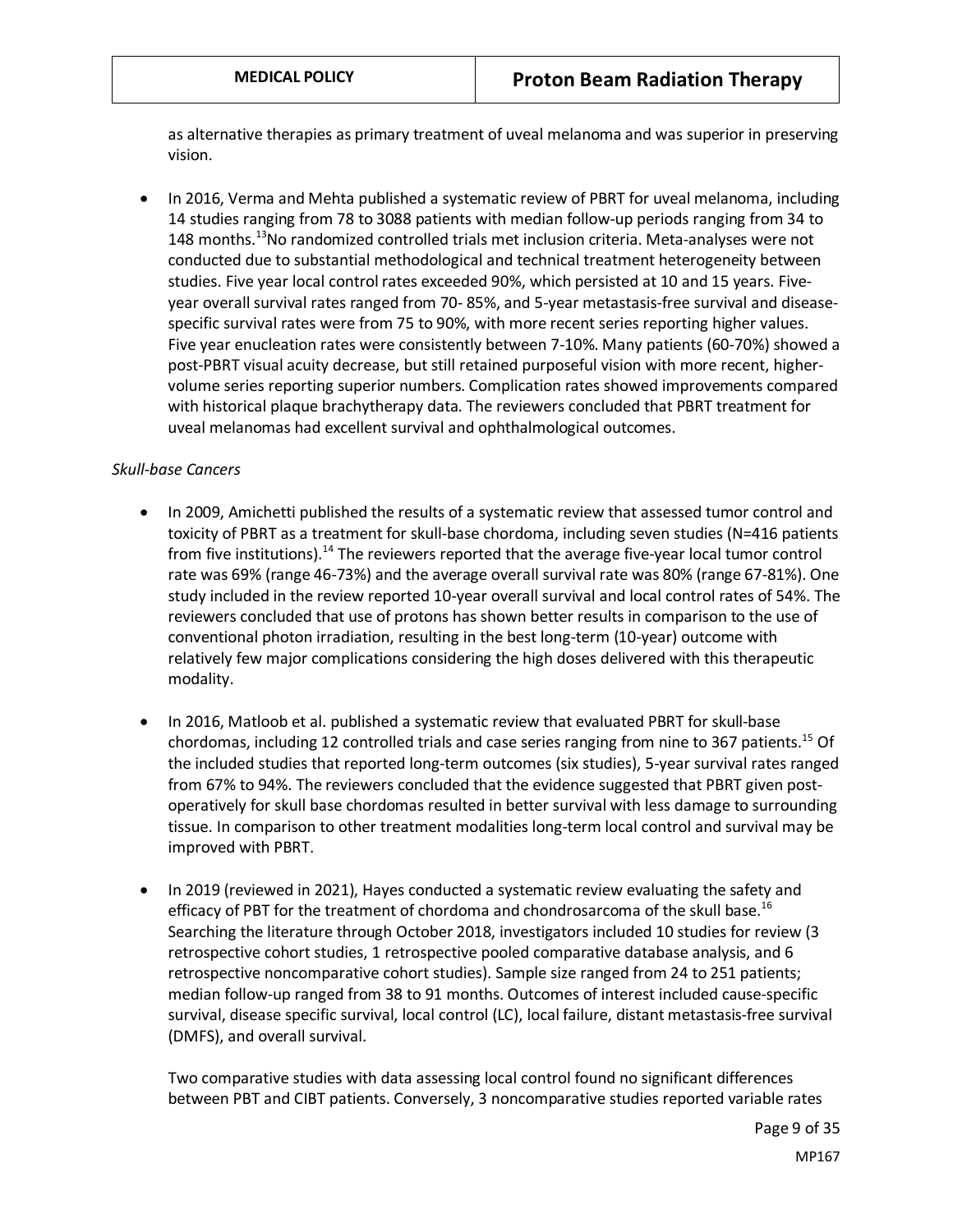of LC in patients with skull base chordoma, including 87% at 3 years, 68% at 5 years, and 71% at 7 years. Five noncomparative studies reported variable rates of LC in patients with skull base chondrosarcoma, including 100% at 2 years, 94% at 3 years, 94% at 7 years, and 89.7% at 8 years. Non-comparative cohort studies reported 92% DMFS at 5 and 7 years in patients with skull base chordoma and 100% DMFS at 5 years in patients with skull base chondrosarcoma. Comparative studies reported no significant difference between PBRT and comparators regarding cause-specific survival, disease-specific survival, failure-free survival, progression-free survival, toxicity-free survival and overall survival. In general, PBRT patients experience similar efficacy to photon-based EBRT technologies while also potentially reducing the risk of certain complications in adult patients with these tumors.

Overall evidence quality was assessed as "low" due to individual study limitations and imprecision owing to the small number of studies comparing PBT with other treatment modalities. Hayes ultimately assigned a "C" rating (potential but unproven benefit) for PBRT as primary or adjuvant radiotherapy in adult patients with chordoma or chondrosarcoma of the skull base. Despite calling for additional, well-designed, long-term comparative studies are needed to compare it with other therapies, Hayes concluded that PBT appears to be an established treatment modality for patients with certain types of chordoma and chondrosarcoma of the skull base.

#### *Systematic Reviews Evaluating Reirradiation for Mixed Indications*

While research is limited supporting reirradiation overall, there is a growing body of evidence that consistently supports the ability of PBT to reduce toxicity from head and neck and CNS reirradiation.

- In 2017, Verma et al. published the results of a systematic review, including 14 studies reporting clinical outcomes of PBT for reirradiation RT. $^{17}$  None of the included studies were comparative in design, and the reviewers were unable to conduct meta-analyses due to substantial heterogeneity between studies. However, the following is a summary of the key findings and conclusions regarding the most promising indications:
- Ocular: One case series reported local recurrence (LR) rates of 31%, with a 5-year eye retention rate of 55% in patients with recurrent uveal melanoma. The median time to reirradiation was 36 months. The reviewers concluded that re-irradiation was well-tolerated with no major complications, but patients experienced a greater incidence of cataracts. This likely has implications for QOL over eye enucleation.
- CNS (adult): Three case series addressed CNS tumors (mostly gliomas), chordomas, and gliomas. Follow-up after reirradiation was reported between 8-24 months. Median overall survival rates reported for glioma patients ranged from 8-19.4 months. Two-year survival rates for patients with chordomas was 80%. All three included studies concluded that results were comparable to existing data using photons. The review concluded that "among CNS malignancies, PBT displays appropriate safety profiles in the reRT setting. Although outcomes of reRT with PBT versus photons are likely not changed, especially in poor-prognostic cohorts such as high-grade gliomas, PBT may allow for fewer toxicities and more safely maintain functional/performance status and quality of life (QOL). Next, because some CNS malignancies often have short intervals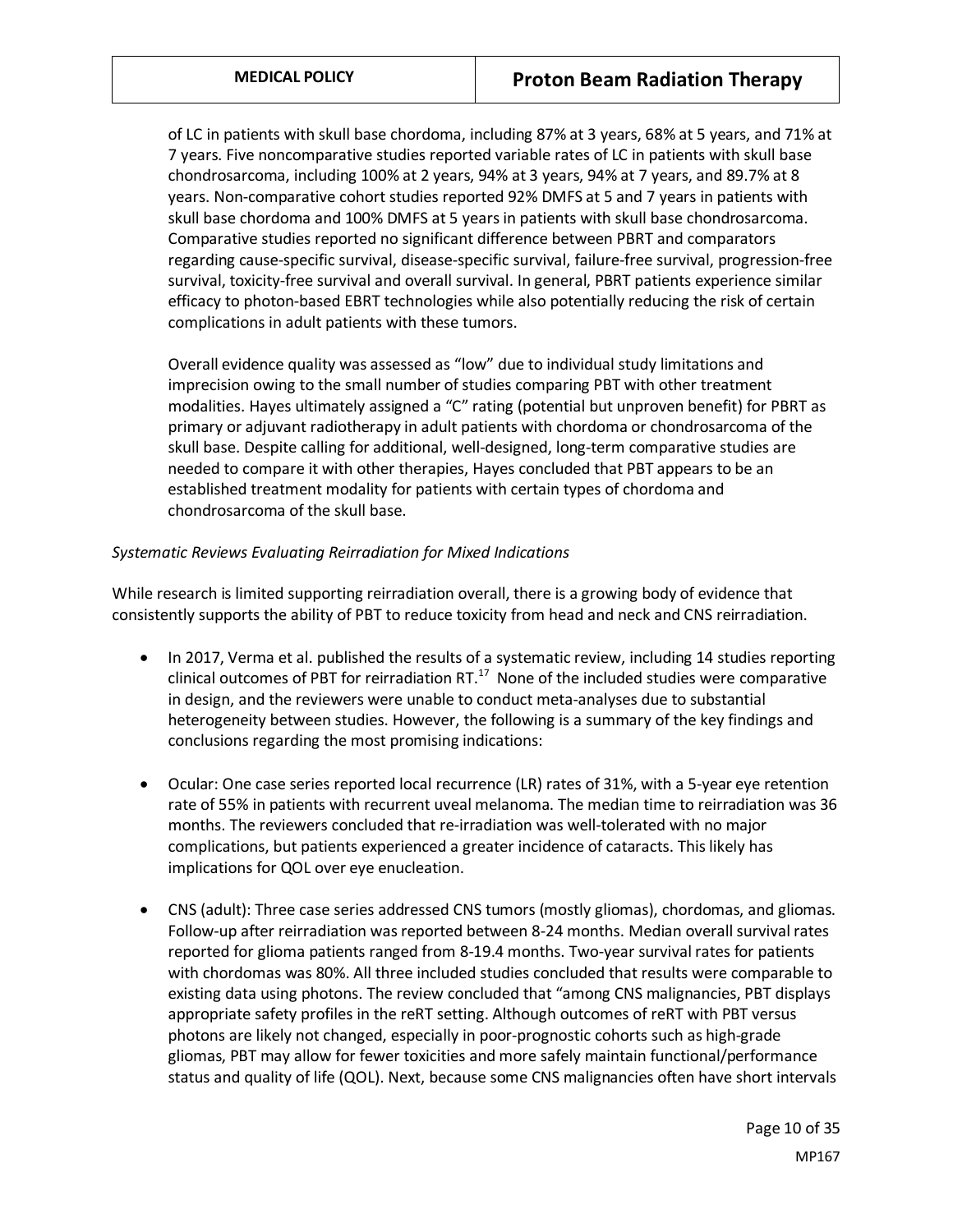from initial treatment to recurrence, reRT dose-escalation is likely most easily achieved with PBT owing to the higher risks of toxicities with such short intervals."

• Head and Neck: Four were included that addressed reirradiation of various head and neck cancers – including three large case series (n= 61 to 92 patients). Median reirradiation times ranged from 18-47 months. Two-year overall survival, when reported, ranged from 33-69% with 2-year local control rates ranging from 62-73% (two studies). The review concluded that head and neck "neoplasms are among the most challenging to re-irradiate, especially to full dose levels. Collectively, PBT reRT appears safe and effective, especially with increasing intervals between irradiation and for lower-volumes of gross disease. In fact, toxicity rates with PBT reRT appear to be more favorable than for reRT with IMRT, and potentially even IMRT for primary RT."

### Systematic Reviews for Not Medically Necessary Indications

#### *Prostate Cancer*

- In 2009, Brada et al. reported on a systematic review of PBRT as treatment for a number of indications, including prostate cancer.<sup>18</sup> The review included three studies that evaluated the use of PBRT for prostate cancer (N=1642 patients), but none of the included studies directly compared the efficacy of proton to photons. The researchers concluded that the current published literature on PBRT did not support a definitive benefit in terms of survival, tumor control, or toxicity over other forms of high-dose conformal radiation in the treatment of localized prostate cancer.
- In 2009, Efstathiou et al. published results from a systematic review and concluded that the current evidence did not support any definitive benefit to PBRT over other forms of high-dose conformal radiation in the treatment of localized prostate cancer.<sup>19</sup> The reviewers did not identify any studies that published patient-reported outcomes for prostate cancer patients treated with IMRT versus PBRT, nor did they identify any prospective studies comparing these modalities. The reviewers also noted the uncertainties surrounding the physical properties of PBRT, perceived clinical gain, and economic viability with regards to PBRT treatment for prostate cancer.
- In 2012, Grimm et al. published results from a systematic review comparing a variety of different treatments for patients with low, intermediate and high risk prostate cancer, including two studies on PBRT (N=388 patients).<sup>20</sup> The outcomes assessed were prostate-specific antigen free survival outcomes. PBRT was assessed as a type of radiation therapy (along with external beam, conformal, and IMRT). The reviewers reported that brachytherapy with or without EBRT provided greatest treatment benefit in patients with low and intermediate risk of disease. PBRT was not recommended for any risk group.
- The 2012 ASTRO review by Allen et al., described in detail above, stated that although there was evidence for the efficacy and sparing of normal tissue when conformal PBRT in the "low to moderate range (< 60-70Gy)" when used as treatment for localized prostate cancer; that PBRT was not superior to photon-based approaches.<sup>3</sup> The review stated that: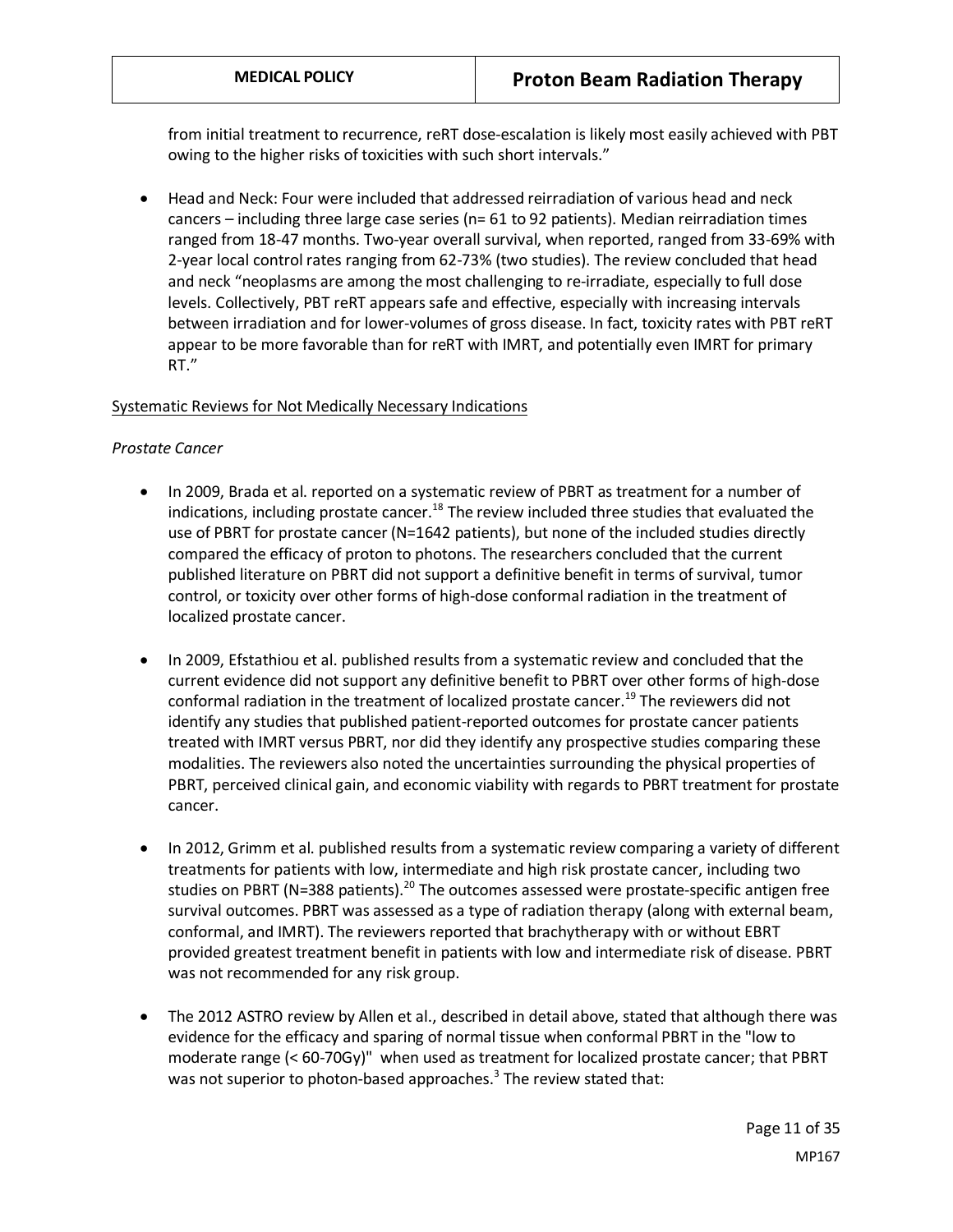"The outcome is similar to IMRT therapy, however, with no clear advantage from clinical data for either technique in disease control or prevention of late toxicity. This is a site where further head-to-head clinical trials may be needed to determine the role of PBT. In addition, careful attention must be paid to the role of dosimetric issues including correction for organ motion in this disease. Based on current data, PBT is an option for prostate cancer, but no clear benefit over the existing therapy of IMRT photons has been demonstrated."

- In 2014, the Agency for Healthcare Research and Quality (AHRQ) published an updated review of therapies for clinically localized prostate cancer, comparing the risks and benefits of a number of treatments for localized cancer, including PBRT.<sup>21</sup> This conclusion was similar to that of the 2008 review, which found that no single therapy could be considered the preferred treatment for localized prostate cancer because of limitations of evidence. For all treatment modalities there were tradeoffs between estimated treatment effectiveness, necessity, and adverse effects. Limited evidence appeared to favor surgery over watchful waiting or EBRT, and RT plus hormonal therapy over RT alone. The reviewers concluded that additional studies validating the comparative effectiveness of emerging therapies such as PBRT were needed.
- $\bullet$  In 2020 (reviewed in 2021), Hayes published a review that evaluated PBRT for prostate cancer.<sup>1</sup> Searching the literature through January 2020, investigators included 20 studies for review (4 RCTs, 2 prospective cohort studies, 2 retrospective comparative registry analysis studies, 12 retrospective comparative studies). Sample size ranged from 82-41,737 patients; follow-up varied from 1- to 9 years. Outcomes of interest included overall survival, local recurrence-free survival, disease-specific survival, total tumor-free survival, biochemical failure, treatmentrelated morbidity, and quality of life. Three of the RCTs compared different PBRT protocols. When PBRT was used as an adjunct to brachytherapy, both included studies reported similar recurrence rates five and eight years post-treatment, whether PBRT was used as an adjunct or not. When used as an adjunct to X-ray therapy, the two included studies reported conflicting results at 5-year follow-up. The relative incidence of treatment-related complications was similar when PBRT was compared to other treatments.

The review stated that "the body of evidence concerning PBRT for prostate cancer was large in size and overall low in quality." The majority of studies were deemed to be of low to very-low quality and suffered from a number of limitations, including: retrospective and/or nonrandomized study design, limited or unequal follow-up, variations in treatment protocols, unclear or no reporting of radiation dosage, and either absence of control groups or comparison with an uninformative intervention (e.g., different PBRT protocol). Due to these limitations, definitive conclusions cannot be drawn about the efficacy and safety of PRBT. Therefore, for PBRT for the treatment of localized prostate cancer, the review graded the treatment as a "C" (potential but unproven benefit), with investigators calling for additional studies to establish the clinical role of PBT relative to other widely used therapies.

#### *Observational studies for not medically necessary indications*

• In 2021, Barsky and colleagues published a case-matched analysis comparing 5-year clinical outcomes and patterns of failure of PBRT versus IMRT for prostate cancer in postoperative settings.<sup>22</sup> The study included 260 men (n=65 PBRT; 195 IMRT). At a median follow up of 59 months, biochemical failure (45% v 41%), local failure (2% v 3%), regional failure (9% 7%),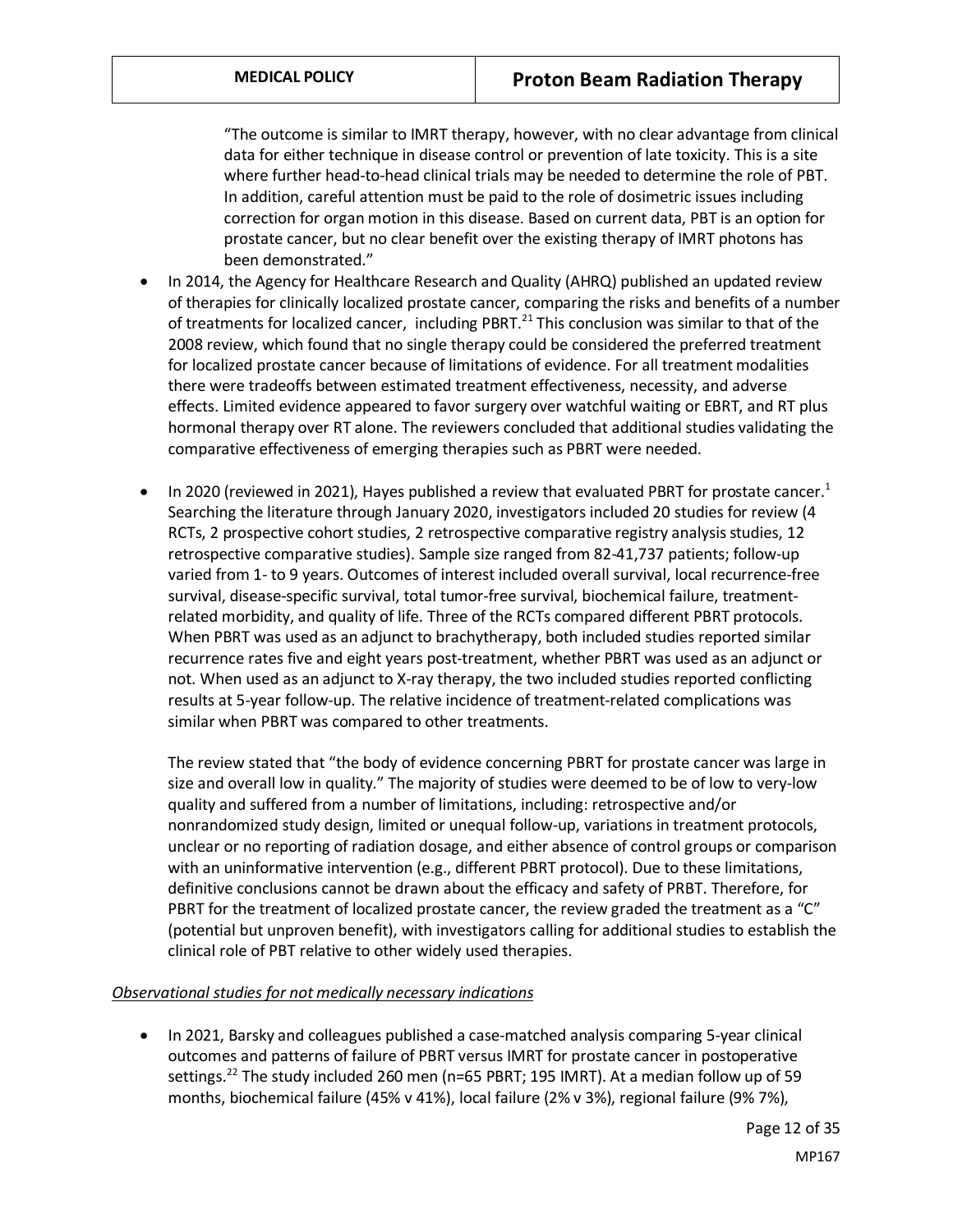distant failure (9% v 9%), and mortality (2% v 5%) rates were not significantly different between the two groups. Type of radiation therapy was not significantly associated with biochemical, local, regional, or distant failure or all-cause mortality. The authors concluded that PBRT yielded similar long-term outcomes and patterns of failure compared to IMRT in post-proctectomy settings. This study's limitations include a retrospective design, single-institution sample, and small sample size.

• In 2021, Vapiwala and colleagues published a retrospective study on the pooled toxicity of moderately hypofractionated PBRT and IMRT in early-stage prostate cancer.<sup>23</sup> A total of 1850 patients were included, 1282 IMRT and 568 PBRT. Overall toxicity rates were low, with the majority of patients experiencing no late gernitourinary (56.6%,  $n = 1048$ ) or late gastrointestinal (74.4%, n = 1377) toxicity. No difference was seen in the rates of late toxicity between the groups, with late grade 3+ GU toxicity of 2.0% versus 3.9% (odds ratio [OR] 0.47; 95% confidence interval 0.17-1.28) and late grade 2+ GI toxicity of 14.6% versus 4.7% (OR 2.69; confidence interval 0.80-9.05) for the PBT and IMRT cohorts, respectively. The authors concluded that that IMRT and PBRT have similar low rates of toxicity after long-term follow up.

#### Systematic Reviews for Investigational Indications

#### *Breast Cancer*

• In 2016, Verma et al. published a systematic review that evaluated the clinical outcomes and toxicity of PBRT for breast cancer, including six peer-reviewed studies (n=18 to 100 patients).<sup>24</sup> Of the six studies included, only one was comparative in design. Overall, the reviewers reported that PBRT to the breast/chest produced skin toxicity rates similar or to published rate for photon therapy, with grade 1 dermatitis rates of 25% and grade 2 dermatitis rates of 71% to 75%. The incidence of esophagitis due to protons was also comparable to photons. Using PBRT-based accelerated partial breast irradiation, the rates of seroma/hematoma and fat necrosis were comparable to those reported in the existing data. In addition, the reviewers noted that although PBRT offers potential to minimize the risk of cardiac events, definitive clinical experiences remain sparse.

The sole comparative study included in the review reported on long-term cosmetic outcomes and toxicities of PBRT compared with photon-based 3-D conformal accelerated partial-breast irradiation.<sup>25</sup> Nineteen patients were treated with PBRT and 79 with photons or mixed photons/electrons. Median follow-up was 82.5 months (range: 2-104 months). At seven years, skin toxicities were more common for the PBRT group: telangiectasia, 69% and 16% (p=0.0013); pigmentation changes, 54% and 22% (p=0.02); and other late skin toxicities, 62% and 18% (p=0.029) for PBRT and photons, respectively. There were no significant differences between the groups in the incidences of breast pain, edema, fibrosis, fat necrosis, skin desquamation, rib pain or fracture, and local failure rates.

• In 2018, Chan et al. published a systematic review of several RT techniques for early stage nodenegative breast cancer treatment, including four studies (two comparative studies).<sup>26</sup> Two small (n=10 and 20 patients) comparative studies included in the review reported significant does reductions to the lung, heart, and left anterior descending artery (LAD) using PBRT compared to 3-D conformal RT. $27,28$  The reviewers concluded that although PBRT shows dosimetric promise,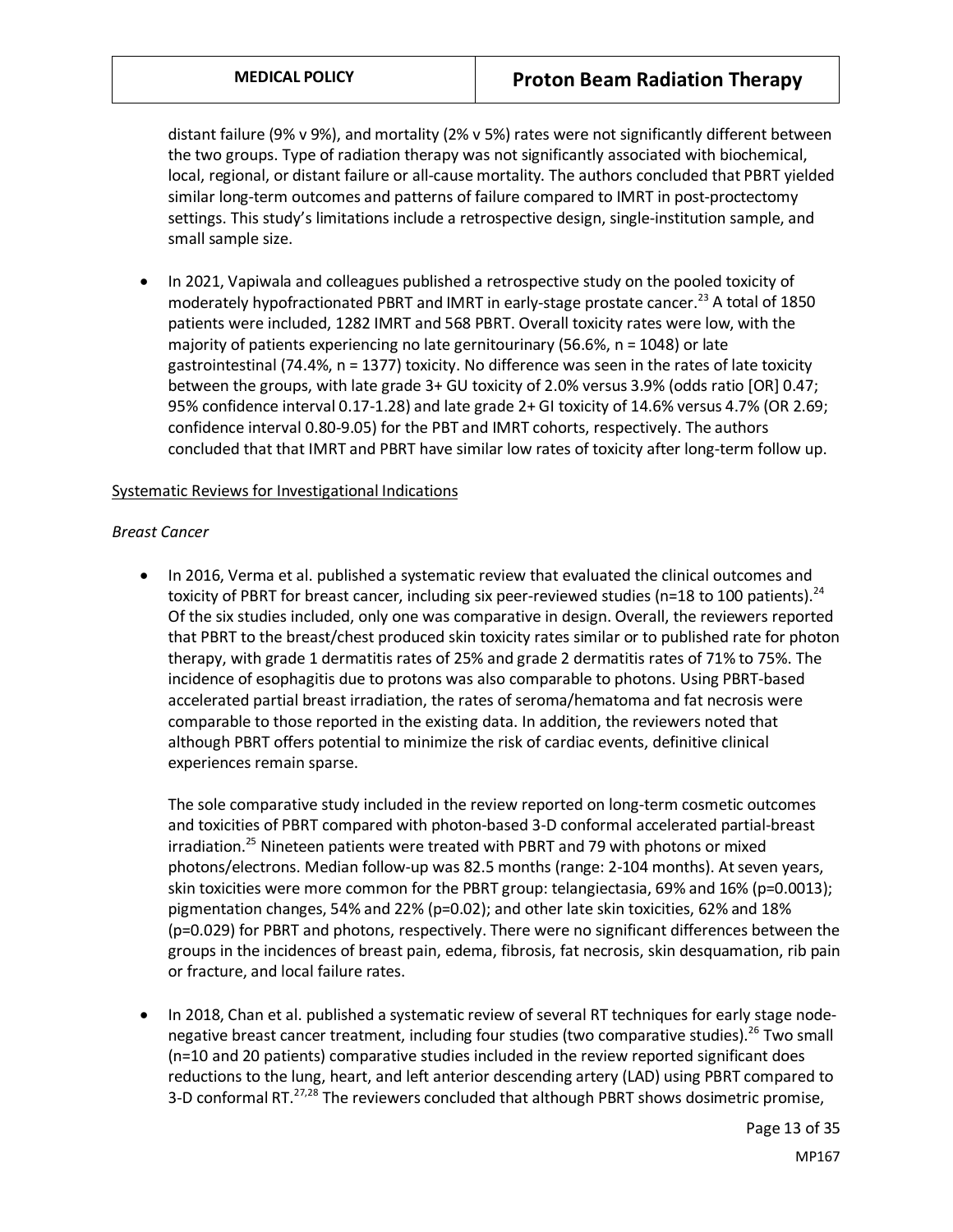the data is sparse regarding late cardiac and pulmonary events exist due to lack of long-term follow-up.

- Similarly, a recent review of PBRT for locally advanced breast cancer included 13 studies, three of which were small (n=11, 20, and 20 patients) but comparative in nature.<sup>29</sup> This review indicated that PBR allows better sparing of the heart than photon therapy with similar level of cutaneous toxicity, but larger studies were needed to confirm the clinical benefit for PBRT. Overall, systematic reviews of PBRT for breast cancer have considerable limitations, including on or more of the following:
	- o the majority of included studies are noncomparative in nature
	- $\circ$  the majority of included studies are small in sample size (less than 100 patients)
	- o included studies are heterogeneous in terms of
		- cancer stage (e.g., early-stage noninvasive, locally advanced)
		- clinical indication (e.g., accelerated partial breast irradiation, whole breast irradiation with or without regional node RT, postmastectomy RT)
		- type of PBRT used (e.g., passive proton therapy [double scattering], pencil beam scanning)
	- o comparative studies differ in terms of comparator treatment used (IMRT or 3Dconformal RT)
	- comparative studies did not include more than 20 patients treated with PBRT

#### *Esophageal Cancer*

- In the 2012 systematic review by ASTRO's emerging technology committee, described in detail above, PBRT was evaluated as a treatment for GI malignancies, including esophageal cancer.<sup>3</sup> The reviewers stated that there may be a rationale for PBRT in esophageal cancer since it is often associated with "localized unresectable disease near critical organs at risk, but almost no clinical data exists."
- Similarly, in 2016 Verma et al. published a systematic review of clinical outcomes and toxicities of PBRT for GI neoplasms, including three comparative studies and 9 case series (n= 5 to 100 patients) on esophageal cancer.<sup>30</sup> Of note, one large included comparative study by Wang et al. reported significantly higher pulmonary complications in patients treated with 3-D CRT and IMRT compared to those treated with PBRT and higher GI complications in patients treated with PBRT (but not IMRT) compared to PBRT.<sup>31</sup> Limitations of this primary study include retrospective study design, significant difference in treatment groups concerning induction chemotherapy, and confidence intervals (CIs) for the odds ratios were very broad with Cis for both treatment groups indicating no statistical difference between treatments.

#### *Gastric Cancer*

In the 2012 systematic review by ASTRO's emerging technology committee, described in detail above, PBRT was evaluated as a treatment for GI malignancies including gastric cancer.<sup>3</sup> The reviewers stated that: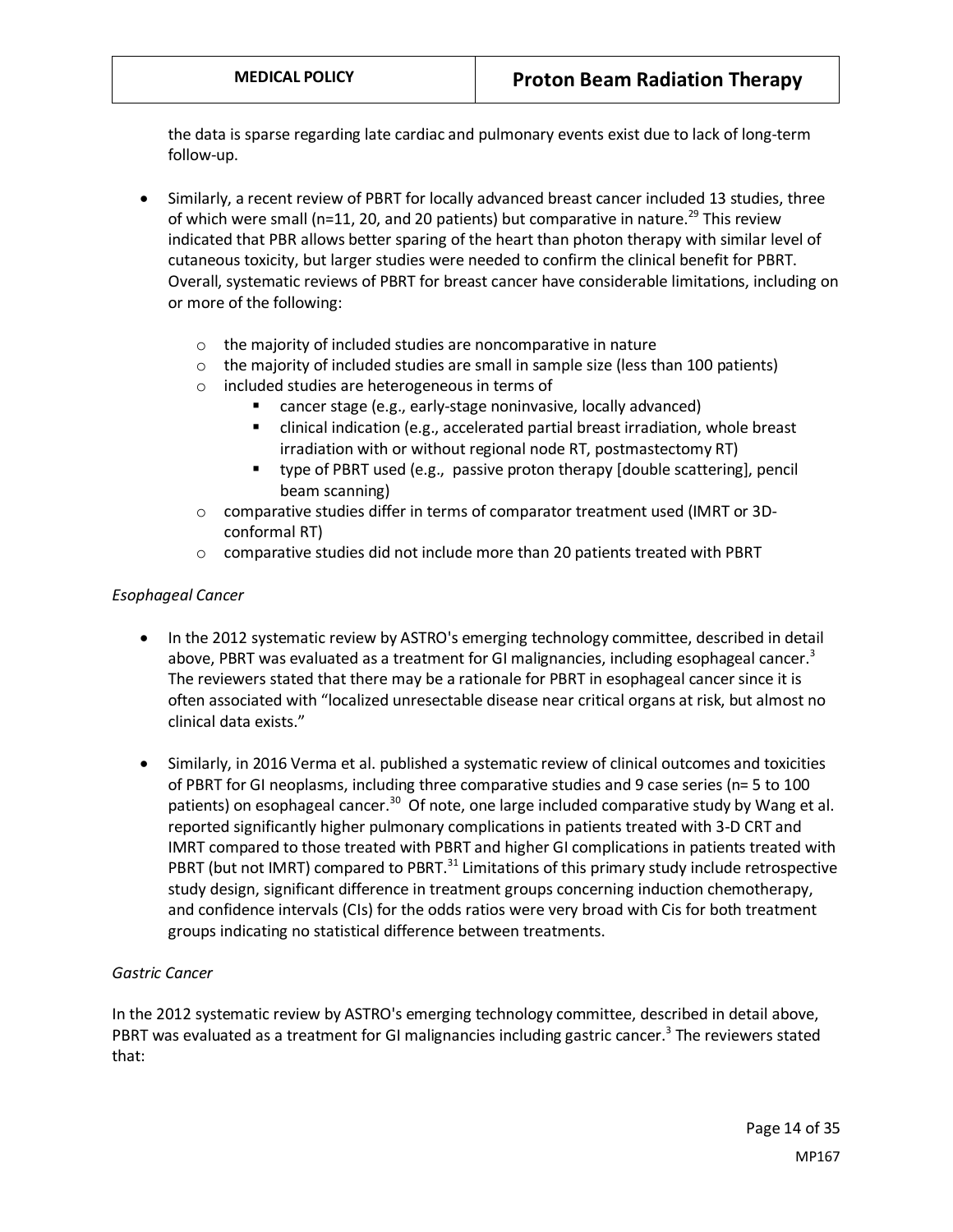"PBT is mostly untested in GI malignancies, and the number of patients with GI malignancies who are eligible for PBT will be very small until indications for its use become clearer. In gastric cancer there appears to be little role for PBT".

#### *Gynecological Cancers*

In 2016, Verma et al. published the results of a systematic review of PBRT for treatment of gynecologic neoplasms, including 16 small dosimetric studies (n= 1-25 patients/study) that compared PBRT to various other treatment modalities.<sup>32</sup> Studies included recruited women with a number of different gynecological cancers: uterine, cervical, peritoneal papillary serous carcinoma, vaginal, post-operative gynecological cancers, and endometrial. The reviewers noted that the available evidence for PBRT in treating gynecologic cancers was of low quantity and quality, preventing robust conclusions regarding safety and efficacy. However, the reviewers reported that the existing evidence indicated that when compared to other treatment modalities, PBRT significantly decreased dose to organs-at-risk (OARs), such as the rectum, bladder, bowel, kidneys, BM, and femoral heads. This dose reduction to OARs with PBRT was more pronounced within the low-dose volumes than the higher dose volumes. In addition, stage-specific tumor control and outcomes were improved with PBRT treatment, along with low toxicity rates compared to other treatments. However, these results have not been confirmed in RCTs. The reviewers concluded that larger scale and higher quality studies addressing whether PBRT could provide clinically meaningful differences in toxicities and outcomes in women with gynecologic neoplasms are warranted.

#### *Hepatobiliary Cancers*

- In the 2012 systematic review for ASTRO, described above, the reviewers stated that fractionated PBRT has been extensively studied in hepatocellular carcinoma (HCC) with good success, providing local control rates between 70% and 85%.<sup>3</sup>
- In 2015, Qi et al. performed a systematic review and meta-analysis comparing the clinical outcomes and toxicity in individuals with HCC who were treated with either charged particle therapy (CPT) or conventional radiotherapy (CRT), including 70 non-comparative observational studies.<sup>33</sup> There were no randomized controlled trials or controlled studies that compared charged particle therapy with photon therapy directly. The methodological quality of the included studies reported as fair. Pooled OS was significantly higher at 1, 3, 5 years for CPT than for CRT (relative risk [RR]=1.68, 95% CI: 1.22–2.31, p < 0.001; RR=3.46, 95% CI: 1.72–3.51, p < 0.001; and RR=25.9, 95% CI: 1.64–408.5, p = 0.02; respectively). Progression free survival (PFS) and local control (LC) at longest follow-up were also significantly higher for CPT than for CRT ( $p =$ 0.013 and p < 0.001, respectively), while comparable efficacy was found between CPT and SBRT in terms of OS, PFS and LC at longest follow-up. Additionally, high-grade acute and late toxicity associated with CPT was lower than that of CRT ( $p = 0.003$  and  $p = 0.011$ , respectively). In addition, there was significantly less late toxicity in the CPT group than in the SBRT group ( $p =$ 0.011). However, the reviewers noted that there might be potential risk of bias in comparisons between observation studies, since the CPT studies are overall older than the SBRT and CRT studies.
- In 2016 Verma et al. published a systematic review of clinical outcomes and toxicities of PBRT for GI neoplasms, including one small comparative study (n=22) and two small case series that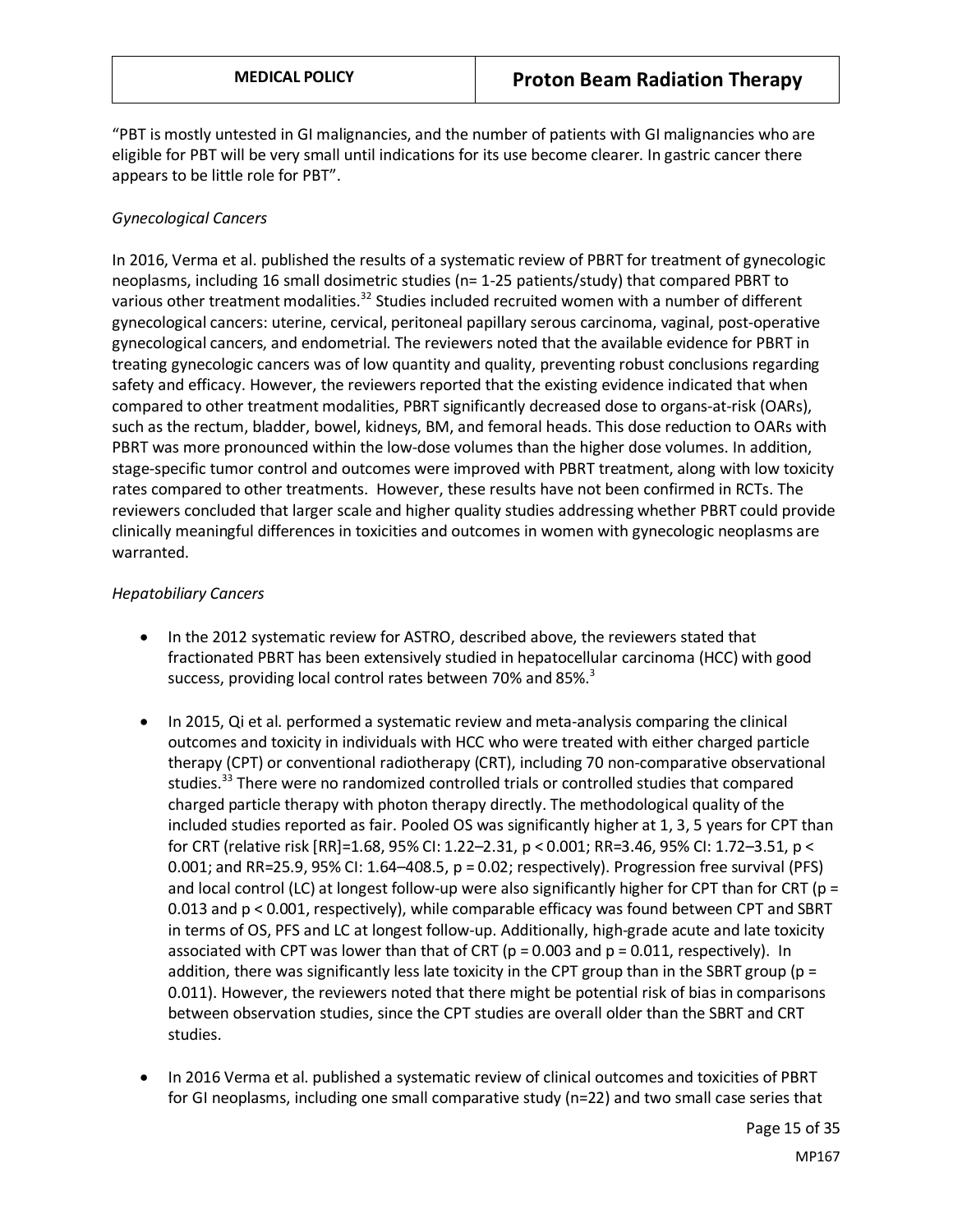included 14-37 patients with cholangiocarcinoma. $30$  Of note, the small included comparative study reported similar median survival in the photon and proton (helium ions) RT groups. Oneyear survival ranged from 44-70% and one-year progression-free survival ranged from 30-40%. All studies reported grade three toxicities. All three studies reported mixed patient populations in terms of stage and/or presence of extrahepatic disease.

• In 2017, Igaki et al. published the results of a systematic review of publications on charged particle therapy (proton beam therapy and carbon ion therapy) as a treatment of HCC, including 13 cohorts from 11 studies.<sup>34</sup> The studies included one RCT comparing PBRT with transarterial chemoembolization (TACE), nine phase I or II trials and two retrospective studies. Most cohorts had inclusion criteria of unresectable HCCs. The review reported local control rates ranged from 71.4-95% at three years, and the overall survival rates ranged from 25-42.3% at five years. In addition, although not reported in all included studies, late severe radiation morbidities were uncommon, with a total of 18 patients (2.3%) with grade ≥3 late adverse events reported. The reviewers cautioned that comparative evidence and patient selection were at a high risk of bias for most of the included studies, and that although future RCTs may not be feasible, additional comparative studies are needed.

#### *Non-Small Cell Lung Cancer*

• In 2010, Grutters et al. published the results of a meta-analysis of uncontrolled studies that compared PBRT with a number of other therapies for stage I NSCLC.<sup>35</sup> Treatment with PBRT was not associated with any statistically significant differences in 2-year overall survival (9% difference between treatments) or disease-specific survival. Five-year overall survival for PBRT (40%) was significantly higher than CRT (20%), but similar to SBRT (42%) and carbon-ion therapy (42%). However, the reviewers advised that caution be taken in interpreting these results due to limited numbers of patients and limited follow-up. Specifically, only five studies on PBRT were included in the review (N=180 patients) and median follow-up in these studies was either not reported or was short in duration (14 - 30 months).

In the 2012 systematic review for ASTRO, described above, the reviewers stated that Grutters meta-analysis (described above) showed no difference between photon based SBRT to PBRT in terms of local tumor control rates and that very little published data existed for locally advanced lung cancer.<sup>3</sup> In addition, "PBT has been used in the treatment of stage I NSCLC although no clear clinical benefit over photon therapy has currently been shown. Data regarding the use of PBT did not provide sufficient evidence to recommend PBT for lung cancer outside of clinical trials. Lastly, unlike in some other disease sites, the issue of organ motion and changes in lung density during respiration is critical and adds an additional challenge to the use of PBT for this indication."

• In 2010, Pijls-Johannesma and et al. conducted systematic review that examined the use of charged particle therapy in lung cancer, including 11 studies primarily focused on stage I NSCLC, five evaluating protons (N=214 patients) and six evaluating carbon ions (N=210 patients).<sup>36</sup> Eleven studies all dealing with NSCLC, mainly stage I, were included in the review, five investigating protons (n=214) and six investigating C-ions (n=210). The proton studies included one phase 2 study, two prospective studies, and two retrospective studies. No phase 3 studies were identified. Significant heterogeneity existed between included studies in terms of radiation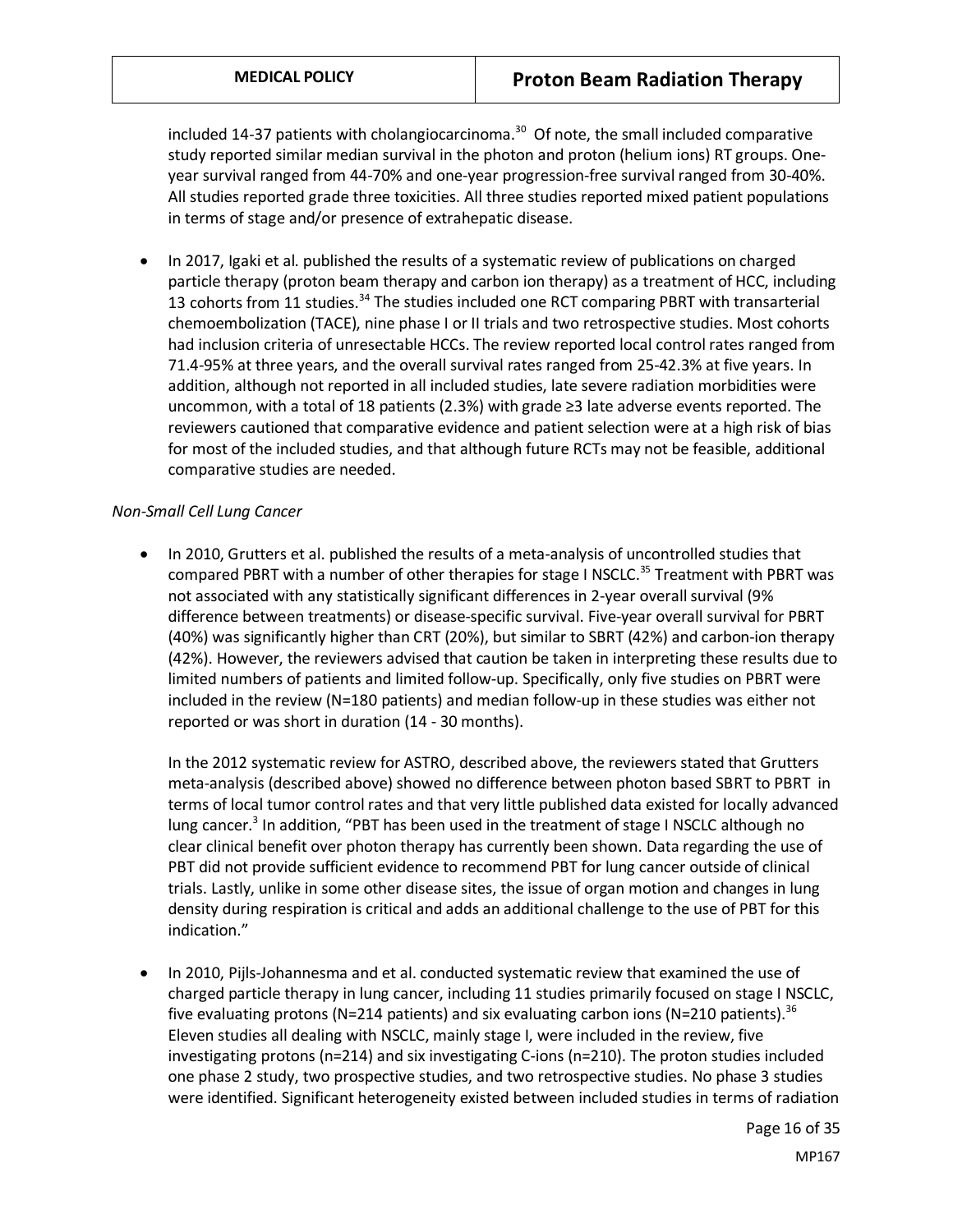schedules and definitions of control rates, making comparisons of results difficult. For PBRT, reported 2- to 5-year local control (LC) rates ranged from 57% to 87%. The 2- and 5-year OS rates were 31%–74% and 23%, respectively, and 2- and 5-year cause-specific survival (CSS) rates were 58%–86% and 46%, respectively. The authors noted that the LC rates, although better than those reported for photon RT, were inferior to LC rates reported for SBRT for stage I NSCLC. The reviewers concluded that the results with protons are promising, but that because of the lack of evidence on clinical efficacy, further well-designed trials are needed to predict the magnitude of benefit.

• In 2017 (updated 2021), Hayes published a review of PBRT for NSCLC, including 12 studies (10 of which were nonrandomized comparative studies). $^2$  Three studies evaluated specific safety outcomes only and the majority of the studies were retrospective. Six studies evaluated PBRT versus IMRT, CRT, or CBT for NSCLC and five of these studies found very few differences in survival outcomes between techniques. However, one large database study found improved overall survival for PBRT compared with non-PBRT radiotherapies for all stages combined. In terms of safety, the majority of the studies that compared PBRT to other therapies found no difference in the incidence of complications. The review reported that all but one of the included studies was of poor quality and that the results reported between studies were conflicting. Limitations of the of the body of evidence included retrospective and/or nonrandomized study design, small study size, use of a historical control groups, incomplete reporting of outcomes, lack of blinded assessment of outcomes, and potential bias due to statistically significant differences between treatment groups at baseline or lack of analysis to determine whether differences at baseline were significant. The review concluded that there was insufficient evidence that PBRT was safer or consistently more effective than conventional methods of radiation therapy, and rated PBRT for NSCLC with a grade of "C".

The Hayes review was updated in 2019. Although there was one new case series identified reporting on the safety and efficacy of PBRT for NSCLC cancer, the results of this study did not change the conclusions and/or ratings in the existing Hayes report.

• In 2017, Chi et al. published a systematic review that compared PBRT to SBRT for early stage NSCLC, including 9 studies on hypo-fractionated PBRT and 72 studies on SBRT.<sup>37</sup> PBRT was associated with improved overall survival (OS; p=0.005) and progression-free survival (PFS; p=0.01) in the univariate meta-analysis. However, in the in the multivariate meta-analysis, although the 3-year local control (LC) still favored PBT (p=0.03), the OS benefit was no longer significant (p=0.11). The reviewers concluded that although hypo-fractionated PBRT may lead to additional clinical benefit when compared with photon SBRT, no statistically significant survival benefit from PBRT over SBRT was observed in the treatment of early stage NSCLC after adjusting for potential confounding variables.

#### *Pancreatic Cancer*

• In the 2012 systematic review by ASTRO's emerging technology committee, described in detail above, PBRT was evaluated as a treatment for GI malignancies including pancreatic cancer.<sup>3</sup> The reviewers stated that there might be a rationale for PBRT in pancreatic cancer since it is often associated with "localized unresectable disease near critical organs at risk, but almost no clinical data exists."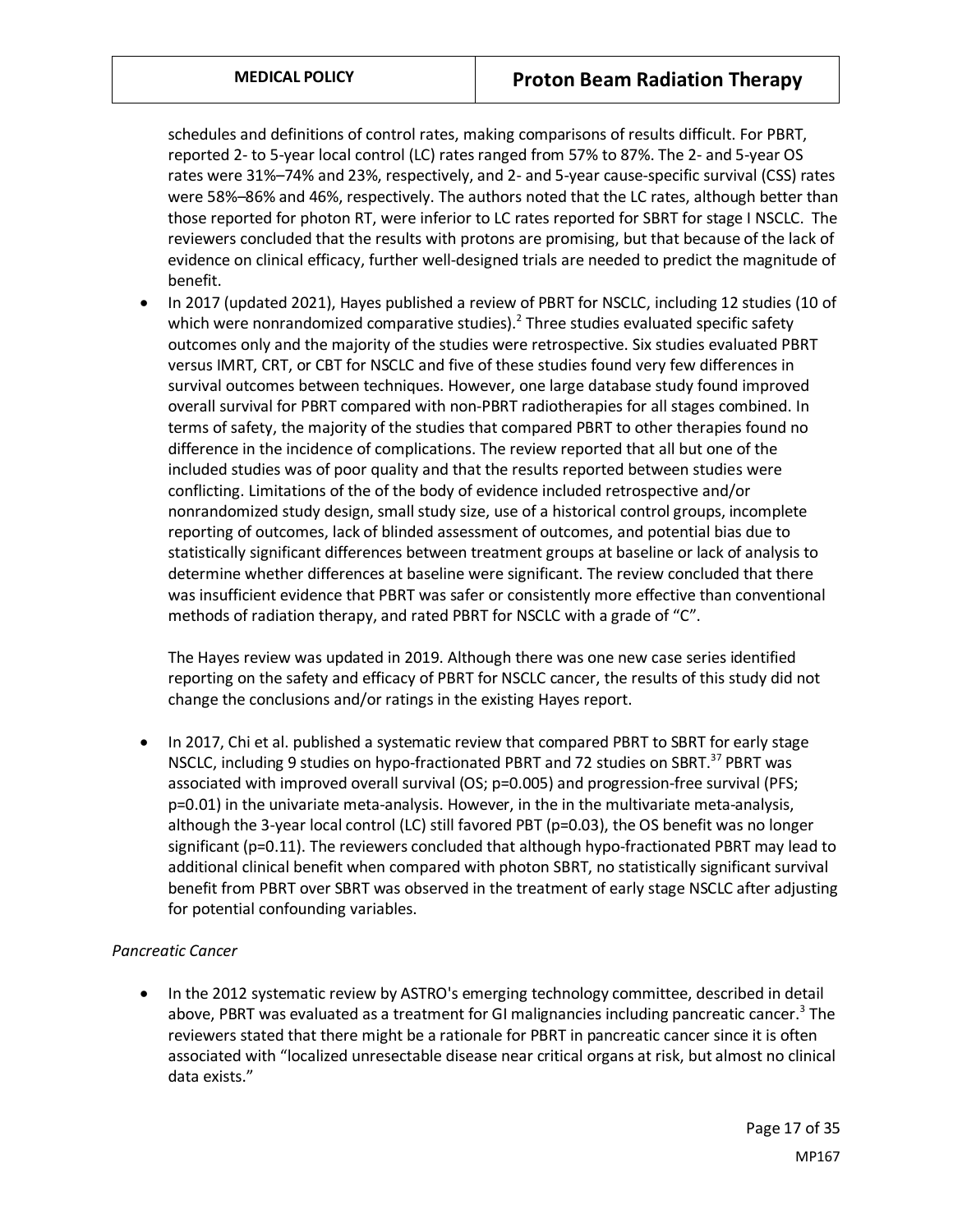• In 2016 Verma et al. published a systematic review of clinical outcomes and toxicities of PBRT for GI neoplasms, including three small case series that included 15-50 patients with pancreatic cancer.<sup>30</sup> Of note, all three studies reviewed recruited different patient populations in terms of tumor characteristics/resectability and all three studies treated patients with different doses and fractionation techniques. All studies suffer from lack of a comparator group, small sample size and lack of long term follow-up (follow-up was reported between 11-13 months).One recent study published after the review that compared PBRT to hyper-fractionated accelerated chemoradiotherapy for locally advanced pancreatic cancer also suffered from small sample size ( $n=25$ ) and short-term (15.4 months) follow-up.<sup>38</sup>

#### *Soft Tissue Sarcomas*

In 2016 Verma et al. published a systematic review of clinical outcomes and toxicities of PBRT for GI neoplasms, including one small study including patients treated with PBRT and/or IMRT, n=28) and one small case series (n=31).<sup>30</sup> The study reporting outcomes of patients treated with PBRT and/or IMRT (median follow-up of 33 months) did not report results separately by treatment type and therefore was not comparative in nature.<sup>39</sup> Of note, both studies reviewed recruited heterogeneous patient populations in terms of sarcoma type within and between studies. In addition, each study used different doses and fractionation techniques.

The evidence for the following investigational oncologic indications is limited to noncomparative studies:

- o Lymphomas
	- Hodgkin lymphoma<sup>40,41</sup>
- $\circ$  Thymomas and thymic cancers<sup>42-44</sup>

These studies suffer from one or more of the following limitations:

- o retrospective study design
- o small sample size (less than 50 patients)
- o heterogeneous patient populations in terms of purpose of treatment (definitive, salvage or adjuvant)
- o lack of comparator group
- o short-term follow-up, which precludes the ability to draw conclusions regarding any potential benefit of PBRT in reducing the risk of radiation-induced late effects

#### Oncologic Indications Evidence Summary

Despite the large number of studies published on PBRT for the treatment of cancer, there is a paucity of high-quality evidence such as comparative studies (particularly randomized controlled trials) and systematic reviews for the majority of oncologic indications, which report patient outcomes. Of note, the majority of literature on most of the investigational indications was dosimetry studies (not addressed here) reporting of comparisons of treatment plans and estimated risk to critical structures based on simulation, but not actual outcomes from treatment. These types of studies are typically retrospective in design and do not indicate actual equality or superiority of PBRT over other types of radiation therapy.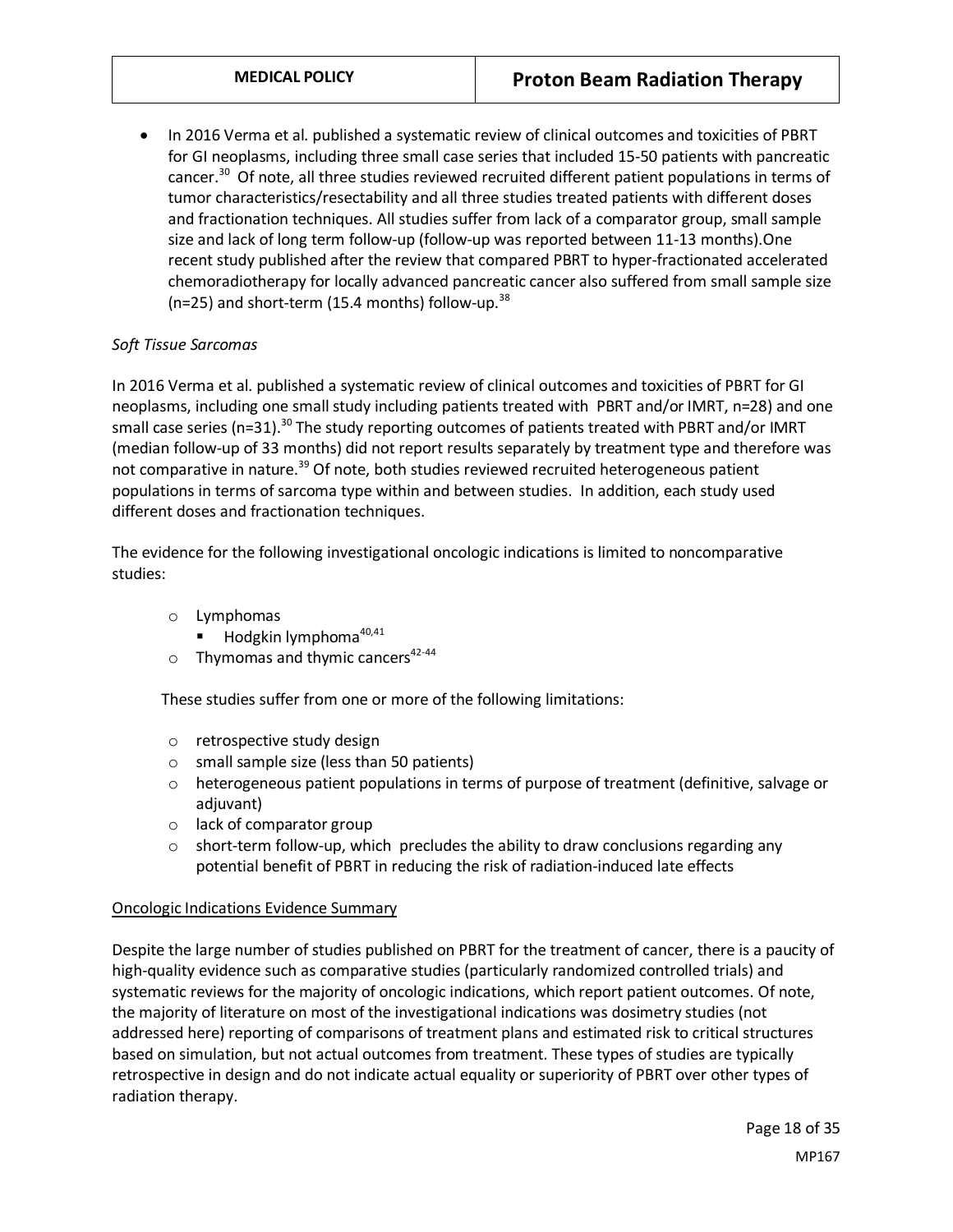The overall low quality of the evidence base for PBRT may be due to several factors. There are a number of indications are so rare that controlled trials or large studies are not feasible and will not be forthcoming. However, for common cancers for which systematic reviews have been published, comparative studies (preferably randomized) are necessary to draw meaningful conclusions regarding safety and efficacy of PBRT compared to other treatment options in the context of current clinical practice. Without comparative studies for most common cancers, systematic reviews are unable to provide a definitive answer on the effectiveness and safety of PBRT.

#### **Investigational Non-Oncologic Indications**

#### Systematic Reviews

In 2009, Bekkering et al. published the results of a systematic review that evaluated the effectiveness and safety of PBRT for indications of the eye, including one comparative study and two case series for choroidal hemangioma and four controlled trials and one case series for age-related macular degeneration (AMD).<sup>45</sup> The reviewers noted that the methodological quality of all included studies was poor and limitations included differences in radiation techniques applied within the studies, and variation in patient characteristics within and between studies. Results for choroidal hemangioma and AMD did not reveal beneficial effects from proton radiation. The review concluded that the evidence on the safety and efficacy of PBRT was limited due to the lack of well-designed and well-reported studies and that RCTs comparing PBRT versus standard alternatives and prospective case studies enrolling only patients treated with up-to-date techniques are needed.

#### Randomized Controlled Trials (RCTs)

In 2002, Ciulla et al. reported on a sham-controlled RCT that examined the effect of PBRT on subfoveal choroidal neovascular membranes (CNVM) associated with age-related macular degeneration (AMD).<sup>46</sup> This RCT was a prospective, sham-controlled, double-masked trial that included 37 patients that were randomly assigned to 16-Gy proton irradiation delivered in two fractions 24 hours apart or to sham control treatment. The investigators reported that PBRT was associated with a trend toward stabilization of visual acuity, but this association did not reach statistical significance.

More recently, a small RCT that compared two different PBRT dose regimens in patients with non-agerelated macular degeneration (AMD) choroidal neovascularization (CNV).<sup>47</sup> This RCT reported short-term (2-year) visual acuity outcomes that were not significantly different between treatment protocols.

#### Nonrandomized Comparative Studies

• In 2006, Hocht et al. published the results of a poor-quality retrospective study evaluated PBRT's clinical effectiveness in 44 patients with diffuse or circumscribed ocular choroidal hemangiomas who were treated with either PBRT (20-23 GyE) or photon therapy (16-20 Gy) and followed for an average of 2.5 years.<sup>48</sup> In analyses adjusting for differential follow-up between treatment groups, neither modality was found to significantly stabilize visual acuity ( $p=0.43$ ). Regression analysis adjusting for between-group differences indicated that there were no significant differences in any adverse events between the two treatment modalities, including retinopathy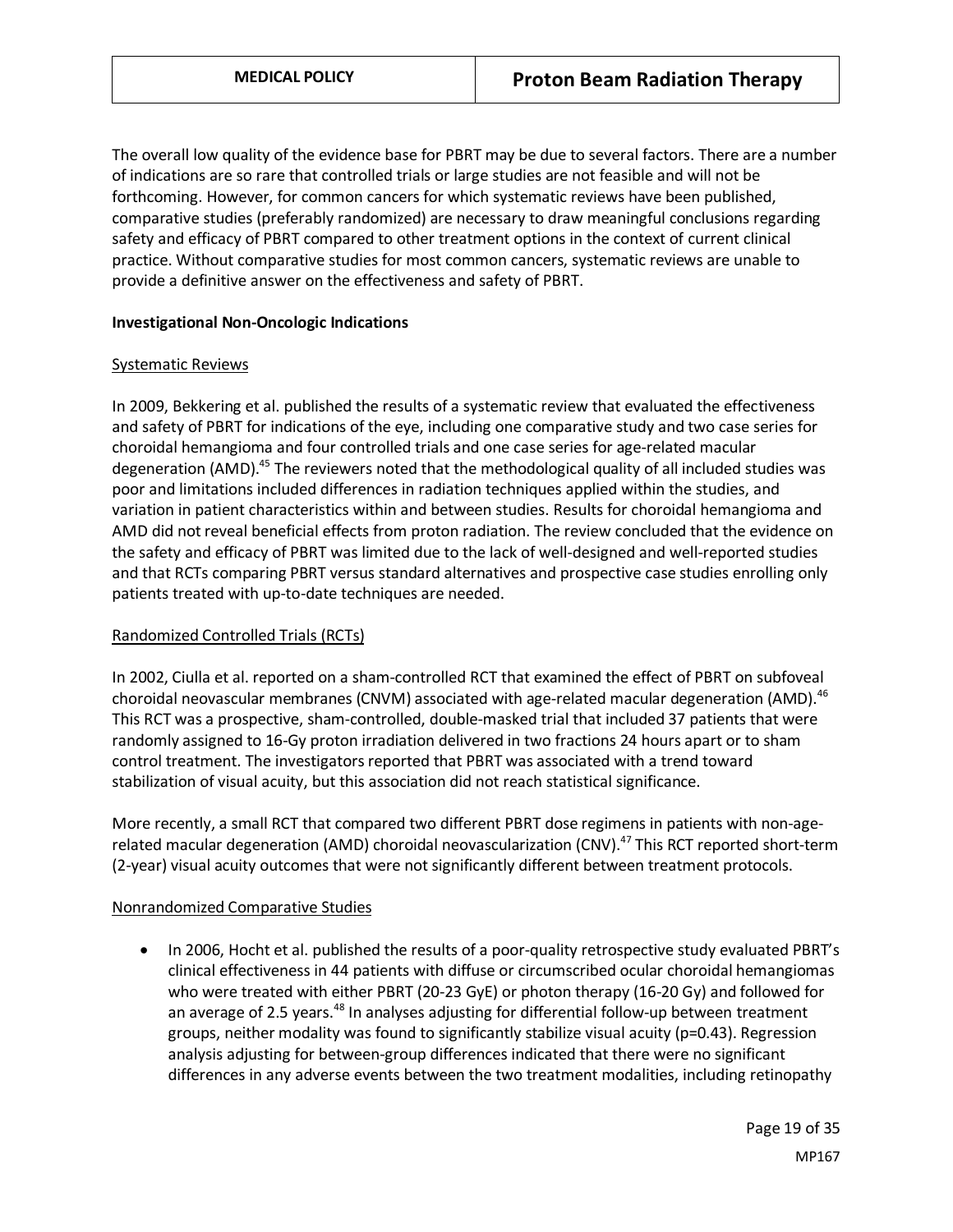(p=0.12). In addition, no differences could be detected between patients with circumscribed choroidal hemangiomas treated with protons and photons.

• In 2012, Mosci et al. published a comparative study of clinical outcomes for patients with large choroidal melanoma after primary treatment with enucleation or PBRT.<sup>49</sup> This retrospective non-randomized study evaluated 132 consecutive patients and found that cumulative all-cause mortality, melanoma-related mortality and metastasis-free survival were not statistically different between the two groups. Although eye retention of the tumors treated with PBRT at 5 years was 74% (SD 6.2%), best-corrected visual acuity (BCVA) of 0.1 or better was observed in only 32% of the patients.

# **CLINICAL PRACTICE GUIDELINES**

A summary of the available clinical practice guidelines identified through 5/26/2021 is presented below.

#### **Non-Oncologic Indications**

#### American Heart Association / American Stroke Association (AHA/ASA)

The 2017 joint AHA/ASA guidance on the management of brain arteriovenous malformations (bAVMs)<sup>50</sup> stated the following:

"Stereotactic radiosurgery (SRS) is typically performed to achieve obliteration of bAVMs that are deemed too risky for resection because of anatomic factors such as location or general medical problems…. A large number of published series demonstrate the clinical efficacy and general safety of SRS for the treatment of patients with bAVMs."

#### **Oncologic Indications**

#### National Comprehensive Cancer Network (NCCN)

NCCN guidelines for the following cancers do not address the use of proton beam radiation therapy (PBRT):

- Anal Carcinoma
- Bladder cancer
- Breast cancer
- Cervical, ovarian, vulvar and uterine cancers
- Chronic myeloid leukemia
- Colon and rectal cancer
- Gastric cancer
- Kidney Cancer
- Melanoma (cutaneous) and other skin cancers
- Multiple myeloma and other plasma cell neoplasms
- Myelodysplastic Syndromes
- Myeloproliferative Neoplasms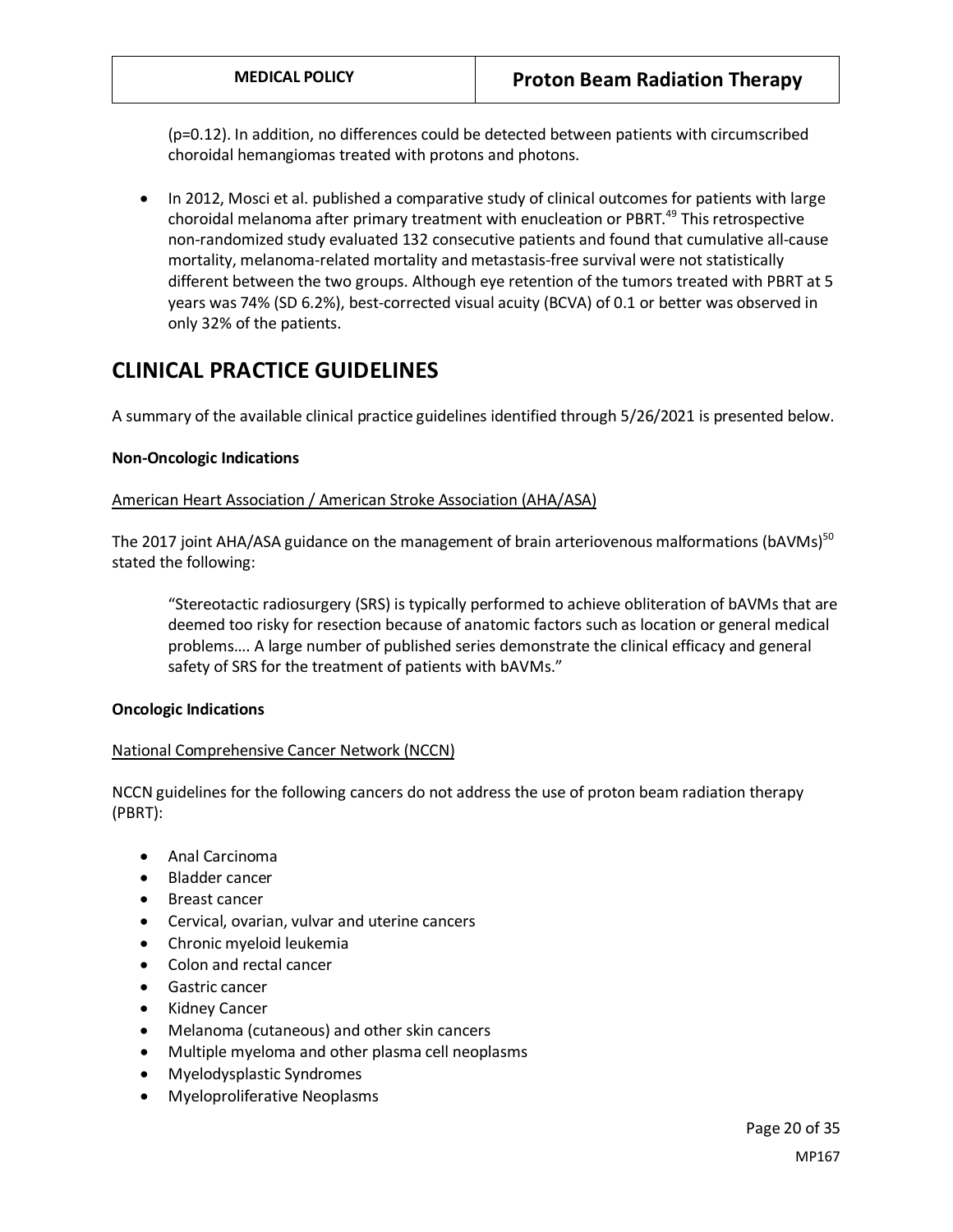- Non-Hodgkin's lymphomas
	- o Chronic lymphocytic leukemia / small lymphocytic lymphoma
	- o Hairy cell leukemia
	- o Primary cutaneous B-cell lymphoma
- Occult Primary
- Pancreatic adenocarcinoma
- Penile and testicular cancers
- Small cell lung cancer
- Thyroid carcinoma

The following NCCN guidelines address PBRT to varying extents, depending on the cancer.

#### *B-cell Lymphomas*

The NCCN B-cell Lymphomas Version 4.2021 guidelines recommend the following: $51$ 

- "Treatment with photons, electrons or protons is appropriate; selection depends upon clinical scenario."
- "Advance radiation technologies such as intensity-modulated radiation therapy (IMRT)/ volumetric modulated arc therapy (VMAT), proton therapy, breath-hold or respiratory gating, and/or image-guided therapy may offer significant and clinically relevant advantages in specific instances to spare important organs at risk (OARs)… and decrease the risk of late, normal tissue toxicity while still achieving the primary goal of local tumor control."
- "Achieving highly conformal dose distributions is especially important for patients who are being treated with curative intent or who have long life expectancies following therapy."
- "The treatment plan *can be* designed using conventional, 3-D conformal, or IMRT/VMAT or proton therapy techniques using clinical treatment planning considerations of target coverage and normal tissue avoidance."

#### *Bone Cancer*

The NCCN Bone Cancer Guidelines Version 1.2021 recommend the following:52

PBRT "should be considered as indicated in order to allow for high-dose therapy while maximizing normal tissue sparing." In this recommendation, PBRT is listed as one of several specialized techniques that should be considered for the following indications:

- Chondrosarcoma: (category 2B)
	- o Low-grade and intra-compartmental: unresectable cancer only
	- o High-grade (clear cell or extra-compartmental): postoperatively or unresectable
- Chordoma:
	- o Extracranial (mobile spine/sacrum): postoperatively or unresectable
	- o Cranial (base of skull): postoperatively or unresectable
	- o PBRT may also be considered as one of several treatment options for recurrent cranial and extracranial chordomas that are either localize or metastatic in nature.

In addition, in the discussion section of the guidelines, the panel noted: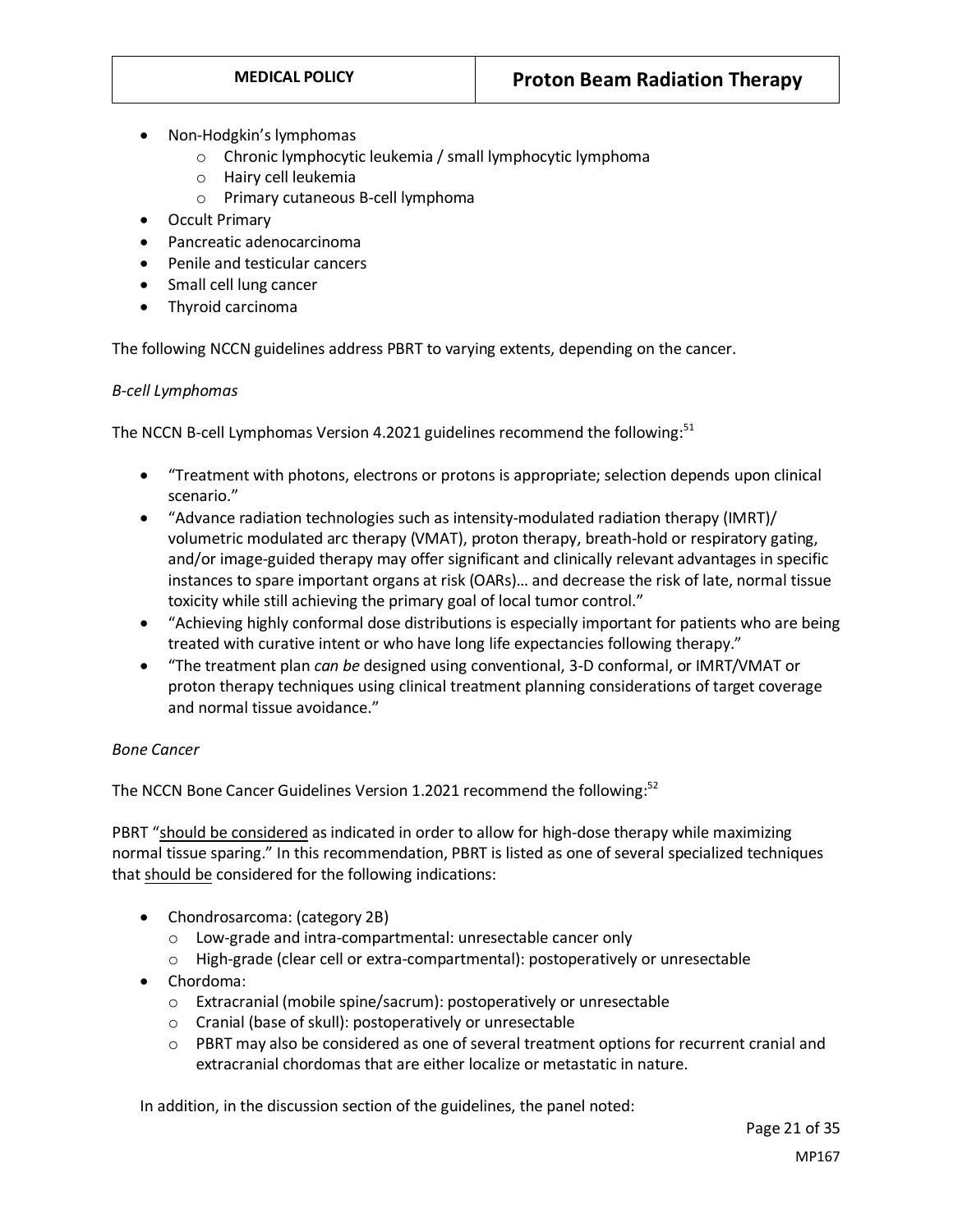- Specialized techniques, such as proton therapy, should be considered in order to deliver high radiation doses while maximizing normal tissue sparing.
- Chondrosarcomas
	- $\circ$  "Proton beam radiation therapy (RT) alone or in combination with photon beam RT has been associated with excellent local tumor control and long-term survival in patients with low-grade skull base and cervical spine chondrosarcomas."
	- $\circ$  "Postoperative treatment with PBRT may be useful in patients with tumors in an unfavorable location not amenable to resection, especially in chondrosarcomas of the skull base or axial skeleton. RT *can be considered* in patients with unresectable lesions."
	- o The recommendations for chondrosarcoma are category 2B due to lack of data.
- Chordomas
	- o Proton beam RT (alone or in combination with photon beam RT) results in favorable local control rates in patients with skull-base or extracranial chordomas (involving the spine and sacrum). However, RT with carbon ions and "specialized techniques such as IMRT, SRS, and FSRT" have also been associated with good local control rates in cranial and extracranial chordomas."

#### *Central Nervous System (CNS) Cancers*

The NCCN CNS guidelines Version 5.2020 recommend the following:<sup>53</sup>

For Anaplastic Gliomas/Glioblastoma High Grade: "Consider proton therapy for patients with good longterm prognosis (grade III IDH-mutant tumors and grade III 1p19q co-deleted tumors) to better spare uninvolved brain and preserve cognitive function."

For adult intracranial and spinal ependymoma and adult medulloblastoma: "To reduce toxicity from craniospinal irradiation in adults, consider the use of intensity-modulated radiotherapy or protons if available."

For Meningiomas: "Highly conformal fractionated RT techniques (e.g., 3D-CRT, IMRT, VMAT, proton therapy) are recommended to spare critical structures and uninvolved tissue."

#### *Esophageal and Esophagogastric Junction Cancers*

The CCN Esophageal and Esophagogastric Junction Cancers Version 2.2021 guidelines recommend the following:<sup>54</sup>

"IMRT or proton beam therapy is appropriate in clinical settings where reduction in dose to organs at risk (eg, heart, lungs) is required that cannot be achieved by 3-dimensional [3-D] techniques." However, NCCN states "*data regarding proton beam therapy are early and evolving*. Ideally, patients should be treated with proton beam therapy within a clinical trial."

In addition, in the discussion section of the guidelines, the panel stated the PBRT "is an *emerging RT technique* that may offer further sparing of normal tissues" and "may improve the therapeutic ratio by limiting cardiopulmonary toxicities."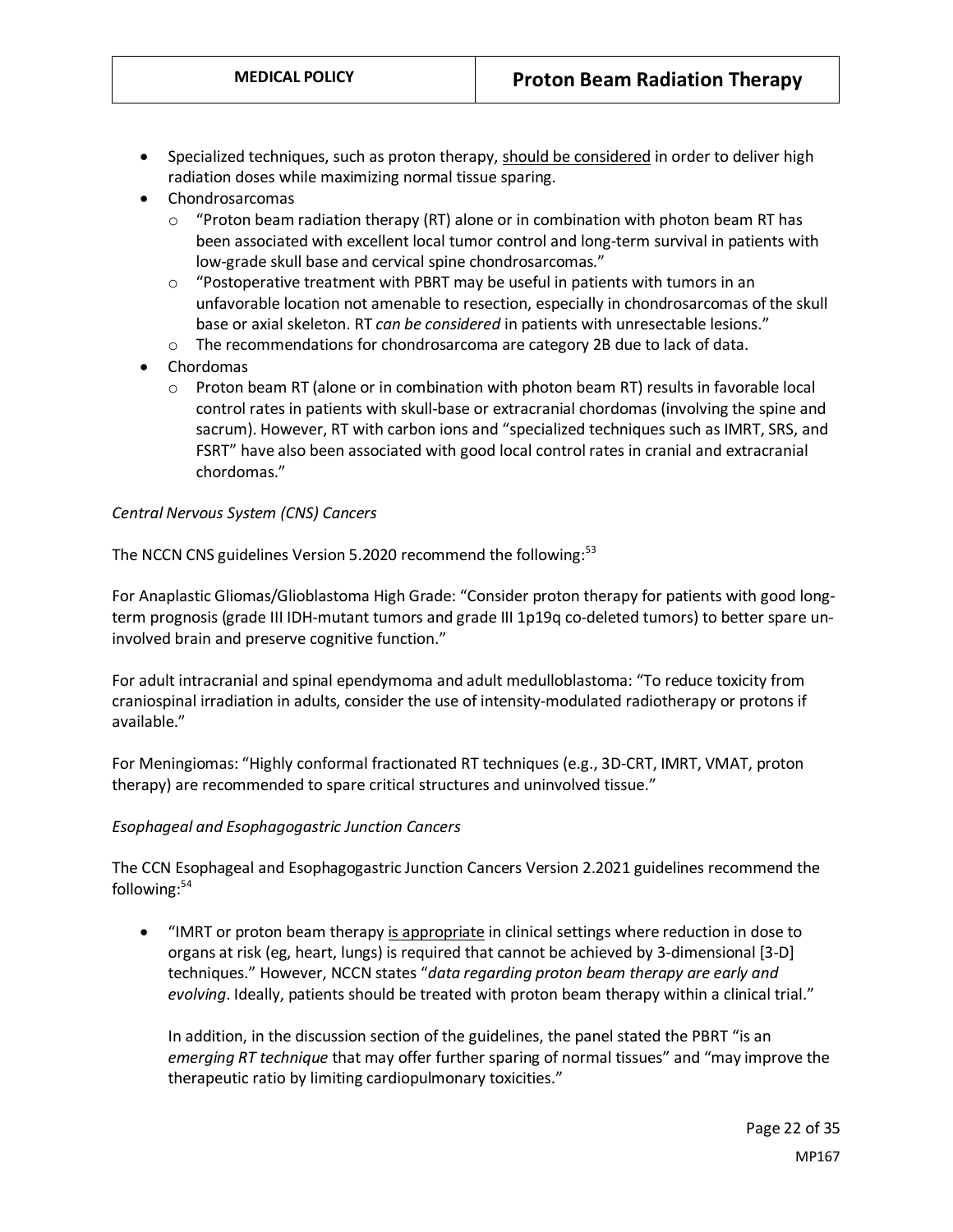#### *Head and Neck Cancers*

The NCCN Head and Neck Cancers Version 3.2021 guidelines recommend the following:55

- For cancer of the oropharynx, cancer of the supraglottic larynx, and occult primary: "Either IMRT (preferred) or 3D conformal RT is recommended … in order to minimize dose to critical structures. Use of proton therapy is an area of active investigation. Proton therapy may be considered when normal tissue constraints cannot be met by photon-based therapy."
- For cancers of the nasopharynx, "IMRT (preferred) is recommended for cancers of the nasopharynx to minimize dose to critical structures. Proton therapy can be considered when normal tissue constraints cannot be met by photon-based therapy."
- For ethmoid and maxillary sinus tumors, "Either IMRT or proton therapy is recommended for maxillary sinus or paranasal/ethmoid sinus tumors to minimize dose to critical structures." For Salivary Gland Tumors and mucosal melanoma: "Either IMRT or 3D conformal RT is recommended. Proton therapy can be considered when normal tissue constraints cannot be met by photon-based therapy."

However, the panel states that "without high-quality prospective comparative data, it is premature to conclude that proton therapy has been established as superior to other modern radiation techniques such as IMRT, particularly in regard to tumor control… The panel supports ongoing efforts to develop models to predict which patients would benefit the most from proton therapy and the development of higher-level and/or randomized data demonstrating greater efficacy of QOL gains potentially achieved with PBT."55

#### *Hepatobiliary Cancers*

The NCCN Hepatobiliary Cancers Version 2.2021 guidelines recommend the following:<sup>56</sup>

#### Hepatocellular Carcinoma

- "Hypofractionation with photons or protons is an acceptable option for intrahepatic tumors."
- "Proton beam therapy *may be appropriate* in specific situations." Referencing the American Society for Radiation Oncology (ASTRO) model policy for PBRT.<sup>57</sup>

#### Biliary Tract Cancer

• Hypofractionation with photons or protons *is an acceptable option* for unresectable gallbladder cancer. Treatment centers with experience are recommended.

In addition, in the discussion section of the guidelines, the panel stated:

• For hepatocellular carcinoma (HCC), recent large meta-analyses comparing charged particle therapy to SBRT and conventional radiotherapy reported that overall survival, progression free survival and locoregional control through five years were greater for charged particle therapy than for conventional therapy and equal to SBRT.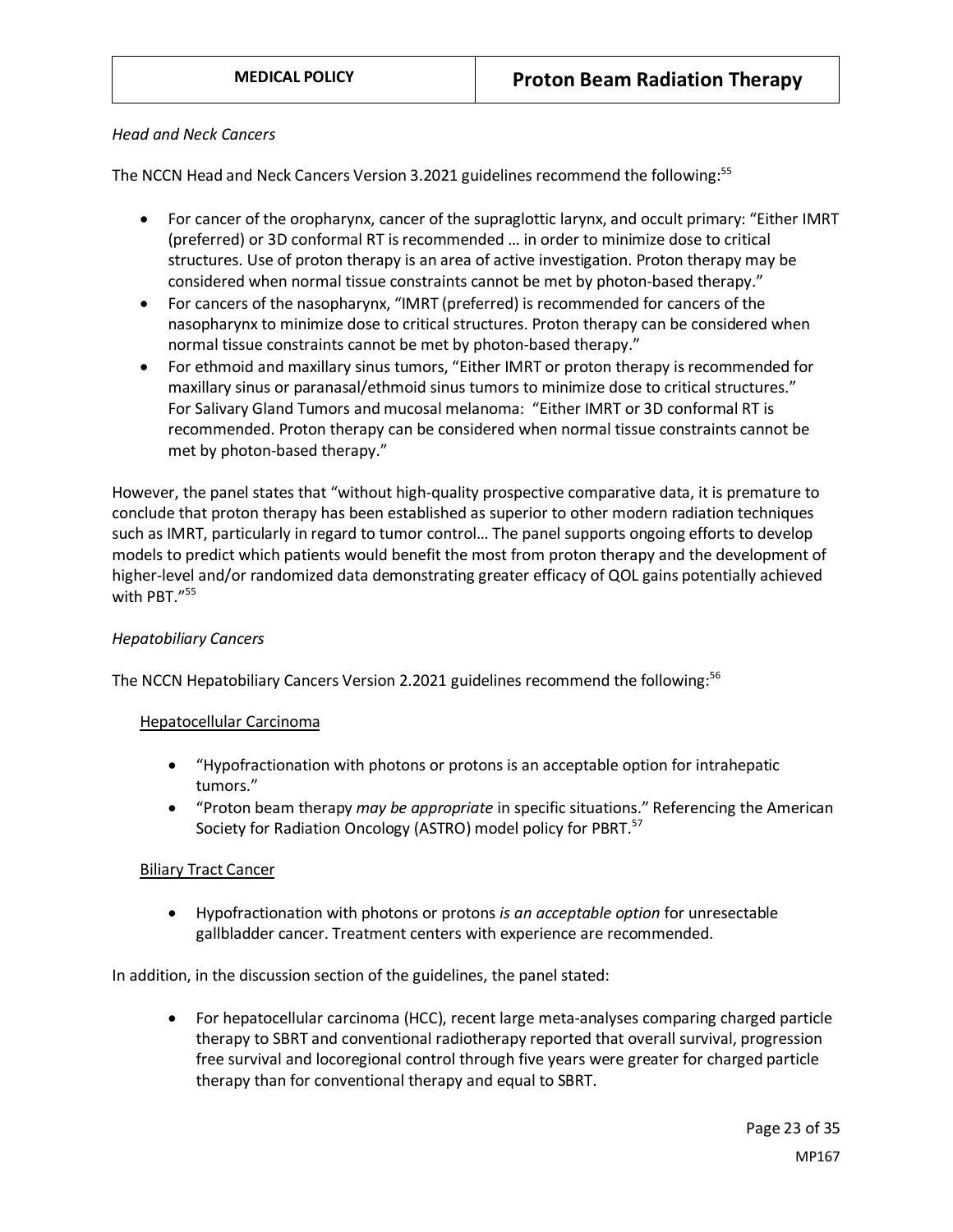- "The panel advises that PBRT *may be considered and appropriate* in select settings for treating HCC."
- Based on the results of one nonrandomized trial of 39 patients, NCCN stated, "hypofractionated proton therapy *may also be considered* for patients with unresectable intrahepatic cholangiocarcinoma, but this treatment should only be administered at experienced centers."

#### *Hodgkin Lymphoma*

The NCCN Hodgkin Lymphoma Version 4.2021 guidelines recommend the following:<sup>58</sup>

- For adults (≥ 18 years of age) "treatment with photon, electron, or protons *may all be appropriate*, depending upon clinical circumstances."
- "Advance RT technologies such as IMRT, breath hold or respiratory gating, IGRT, or proton therapy may offer significant and clinically relevant advantages in specific instances to spare important OARs… and decrease the risk of late, normal tissue damage."

#### *Malignant Pleural Mesothelioma*

The NCCN Malignant Pleural Mesothelioma Version 2.2021 guidelines recommend the following:<sup>59</sup>

• PBRT *should only be used* in experienced centers or on protocol.

#### *Non-Small Cell Lung Cancer (NSCLC)*

The NCCN NSCLC Version 4.2021 guidelines recommend the following: $60$ 

- "More advanced technologies are appropriate when needed to deliver curative treatment safely. These technologies include (but are not limited to) 4D-CT and/or PET/CT simulation, IMRT/VMAT, IGRT, motion management, and proton therapy." This recommendation references the ASTRO Model Policy for PBRT.<sup>57</sup>
- "IGRT is recommended when using SABR, 3D-CRT/IMRT and proton therapy with steep dose gradients around the target, when OARs are in close proximity to high-dose regions, and when using complex motion management techniques".
- For palliative RT for advanced/metastatic NSCLC, "when higher doses are warranted, technologies used to reduce normal tissue irradiation including IMRT or proton therapy as appropriate) *may be* used."

#### *Prostate Cancer*

The 2019 NCCN Prostate Cancer Version 2.2021 guidelines state the following: <sup>61</sup>

• "Highly conformal RT (CRT) techniques should be used to treat localized prostate cancer. Photon or proton beam radiation are both effective at achieving highly CRT with acceptable and similar biochemical control and long-term side effect profiles."

However, in the discussion section of the guideline, the panel stated: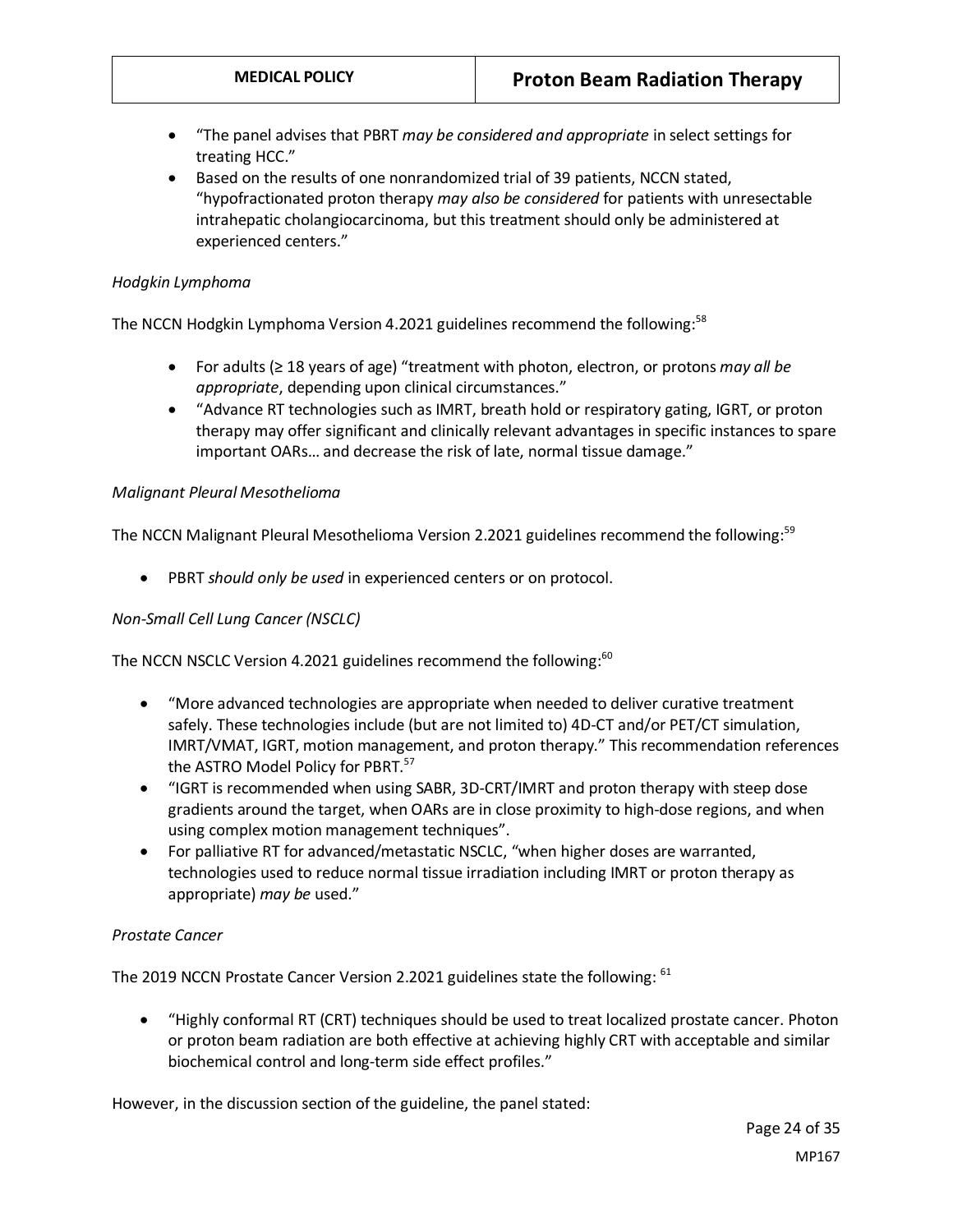- "the weight of the current evidence about prostate cancer treatment morbidity supports the notion that the volume of the rectum and bladder that receives radiobiologically high doses of radiation near the prescription radiation dose accounts for the likelihood of long-term treatment morbidity."
- The comparative effectiveness studies published in an attempt to compare toxicity and oncologic outcomes between proton and photon therapies have all been retrospective and/or observational in design, and therefore "firm conclusions regarding differences in toxicity of effectiveness cannot be drawn because of the limitations inherent in the retrospective/observational studies".
- The discussion section on PBRT references the 2017 ASTRO Model Policy<sup>57</sup>, which recommends coverage proton therapy for the treatment of non-metastatic prostate cancer only in the context of an IRB-approved study or a registry study. Based on this, NCCN stated, "in order for an informed consensus on proton beam therapy for prostate cancer to be reached, it is essential to collect further data."
- With one RCT currently underway, the panel believes that at the current time, "no clear evidence supports a benefit or decrement to proton therapy over intensity modulated radiotherapy (IMRT) for either treatment efficacy or long-term toxicity." However, "conventionally fractionated prostate proton therapy can be considered a reasonable alternative to x-ray based regimens at clinics with appropriate technology, physics, and clinical expertise."

#### *Soft Tissue Sarcoma*

The NCCN Soft Tissue Sarcoma Version 2.2021 guidelines recommend the following:<sup>62</sup>

• When external beam RT (EBRT) is used, sophisticated treatment planning with IMRT, tomotherapy, and/or proton therapy *can be used* to improve the therapeutic effect. However, the safety and efficacy of adjuvant RT techniques have yet to be evaluated in multicenter randomized controlled studies.

#### *T-cell Lymphomas*

The NCCN T-cell Lymphoma Version 1.2021 guidelines recommend the following:<sup>63</sup>

- "Advance RT technologies such as IMRT, breath hold or respiratory gating, IGRT, or proton therapy *may offer* significant and clinically relevant advantages in specific instances to spare important OARs… and decrease the risk of late, normal tissue damage."
- "Achieving highly conformal dose distributions is especially important for patients who are being treated with curative intent or who have long life expectancies following therapy."
- "Treatment with photons, electrons, or protons *may all be appropriate*, depending on the clinical circumstances."

#### *Thymomas and Thymic Cancers*

The NCCN Thymomas and Thymic Cancers Version 1.2021 guidelines recommend the following:<sup>64</sup>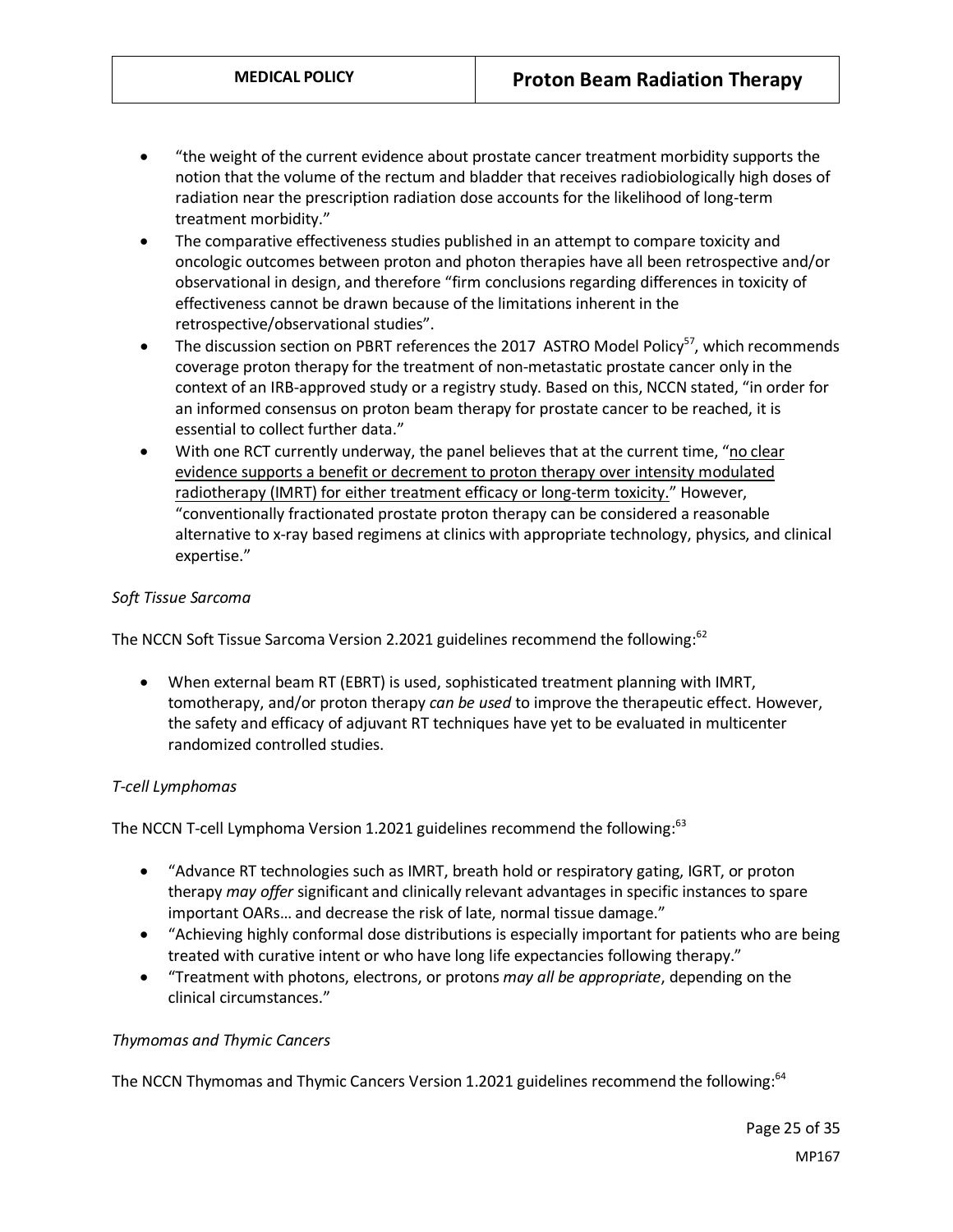- "A minimum technological standard for RT is CR-planned 3D conformal radiation therapy (#D-CRT). More advanced technologies are appropriate when needed to deliver curative RT safely. These technologies include (but are not limited to) 4D-CT and/or PET/CT simulation, IMRT/VMAT. IGRT, motion management, and proton therapy. In particular, IMRT is preferred over 3D-CRT. Compared to IMRT, proton therapy has been shown to improve the dosimetry allowing better sparing of the normal organs (lung, heart, and esophagus) with favorable local control and toxicity, and is appropriate for certain patients."
	- $\circ$  This recommendation was based on two small case series (n=4 and 27 patients).

#### *Uveal Melanoma*

The NCCN Uveal Melanoma Version 1.2021 guidelines recommend the following:<sup>65</sup>

• Intraocular tumors: Either protons or carbon ions can be used.

#### American Imaging Management (AIM)

In 2021, AIM published clinical appropriateness guidelines addressing appropriate use criteria for proton beam therapy.<sup>66</sup> Based on a non-systematic review of evidence, AIM concluded that proton beam therapy was appropriate for the following indications:

- *Chordoma, Chondrosarcoma* as postoperative therapy for individuals who have undergone biopsy or partial resection of a chordoma or low-grade (I or II) chondrosarcoma of the basisphenoid region (e.g. skull-base chordoma or chondrosarcoma), cervical spine, or sacral/lower spine and have residual, localized tumor without evidence of metastasis.
- *Sinonasal cancer* when tumor involves the base of skull and proton therapy is needed to spare the orbit, optic nerve, optic chiasm, or brainstem.
- *Arteriovenous Malformation (AVM)*  when intracranial AVM is not amendable to surgical excision or other conventional forms of treatment, or when AVM is adjacent to critical structures such as the optic nerve, brain stem or spinal cord
- *Central Nervous System (CNS) Tumors –* when primary or metastatic CNS malignancies, such as gliomas are both adjacent to critical structures such as the optic nerve, brain stem, or spinal cord, and other standard radiation techniques such as IMRT or standard stereotactic modalities would not sufficiently reduce the risk of radiation damage to the critical structure.
- *Hepatocellular carcinoma and intraphepatic cholangiocarncinoma,*
- *Ocular Melanoma –* when used to treat melanoma of the uveal tract (including the iris, choroid, or ciliary body) and no evidence of metastasis or extrascleral extension.
- *Pediatric tumors –* when radiation therapy is required.
- *Re-irradiation –* when the dose tolerance of surrounding normal structures would be exceeded with 3D conformal radiation or IMRT.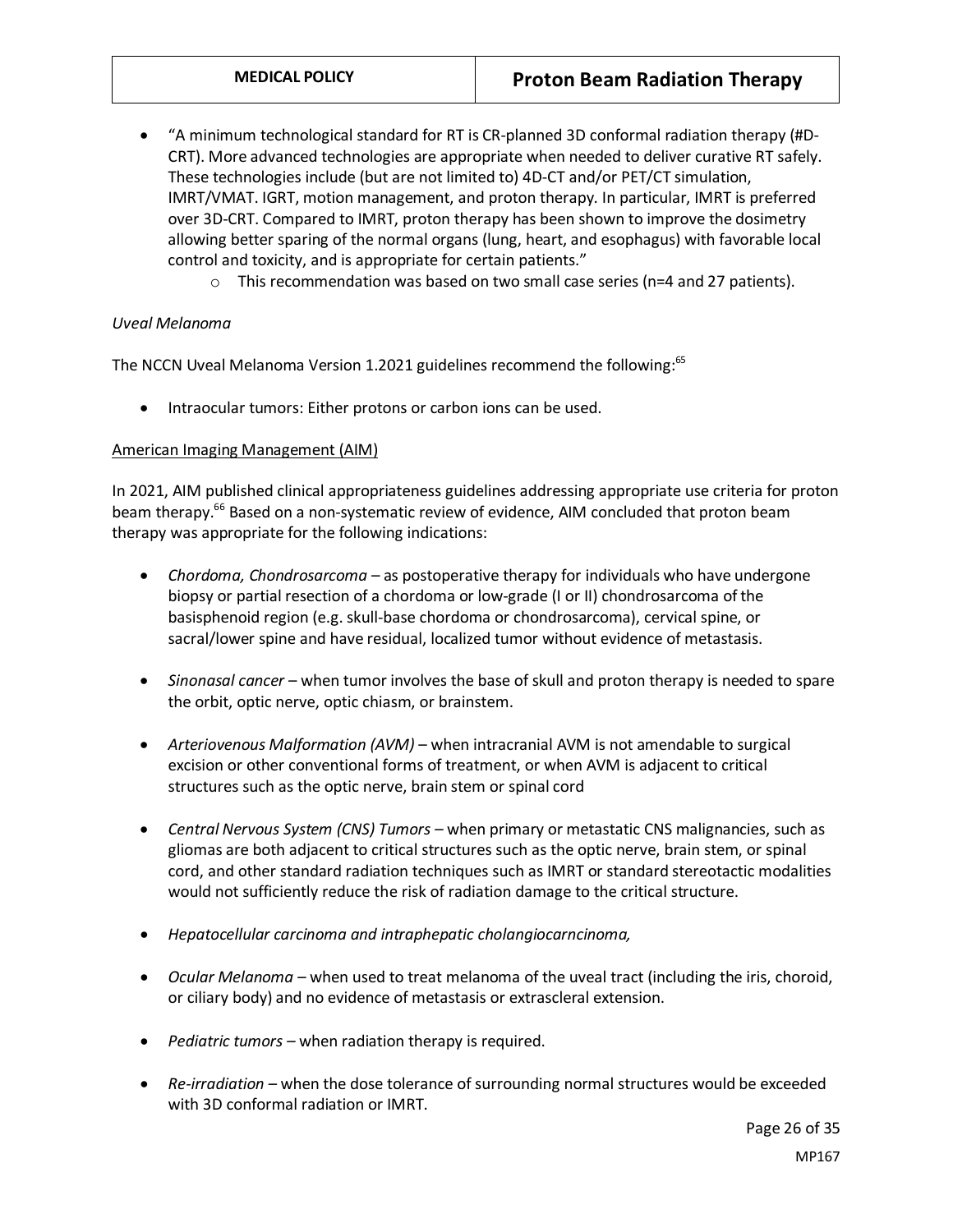AIM investigators judged proton beam therapy to be not medically necessary for the treatment of all other conditions, including: breast cancer, esophageal cancer, gastric cancer, gynecologic cancer, head and neck cancer, hepatobiliary cancer, lung cancer, lymphoma (Hodgkin and non-Hodgkin), pancreatic cancer, and prostate cancer.

#### American Society of Radiation Oncology (ASTRO)

In 2017, ASTRO published a Reimbursement Model Policy on proton beam therapy (PBT) with the following recommendations:<sup>67</sup>

#### *Medically Necessary Criteria and Indications*

"PBT is considered reasonable in instances where sparing the surrounding normal tissue cannot be adequately achieved with photon-based radiotherapy and is of added clinical benefit to the patient. Examples of such an advantage might be:

- 1. The target volume is in close proximity to one or more critical structures and a steep dose gradient outside the target must be achieved to avoid exceeding the tolerance dose to the critical structure(s).
- 2. A decrease in the amount of dose inhomogeneity in a large treatment volume is required to avoid an excessive dose "hotspot" within the treated volume to lessen the risk of excessive early or late normal tissue toxicity.
- 3. A photon-based technique would increase the probability of clinically meaningful normal tissue toxicity by exceeding an integral dose-based metric associated with toxicity.
- 4. The same or an immediately adjacent area has been previously irradiated, and the dose distribution within the patient must be sculpted to avoid exceeding the cumulative tolerance dose of nearby normal tissue.

Disease sites that frequently support the use of PBRT include the following:

- Ocular tumors, including intraocular melanomas
- Tumors that approach or are located at the base of skull, including but not limited to:
	- o Chordoma
	- o Chondrosarcomas
- Primary or metastatic tumors of the spine where the spinal cord tolerance may be exceeded with conventional treatment or where the spinal cord has previously been irradiated
- Hepatocellular cancer
- Primary or benign solid tumors in children treated with curative intent and occasional palliative treatment of childhood tumors when at least one of the four criteria noted above apply
- Patients with genetic syndromes making total volume of radiation minimization crucial such as but not limited to NF-1 patients and retinoblastoma patients
- Malignant and benign primary CNS tumors
- Advanced (eg, T4) and/or unresectable head and neck cancers
- Cancers of the paranasal sinuses and other accessory sinuses
- Non-metastatic retroperitoneal sarcomas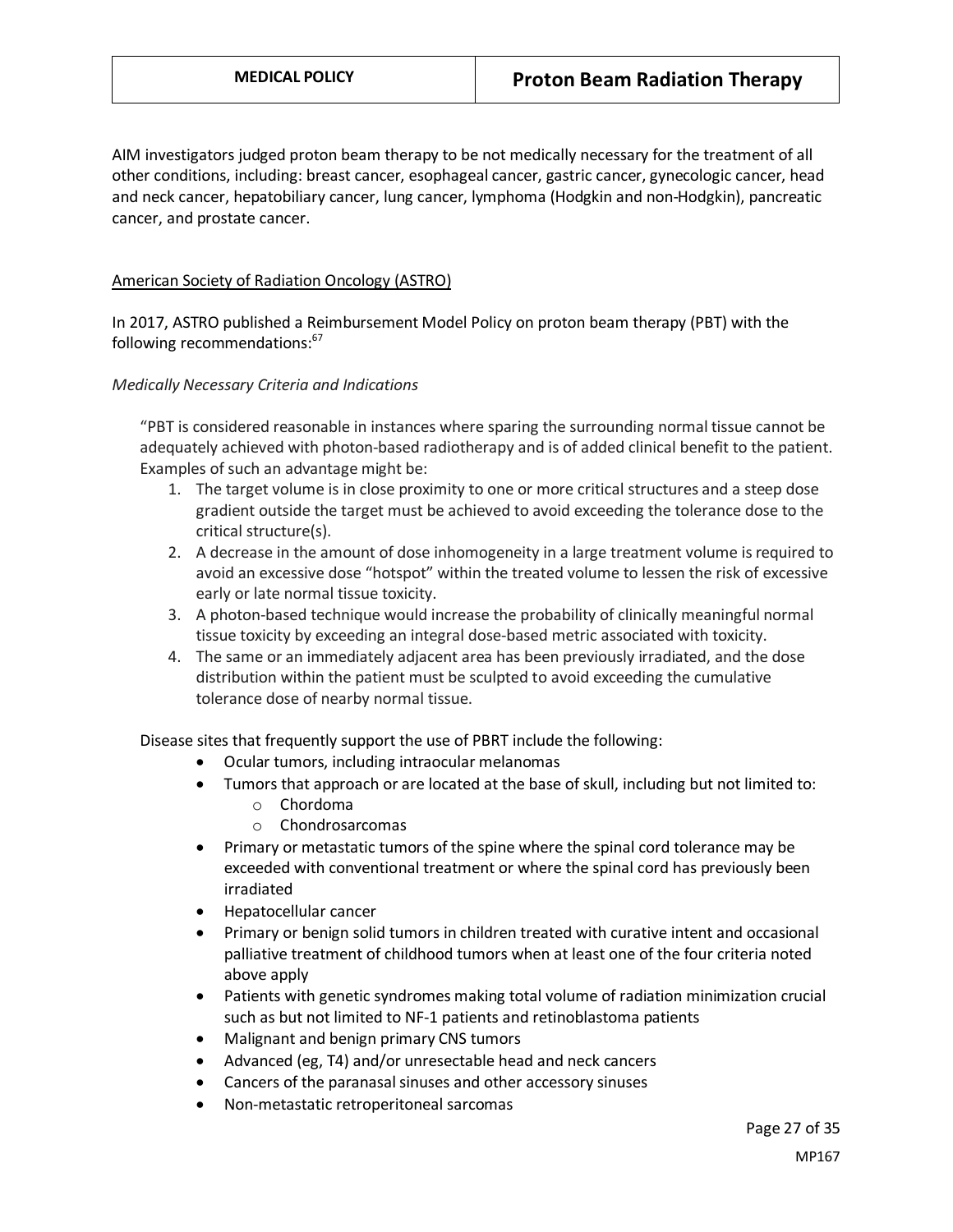• Re-irradiation cases (where cumulative critical structure dose would exceed tolerance dose)"

#### *Indications Suitable for Coverage with Evidence Development (CED)*

"There is a need for continued clinical evidence development and comparative effectiveness analyses for the appropriate use of PBT for various disease sites. All other indications not listed in Group 1 are suitable for Coverage with Evidence Development (CED). Radiation therapy for patients treated under the CED paradigm should be covered by the insurance carrier as long as the patient is enrolled in either an IRB-approved clinical trial or in a multi-institutional patient registry adhering to Medicare requirements for CED. At this time, no indications are deemed inappropriate for CED and therefore includes various systems such as, but not limited to, the following:

- Non-T4 and resectable head and neck cancers
- Thoracic malignancies, including non-metastatic primary lung and esophageal cancers, and mediastinal lymphomas
- Abdominal malignancies, including non-metastatic primary pancreatic, biliary and adrenal cancers
- Pelvic malignancies, including non-metastatic rectal, anal, bladder and cervical cancers
- Non-metastatic prostate cancer
- Breast cancer

Use of PBT is not typically supported by the following clinical scenarios:

- 1. Where PBT does not offer an advantage over photon-based therapies that otherwise deliver good clinical outcomes and low toxicity.
- 2. Spinal cord compression, superior vena cava syndrome, malignant airway obstruction, poorly controlled malignant bleeding and other scenarios of clinical urgency.
- 3. Inability to accommodate for organ motion.
- 4. Palliative treatment in a clinical situation where normal tissue tolerance would not be exceeded in previously irradiated areas."

#### *Prostate Cancer*

In the 2017 update of the ASTRO model policy, the panel added additional language regarding their stance on PBRT for prostate cancer. This new language also reflects the language used in ASTRO's current position statement (updated 2018), and states the following: $67$ 

"In the treatment of prostate cancer, the use of PBT is evolving as the comparative efficacy evidence is still being developed. In order for an informed consensus on the role of PBT for prostate cancer to be reached, it is essential to collect further data, especially to understand how the effectiveness of proton therapy compares to other radiation therapy modalities such as IMRT and brachytherapy. There is a need for more well-designed registries and studies with sizable comparator cohorts to help accelerate data collection. Proton beam therapy for primary treatment of prostate cancer should only be performed within the context of a prospective clinical trial or registry."

# **CENTERS FOR MEDICARE & MEDICAID**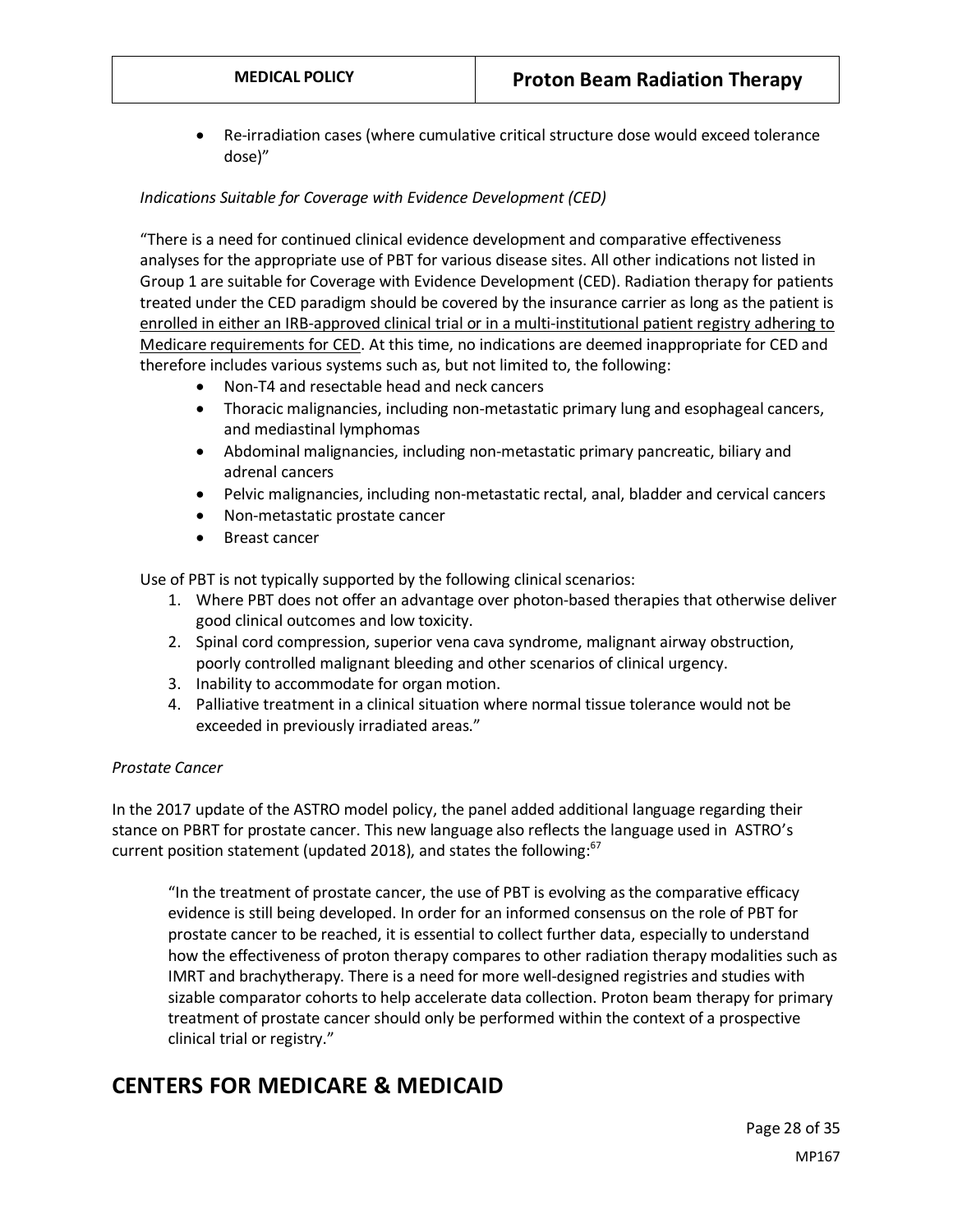<span id="page-28-0"></span>As of May 2021, no Centers for Medicare & Medicaid (CMS) coverage guidance was identified which addresses proton beam therapy for the treatment of any indication.

## **POLICY SUMMARY**

#### Oncologic Indications

Despite the large number of studies published on PBRT for the treatment of cancer, there is a paucity of high-quality evidence such as comparative studies (particularly randomized controlled trials) and systematic reviews for the majority of oncologic indications, which report patient outcomes. Of note, the majority of literature on most of the investigational indications was dosimetry studies (not addressed here) reporting comparisons of treatment plans and estimated risk to critical structures based on simulation, but not actual outcomes from treatment. These types of studies are typically retrospective in design and do not indicate actual equality or superiority of PBRT over other types of radiation therapy.

Despite limitations, the evidence suggests that PBRT has comparable or superior net health benefits when compared to other treatment modalities including conventional radiation therapy and newer, more sophisticated modalities such as stereotactic body radiation therapy (SBRT) and intensitymodulated radiation therapy (IMRT) for select cancers including ocular tumors, rare bone cancers of the head, neck or spine, prostate cancer, and central nervous system cancers. In addition, there are certain clinical situations for which the overall evidence-base for PBT is limited, but the use of proton PBT may be medically necessary, such as tumors in close proximity the critical structures, thereby making tradition techniques inappropriate.

For all other indications, the use of PBRT is considered investigational due to lack of well-designed comparative studies with adequate follow-up periods.

#### Non-Oncologic Indications

For non-oncologic indications other than intracranial arteriovenous malformations, the overall body of evidence is poor and suffers from a number of limitations, including heterogeneity in dosing and fractionation protocols, variation in patient and tumor characteristics, and a general lack of welldesigned and well-reported studies comparing PBRT to standard treatments.

There is insufficient evidence that PBRT improves health outcomes in patients with ocular conditions such as choroidal hemangiomas, choroidal neovascularization, or age-related macular degeneration. In addition, no clinical practice guidelines were identified that addressed the use of PBRT for these types of non-oncologic indications. Therefore, PBRT is considered investigational for non-oncologic indications.

## **INSTRUCTIONS FOR USE**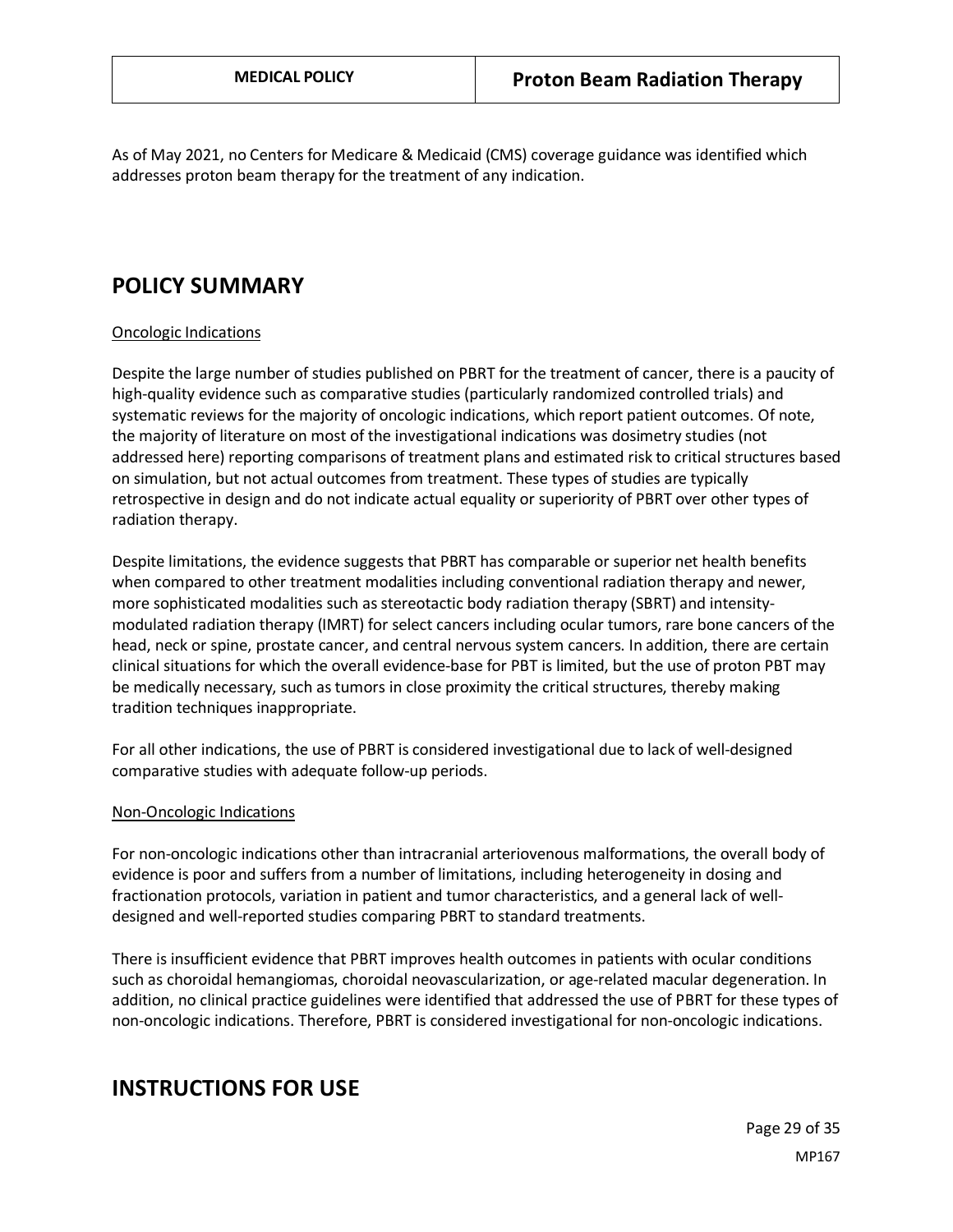Company Medical Policies serve as guidance for the administration of plan benefits. Medical policies do not constitute medical advice nor a guarantee of coverage. Company Medical Policies are reviewed annually and are based upon published, peer-reviewed scientific evidence and evidence-based clinical practice guidelines that are available as of the last policy update. The Companies reserve the right to determine the application of Medical Policies and make revisions to Medical Policies at any time. Providers will be given at least 60-days notice of policy changes that are restrictive in nature.

The scope and availability of all plan benefits are determined in accordance with the applicable coverage agreement. Any conflict or variance between the terms of the coverage agreement and Company Medical Policy will be resolved in favor of the coverage agreement.

# **REGULATORY STATUS**

#### Oregon Legislative Assembly

In 2019, the Oregon Legislative Assembly passe[d Senate Bill 740,](https://olis.leg.state.or.us/liz/2019R1/Downloads/MeasureDocument/SB740/Enrolled) which requires insurers to cover proton beam therapy for the treatment of cancer on "a basis no less favorable" than the coverage of radiation therapy, effective January 1, 2020.<sup>68</sup> However, the law specifically allows for the coverage of proton beam therapy to be subject to prior authorization or other utilization review.

In 2021, the Oregon Legislative Assembly passe[d Senate Bill 2,](https://olis.oregonlegislature.gov/liz/2021R1/Downloads/MeasureDocument/SB2/Enrolled) which requires insurers that provide coverage of radiation therapy for the treatment of prostate cancer to "provide coverage for proton beam therapy for the treatment of prostate cancer on a basis no less favorable than the coverage of radiation therapy." Furthermore, prior authorization or utilization review applied to proton beam therapy should be no more restrictive than the prior authorization or utilization review applied to radiation therapy.<sup>69</sup>

#### U.S. Food and Drug Administration (FDA)

The FDA designates PBRT systems as class II devices subject to FDA's 510(k) clearance process based on substantial equivalence to predicate devices, under the product code LHN: medical charged-particle radiation therapy systems.<sup>70</sup> The FDA may also grant marketing clearance to a PBRT facility instead of the device itself.

#### Mental Health Parity Statement

Coverage decisions are made on the basis of individualized determinations of medical necessity and the experimental or investigational character of the treatment in the individual case. In cases where medical necessity is not established by policy for specific treatment modalities, evidence not previously considered regarding the efficacy of the modality that is presented shall be given consideration to determine if the policy represents current standards of care.

## **REFERENCES**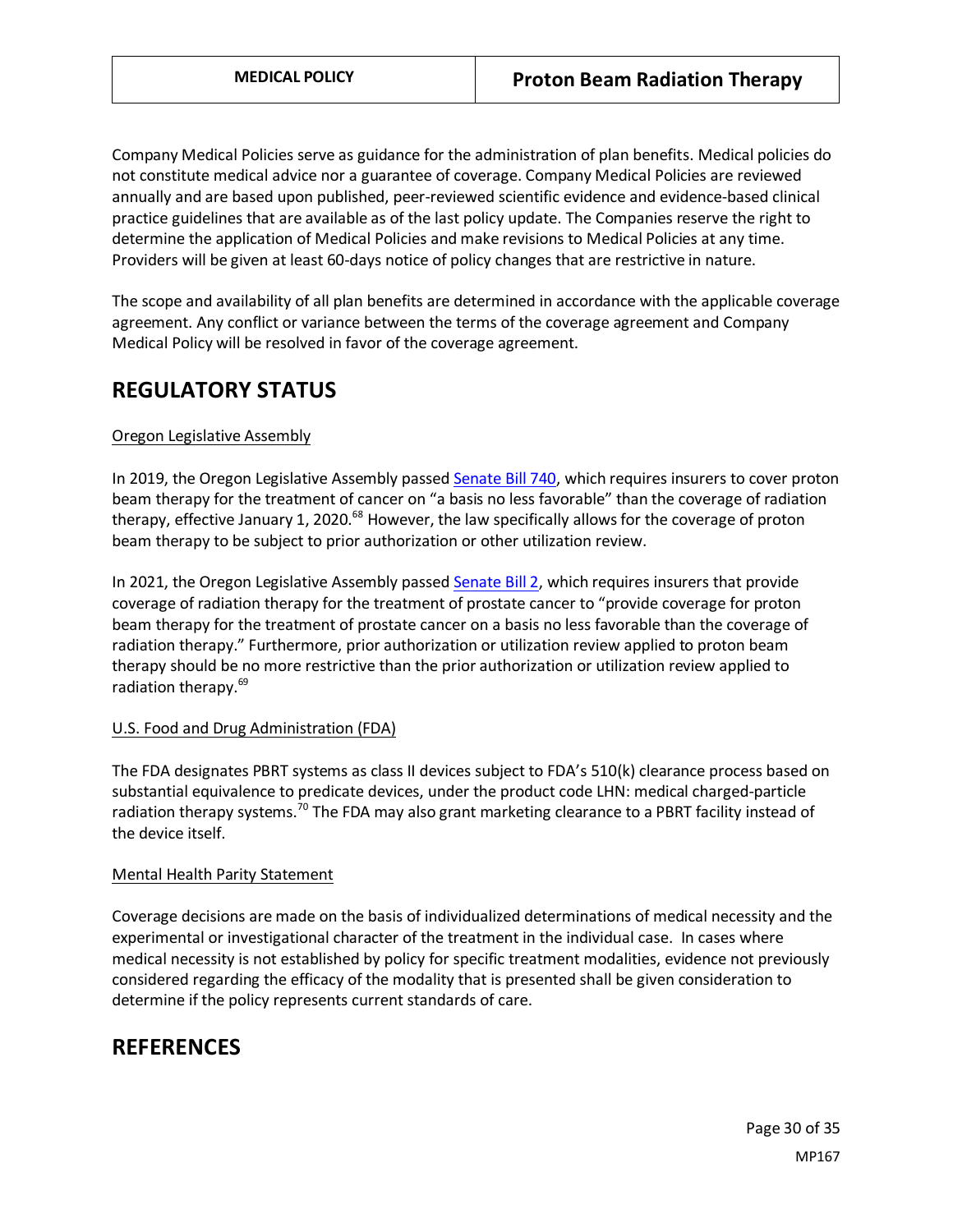- 1. Hayes Inc. Proton Beam Therapy for Prostate Cancer. Published 3/4/2020. Reviewed 3/2/2021. [https://evidence.hayesinc.com/report/dir.prot0003.](https://evidence.hayesinc.com/report/dir.prot0003) Accessed 5/31/2021.
- 2. Hayes Inc. Proton Beam Therapy for Non-Small Cell Lung Cancer. Published 1/19/2017. Reviewed 2/22/2021. [https://evidence.hayesinc.com/report/dir.protonlungca3864.](https://evidence.hayesinc.com/report/dir.protonlungca3864) Accessed 5/31/2021.
- 3. Allen AM, Pawlicki T, Dong L, et al. An evidence based review of proton beam therapy: the report of ASTRO's emerging technology committee. *Radiother Oncol.* 2012;103(1):8-11. <https://www.ncbi.nlm.nih.gov/pubmed/22405807>
- 4. Oregon Health Authority. Health Evidence Review Commission (HERC). Evidence-based report. Proton Beam Therapy. Approved 01/14/2016[. https://www.oregon.gov/oha/HPA/DSI-](https://www.oregon.gov/oha/HPA/DSI-HERC/EvidenceBasedReports/Indications%20for%20Proton%20Beam%20Therapy.pdf)[HERC/EvidenceBasedReports/Indications%20for%20Proton%20Beam%20Therapy.pdf.](https://www.oregon.gov/oha/HPA/DSI-HERC/EvidenceBasedReports/Indications%20for%20Proton%20Beam%20Therapy.pdf) Accessed 5/31/2021.
- 5. Washington State Health Care Authority. Proton beam therapy re-review: Final Evidence Report. [https://www.hca.wa.gov/assets/program/proton-beam-therapy-rr-final-report-](https://www.hca.wa.gov/assets/program/proton-beam-therapy-rr-final-report-20190418.pdf)[20190418.pdf.](https://www.hca.wa.gov/assets/program/proton-beam-therapy-rr-final-report-20190418.pdf) Published 2019. Accessed 5/31/2021.
- 6. Washington State Health Care Authority. Health Technology Clinical Committee Findings and Decision: Proton beam therapy - re-review[. https://www.hca.wa.gov/assets/program/pbt-final](https://www.hca.wa.gov/assets/program/pbt-final-findings-decision-2019.pdf)[findings-decision-2019.pdf.](https://www.hca.wa.gov/assets/program/pbt-final-findings-decision-2019.pdf) Published 2019. Accessed 5/31/2021.
- 7. Verma V, Simone CB, 2nd, Mishra MV. Quality of Life and Patient-Reported Outcomes Following Proton Radiation Therapy: A Systematic Review. *J Natl Cancer Inst.* 2018;110(4). <https://www.ncbi.nlm.nih.gov/pubmed/29028221>
- 8. Baumann BC, Mitra N, Harton JG, et al. Comparative Effectiveness of Proton vs Photon Therapy as Part of Concurrent Chemoradiotherapy for Locally Advanced Cancer. *JAMA oncology.*  2020;6(2):237-246.
- 9. Patel SH, Wang Z, Wong WW, et al. Charged particle therapy versus photon therapy for paranasal sinus and nasal cavity malignant diseases: a systematic review and meta-analysis. *The Lancet Oncology.* 2014;15(9):1027-1038.<https://www.ncbi.nlm.nih.gov/pubmed/24980873>
- 10. Hayes Inc. Proton Beam Therapy for Treatment of Head and Neck Cancer. Published 10/30/2019. Reviewed 2/17/2021[. https://evidence.hayesinc.com/report/dir.protonbeam4736.](https://evidence.hayesinc.com/report/dir.protonbeam4736) Accessed 5/31/2021.
- 11. Dagan R, Bryant C, Li Z, et al. Outcomes of sinonasal cancer treated with proton therapy. *International Journal of Radiation Oncology\* Biology\* Physics.* 2016;95(1):377-385.
- 12. Wang Z, Nabhan M, Schild SE, et al. Charged particle radiation therapy for uveal melanoma: a systematic review and meta-analysis. *Int J Radiat Oncol Biol Phys.* 2013;86(1):18-26. <https://www.ncbi.nlm.nih.gov/pubmed/23040219>
- 13. Verma V, Mehta MP. Clinical Outcomes of Proton Radiotherapy for Uveal Melanoma. *Clin Oncol (R Coll Radiol).* 2016;28(8):e17-27.<https://www.ncbi.nlm.nih.gov/pubmed/26915706>
- 14. Amichetti M, Cianchetti M, Amelio D, Enrici RM, Minniti G. Proton therapy in chordoma of the base of the skull: a systematic review. *Neurosurgical review.* 2009;32(4):403-416. <https://www.ncbi.nlm.nih.gov/pubmed/19319583>
- 15. Matloob SA, Nasir HA, Choi D. Proton beam therapy in the management of skull base chordomas: systematic review of indications, outcomes, and implications for neurosurgeons. *Br J Neurosurg.* 2016;30(4):382-387[. https://www.ncbi.nlm.nih.gov/pubmed/27173123](https://www.ncbi.nlm.nih.gov/pubmed/27173123)
- 16. Hayes Inc. Proton Beam Therapy for Treatment of Chordoma and Condrosarcoma of the Skull Base. Published 12/31/2019. Reviewed 2/19/2021. [https://evidence.hayesinc.com/report/dir.pbtchordoma4776.](https://evidence.hayesinc.com/report/dir.pbtchordoma4776) Accessed 5/31/2021.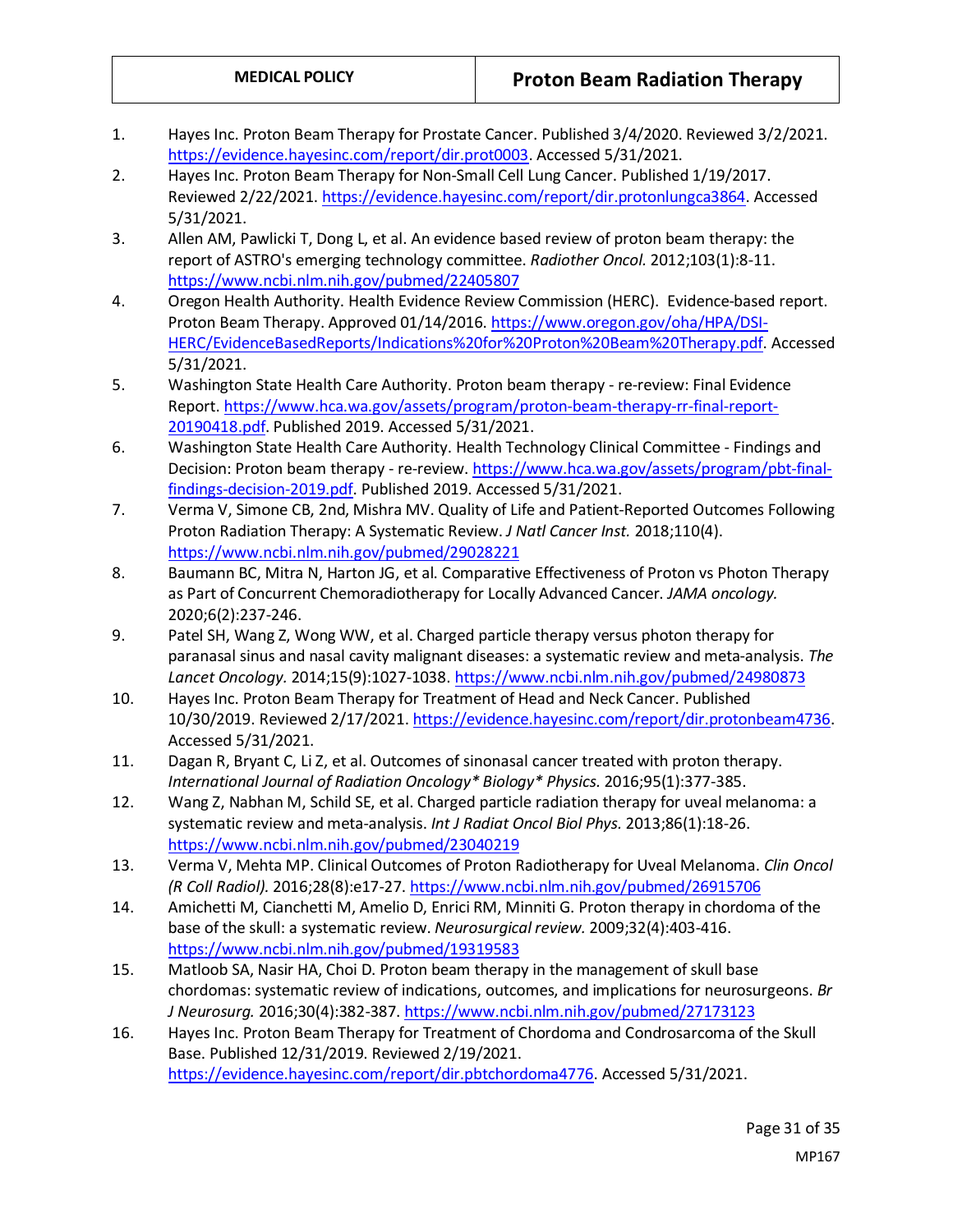- 17. Verma V, Rwigema JM, Malyapa RS, Regine WF, Simone CB, 2nd. Systematic assessment of clinical outcomes and toxicities of proton radiotherapy for reirradiation. *Radiother Oncol.*  2017;125(1):21-30.<https://www.ncbi.nlm.nih.gov/pubmed/28941560>
- 18. Brada M, Pijls-Johannesma M, De Ruysscher D. Current clinical evidence for proton therapy. *Cancer J.* 2009;15(4):319-324[. https://www.ncbi.nlm.nih.gov/pubmed/19672149](https://www.ncbi.nlm.nih.gov/pubmed/19672149)
- 19. Efstathiou JA, Trofimov AV, Zietman AL. Life, liberty, and the pursuit of protons: an evidencebased review of the role of particle therapy in the treatment of prostate cancer. *Cancer J.*  2009;15(4):312-318[. https://www.ncbi.nlm.nih.gov/pubmed/19672148](https://www.ncbi.nlm.nih.gov/pubmed/19672148)
- 20. Grimm P, Billiet I, Bostwick D, et al. Comparative analysis of prostate-specific antigen free survival outcomes for patients with low, intermediate and high risk prostate cancer treatment by radical therapy. Results from the Prostate Cancer Results Study Group. *BJU Int.* 2012;109 Suppl 1:22-29.<https://www.ncbi.nlm.nih.gov/pubmed/22239226>
- 21. Sun F, Oyesanmi O, Fontanarosa J, Reston J, Guzzo T, Schoelles K. Therapies for Clinically Localized Prostate Cancer: Update of a 2008 Systematic Review. [https://www.ncbi.nlm.nih.gov/pubmed/25610935.](https://www.ncbi.nlm.nih.gov/pubmed/25610935) Published 2014. Accessed 5/31/2021.
- 22. Barsky AR, Carmona R, Verma V, et al. Comparative Analysis of 5-Year Clinical Outcomes and Patterns of Failure of Proton Beam Therapy Versus Intensity Modulated Radiation therapy for Prostate Cancer in the Postoperative Setting. *Practical Radiation Oncology.* 2021;11(2):e195 e202[. https://www.sciencedirect.com/science/article/pii/S187985002030271X](https://www.sciencedirect.com/science/article/pii/S187985002030271X)
- 23. Vapiwala N, Wong JK, Handorf E, et al. A Pooled Toxicity Analysis of Moderately Hypofractionated Proton Beam Therapy and Intensity Modulated Radiation Therapy in Early-Stage Prostate Cancer Patients. *International Journal of Radiation Oncology\*Biology\*Physics.*  2021[. https://www.sciencedirect.com/science/article/pii/S0360301621001176](https://www.sciencedirect.com/science/article/pii/S0360301621001176)
- 24. Verma V, Shah C, Mehta MP. Clinical Outcomes and Toxicity of Proton Radiotherapy for Breast Cancer. *Clinical breast cancer.* 2016;16(3):145-154. <https://www.ncbi.nlm.nih.gov/pubmed/26995159>
- 25. Galland-Girodet S, Pashtan I, MacDonald SM, et al. Long-term cosmetic outcomes and toxicities of proton beam therapy compared with photon-based 3-dimensional conformal accelerated partial-breast irradiation: a phase 1 trial. *Int J Radiat Oncol Biol Phys.* 2014;90(3):493-500. <https://www.ncbi.nlm.nih.gov/pubmed/24880212>
- 26. Chan TY, Tang JI, Tan PW, Roberts N. Dosimetric evaluation and systematic review of radiation therapy techniques for early stage node-negative breast cancer treatment. *Cancer Manag Res.*  2018;10:4853-4870[. https://www.ncbi.nlm.nih.gov/pubmed/30425577](https://www.ncbi.nlm.nih.gov/pubmed/30425577)
- 27. Lin LL, Vennarini S, Dimofte A, et al. Proton beam versus photon beam dose to the heart and left anterior descending artery for left-sided breast cancer. *Acta Oncol.* 2015;54(7):1032-1039. <https://www.ncbi.nlm.nih.gov/pubmed/25789715>
- 28. Flejmer AM, Edvardsson A, Dohlmar F, et al. Respiratory gating for proton beam scanning versus photon 3D-CRT for breast cancer radiotherapy. *Acta Oncol.* 2016;55(5):577-583. <https://www.ncbi.nlm.nih.gov/pubmed/27027913>
- 29. Kammerer E, Guevelou JL, Chaikh A, et al. Proton therapy for locally advanced breast cancer: A systematic review of the literature. *Cancer Treat Rev.* 2018;63:19-27. <https://www.ncbi.nlm.nih.gov/pubmed/29197746>
- 30. Verma V, Lin SH, Simone CB, 2nd, Mehta MP. Clinical outcomes and toxicities of proton radiotherapy for gastrointestinal neoplasms: a systematic review. *J Gastrointest Oncol.*  2016;7(4):644-664.<https://www.ncbi.nlm.nih.gov/pubmed/27563457>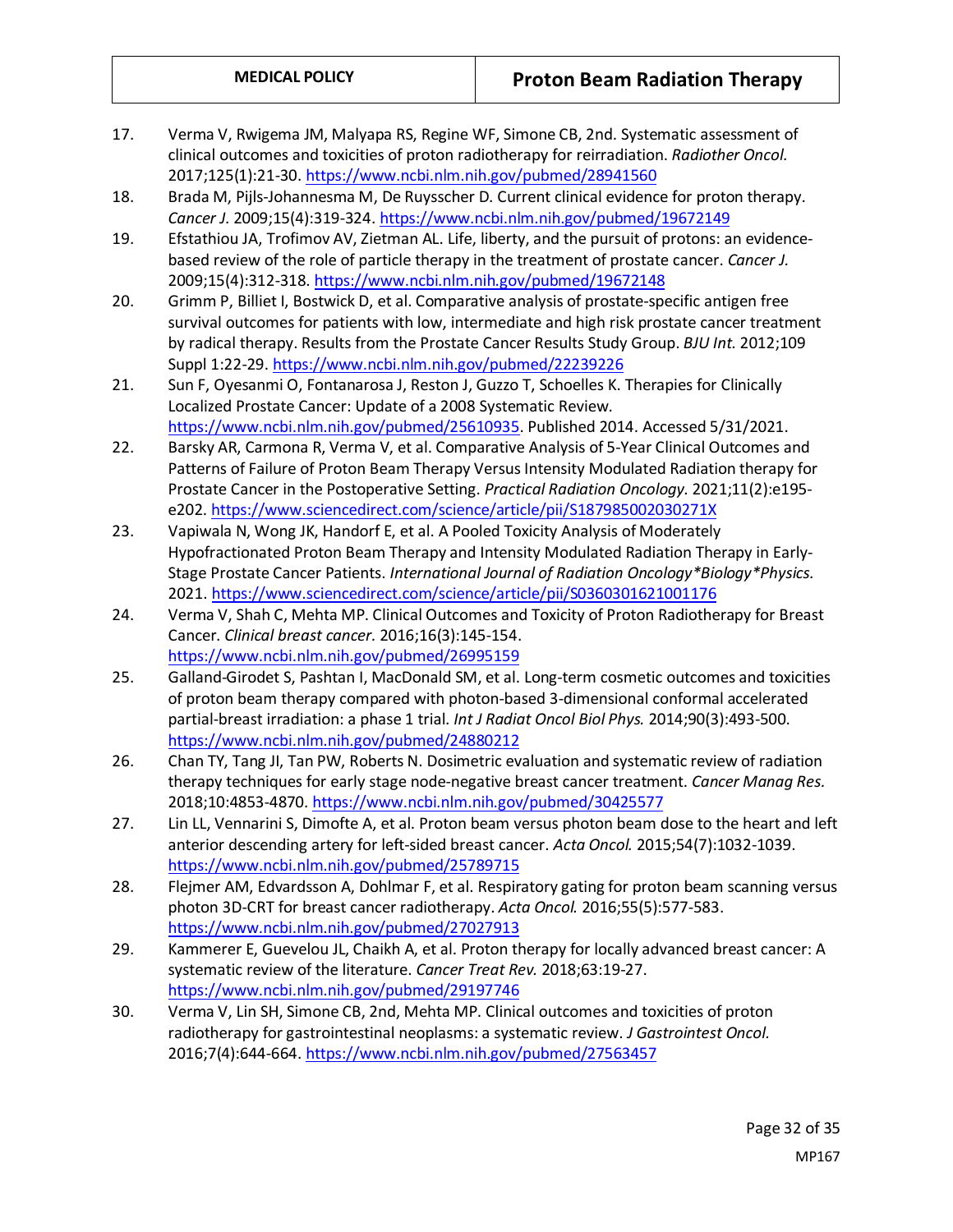- 31. Wang J, Wei C, Tucker SL, et al. Predictors of postoperative complications after trimodality therapy for esophageal cancer. *Int J Radiat Oncol Biol Phys.* 2013;86(5):885-891. <https://www.ncbi.nlm.nih.gov/pubmed/23845841>
- 32. Verma V, Simone CB, 2nd, Wahl AO, Beriwal S, Mehta MP. Proton radiotherapy for gynecologic neoplasms. *Acta Oncol.* 2016;55(11):1257-1265. <https://www.ncbi.nlm.nih.gov/pubmed/27500710>
- 33. Qi WX, Fu S, Zhang Q, Guo XM. Charged particle therapy versus photon therapy for patients with hepatocellular carcinoma: a systematic review and meta-analysis. *Radiother Oncol.*  2015;114(3):289-295[. https://www.ncbi.nlm.nih.gov/pubmed/25497556](https://www.ncbi.nlm.nih.gov/pubmed/25497556)
- 34. Igaki H, Mizumoto M, Okumura T, Hasegawa K, Kokudo N, Sakurai H. A systematic review of publications on charged particle therapy for hepatocellular carcinoma. *International journal of clinical oncology.* 2017;23(3):423-433.<https://www.ncbi.nlm.nih.gov/pubmed/28871342>
- 35. Grutters JP, Kessels AG, Pijls-Johannesma M, De Ruysscher D, Joore MA, Lambin P. Comparison of the effectiveness of radiotherapy with photons, protons and carbon-ions for non-small cell lung cancer: a meta-analysis. *Radiother Oncol.* 2010;95(1):32-40. <https://www.ncbi.nlm.nih.gov/pubmed/19733410>
- 36. Pijls-Johannesma M, Grutters JP, Verhaegen F, Lambin P, De Ruysscher D. Do we have enough evidence to implement particle therapy as standard treatment in lung cancer? A systematic literature review. *Oncologist.* 2010;15(1):93-103. <https://www.ncbi.nlm.nih.gov/pubmed/20067947>
- 37. Chi A, Chen H, Wen S, Yan H, Liao Z. Comparison of particle beam therapy and stereotactic body radiotherapy for early stage non-small cell lung cancer: A systematic review and hypothesisgenerating meta-analysis. *Radiother Oncol.* 2017;123(3):346-354. <https://www.ncbi.nlm.nih.gov/pmc/articles/PMC5568119/>
- 38. Maemura K, Mataki Y, Kurahara H, et al. Comparison of proton beam radiotherapy and hyperfractionated accelerated chemoradiotherapy for locally advanced pancreatic cancer. *Pancreatology.* 2017;17(5):833-838[. https://www.ncbi.nlm.nih.gov/pubmed/28778480](https://www.ncbi.nlm.nih.gov/pubmed/28778480)
- 39. Yoon SS, Chen YL, Kirsch DG, et al. Proton-beam, intensity-modulated, and/or intraoperative electron radiation therapy combined with aggressive anterior surgical resection for retroperitoneal sarcomas. *Ann Surg Oncol.* 2010;17(6):1515-1529. <https://www.ncbi.nlm.nih.gov/pubmed/20151216>
- 40. Hoppe BS, Flampouri S, Zaiden R, et al. Involved-node proton therapy in combined modality therapy for Hodgkin lymphoma: results of a phase 2 study. *Int J Radiat Oncol Biol Phys.*  2014;89(5):1053-1059.<https://www.ncbi.nlm.nih.gov/pubmed/24928256>
- 41. Hoppe BS, Hill-Kayser CE, Tseng YD, et al. Consolidative proton therapy after chemotherapy for patients with Hodgkin lymphoma. *Ann Oncol.* 2017;28(9):2179-2184. <https://www.ncbi.nlm.nih.gov/pubmed/28911093>
- 42. Zhu HJ, Hoppe BS, Flampouri S, et al. Rationale and early outcomes for the management of thymoma with proton therapy. *Transl Lung Cancer Res.* 2018;7(2):106-113. <https://www.ncbi.nlm.nih.gov/pubmed/29876309>
- 43. Parikh RR, Rhome R, Hug E, et al. Adjuvant Proton Beam Therapy in the Management of Thymoma: A Dosimetric Comparison and Acute Toxicities. *Clin Lung Cancer.* 2016;17(5):362-366. <https://www.ncbi.nlm.nih.gov/pubmed/27372386>
- 44. Vogel J, Berman AT, Lin L, et al. Prospective study of proton beam radiation therapy for adjuvant and definitive treatment of thymoma and thymic carcinoma: Early response and toxicity assessment. *Radiother Oncol.* 2016;118(3):504-509. <https://www.ncbi.nlm.nih.gov/pubmed/26895711>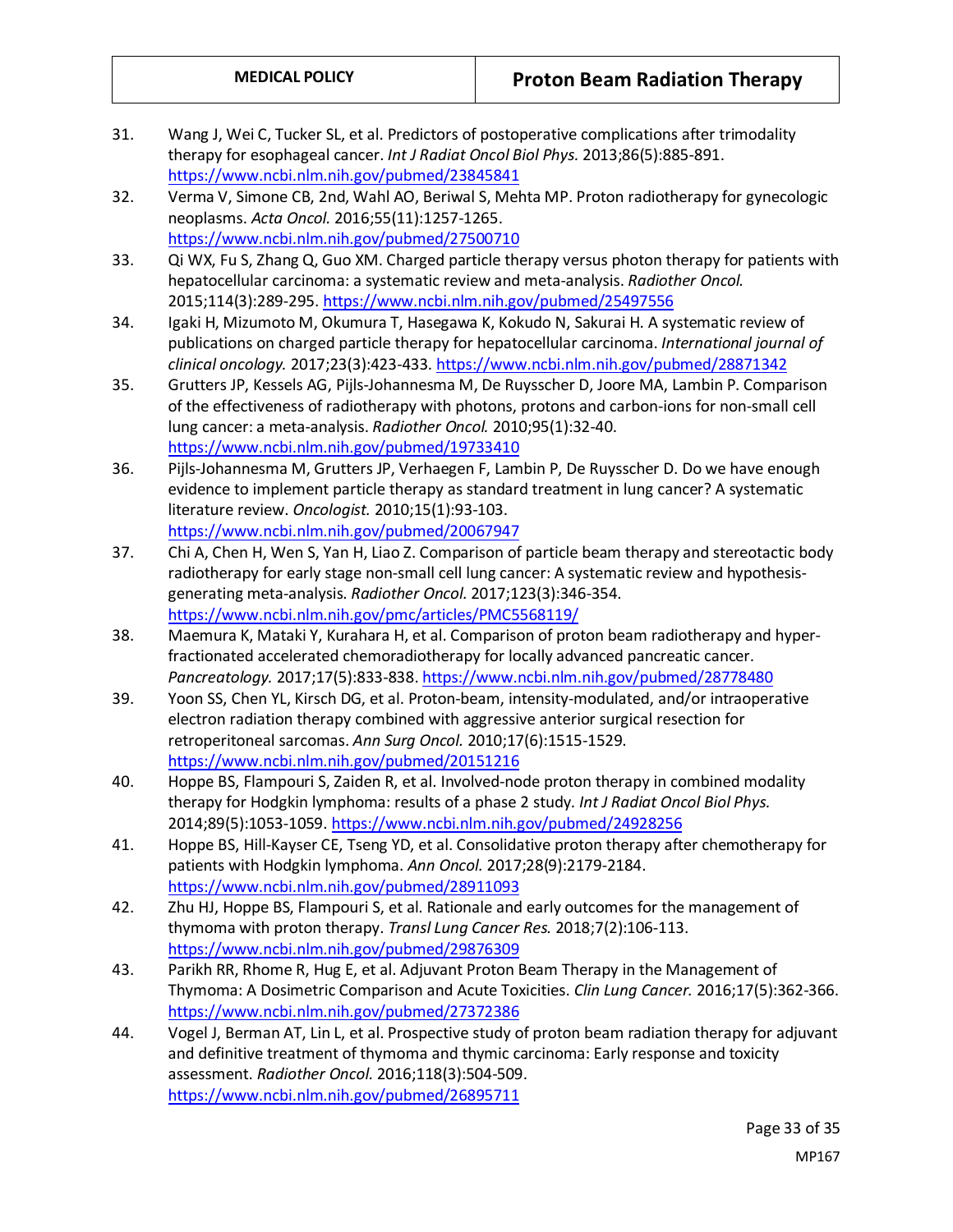- 45. Bekkering GE, Rutjes AW, Vlassov VV, et al. The effectiveness and safety of proton radiation therapy for indications of the eye : a systematic review. *Strahlentherapie und Onkologie : Organ der Deutschen Rontgengesellschaft [et al].* 2009;185(4):211-221. <https://www.ncbi.nlm.nih.gov/pubmed/19370423>
- 46. Ciulla TA, Danis RP, Klein SB, et al. Proton therapy for exudative age-related macular degeneration: a randomized, sham-controlled clinical trial. *American journal of ophthalmology.*  2002;134(6):905-906[. https://www.ncbi.nlm.nih.gov/pubmed/12470761](https://www.ncbi.nlm.nih.gov/pubmed/12470761)
- 47. Chen L, Kim IK, Lane AM, et al. Proton beam irradiation for non-AMD CNV: 2-year results of a randomised clinical trial. *Br J Ophthalmol.* 2014;98(9):1212-1217. <https://www.ncbi.nlm.nih.gov/pubmed/24820046>
- 48. Hocht S, Wachtlin J, Bechrakis NE, et al. Proton or photon irradiation for hemangiomas of the choroid? A retrospective comparison. *Int J Radiat Oncol Biol Phys.* 2006;66(2):345-351. <https://www.ncbi.nlm.nih.gov/pubmed/16887287>
- 49. Mosci C, Lanza FB, Barla A, et al. Comparison of clinical outcomes for patients with large choroidal melanoma after primary treatment with enucleation or proton beam radiotherapy. *Ophthalmologica.* 2012;227(4):190-196[. https://www.ncbi.nlm.nih.gov/pubmed/22269846](https://www.ncbi.nlm.nih.gov/pubmed/22269846)
- 50. Derdeyn CP, Zipfel GJ, Albuquerque FC, et al. Management of brain arteriovenous malformations: a scientific statement for healthcare professionals from the American Heart Association/American Stroke Association. *Stroke.* 2017;48(8):e200-e224. <https://www.ahajournals.org/doi/pdf/10.1161/STR.0000000000000134>
- 51. National Comprehensive Cancer Network. NCCN Clinical Practice Guidelines in Oncology. B-cell Lymphomas. Version 4.2021. Updated 5/5/2021. [https://www.nccn.org/professionals/physician\\_gls/pdf/b-cell.pdf.](https://www.nccn.org/professionals/physician_gls/pdf/b-cell.pdf) Accessed 5/26/2021.
- 52. National Comprehensive Cancer Network. NCCN Clinical Practice Guidelines in Oncology. Bone Cancer. Version 1.2021. Updated 11/20/2020 [https://www.nccn.org/professionals/physician\\_gls/pdf/bone.pdf.](https://www.nccn.org/professionals/physician_gls/pdf/bone.pdf) Accessed 5/26/2021.
- 53. National Comprehensive Cancer Network. NCCN Clinical Practice Guidelines in Oncology. Central Nervous System Cancers. Version 5.2020. Updated 5/15/2021. [https://www.nccn.org/professionals/physician\\_gls/pdf/cns.pdf.](https://www.nccn.org/professionals/physician_gls/pdf/cns.pdf) Accessed 5/26/2021.
- 54. Network NCC. NCCN Clinical Practice Guidelines in Oncology. Esophageal and Esophagogastric Junction Cancers . Version 2.2021. Updated 3/9/2021. [https://www.nccn.org/professionals/physician\\_gls/pdf/esophageal.pdf.](https://www.nccn.org/professionals/physician_gls/pdf/esophageal.pdf) Accessed 5/26/2021.
- 55. National Comprehensive Cancer Network. NCCN Clinical Practice Guidelines in Oncology. Head and Neck Cancers. Version 3.2021. Updated 4/27/2021. [https://www.nccn.org/professionals/physician\\_gls/pdf/head-and-neck.pdf.](https://www.nccn.org/professionals/physician_gls/pdf/head-and-neck.pdf) Accessed 5/26/2021.
- 56. National Comprehensive Cancer Network. NCCN Clinical Practice Guidelines in Oncology. Hepatobiliary Cancers. Version 4.2021. Updated 4/16/2021. [https://www.nccn.org/professionals/physician\\_gls/pdf/hepatobiliary.pdf.](https://www.nccn.org/professionals/physician_gls/pdf/hepatobiliary.pdf) Accessed 5/26/2021.
- 57. American Society for Radiation Oncology (ASTRO). Model Policies. Proton Beam Therapy. Published 2014. Updated 2017. [https://www.astro.org/uploadedFiles/\\_MAIN\\_SITE/Daily\\_Practice/Reimbursement/Model\\_Polic](https://www.astro.org/uploadedFiles/_MAIN_SITE/Daily_Practice/Reimbursement/Model_Policies/Content_Pieces/ASTROPBTModelPolicy.pdf) [ies/Content\\_Pieces/ASTROPBTModelPolicy.pdf.](https://www.astro.org/uploadedFiles/_MAIN_SITE/Daily_Practice/Reimbursement/Model_Policies/Content_Pieces/ASTROPBTModelPolicy.pdf) Accessed 5/31/2021.
- 58. National Comprehensive Cancer Network. NCCN Clinical Practice Guidelines in Oncology. Hodgkin Lymphoma. Version 4.2021. Updated 4/20/2021. [https://www.nccn.org/professionals/physician\\_gls/pdf/hodgkins.pdf.](https://www.nccn.org/professionals/physician_gls/pdf/hodgkins.pdf) Accessed 5/26/2021.